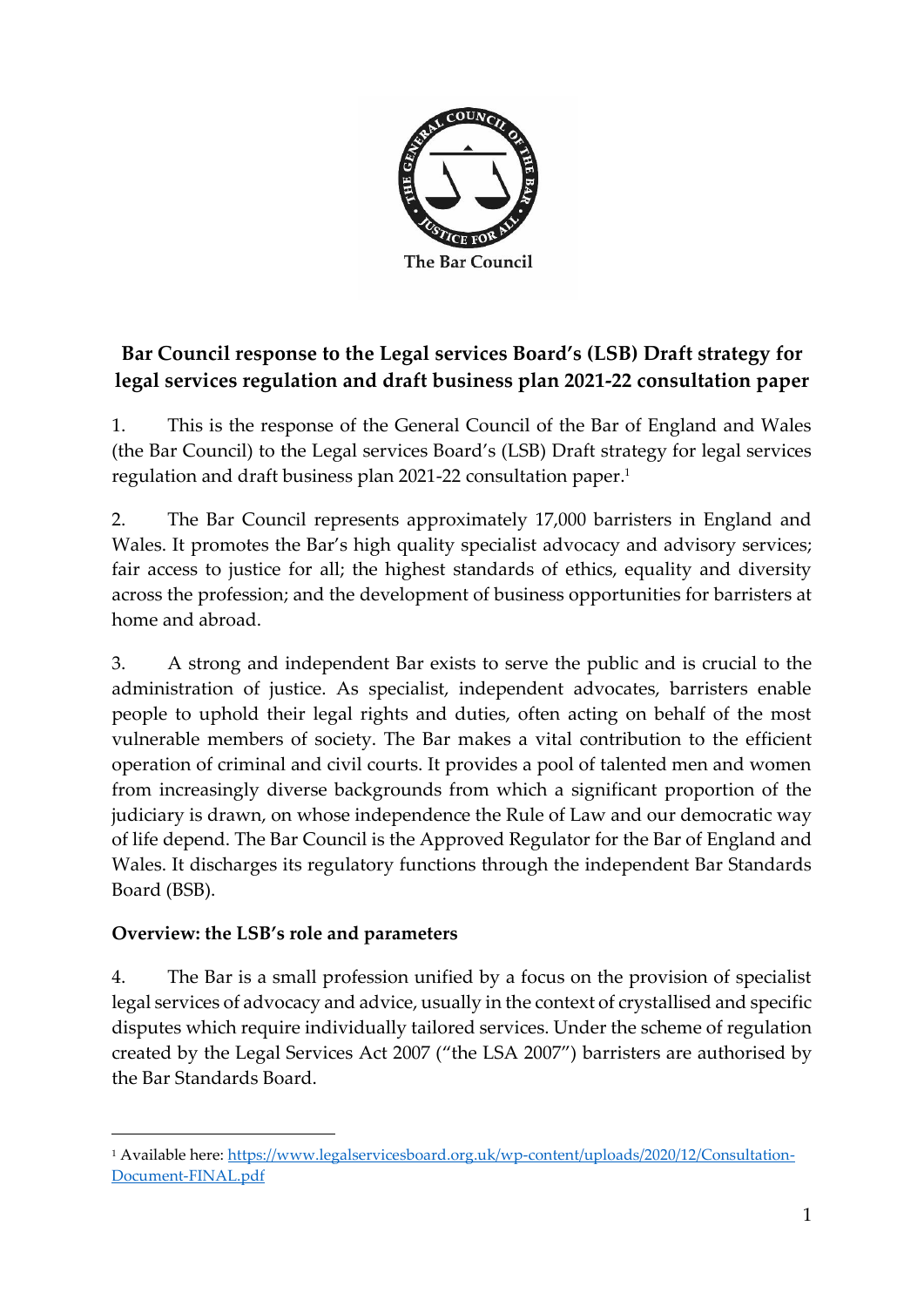5. The role of the LSB is defined by statute and is focussed on standards of Regulation, Education and Training. The LSB has a duty, imposed by section 4 of the LSA 2007, to assist in the maintenance and development of standards in relation to just two things: (a) the regulation by Approved Regulators<sup>2</sup> of persons authorised by them (i.e. barristers) to carry on activities which are reserved legal activities, and (b) the education and training of persons so authorised.

6. By section 3 of the LSA 2007, *in discharging its functions* the LSB must, so far as is reasonably practicable, act in a way which is compatible with the regulatory objectives, and which the LSB considers most appropriate for the purpose of meeting those objectives. The LSB must also have regard to the principle that regulatory activities should be accountable, proportionate, consistent and targeted only at cases in which action is needed.

7. Part 4 of the Act deals with the Regulation of Approved Regulators and gives an important role to the LSB in ensuring that the Approved Regulators carry out their duties in compliance with the Act, and gives the LSB various powers of intervention including setting of performance targets, the giving of directions, and in extreme cases, censure, the imposition of penalties, and intervention directions.

8. The LSB is not an economic regulator.

9. The regulation of competition under the LSA 2007 is entrusted to the CMA which has powers to prepare a report if it considers that the regulatory arrangements of an approved regulator prevent, restrict or distort competition within the market.

10. The appropriate characterisation of the LSB's role under the LSA 2007 is that it is a regulator of the various regulators, including the BSB. That role is one of an "oversight" regulator, which is required to *oversee* the regulation carried out by the various frontline regulators including the BSB. It also has oversight of the Approved Regulators. The LSB is responsible for *overseeing the regulation of* legal services in England and Wales:<sup>3</sup> it is not responsible for regulating legal services in England and Wales.

11. The LSB therefore has a very important role. But it has not been charged with oversight, still less regulation, of the entire legal services sector. That is firstly because not all legal services are regulated (anyone can give legal advice), and secondly because, insofar as the providers of legal services *are* regulated, they are regulated by the frontline regulators for each profession. Importantly, the regulatory functions of the LSB are confined by the statute that created it to regulatory matters properly so

<sup>2</sup> ie for barristers, the BSB to whom the Bar Council has delegated responsibility for independent regulation

<sup>3</sup> And *this*, limited, role is accurately so described by the LSB in paragraph 8 of its Consultation Paper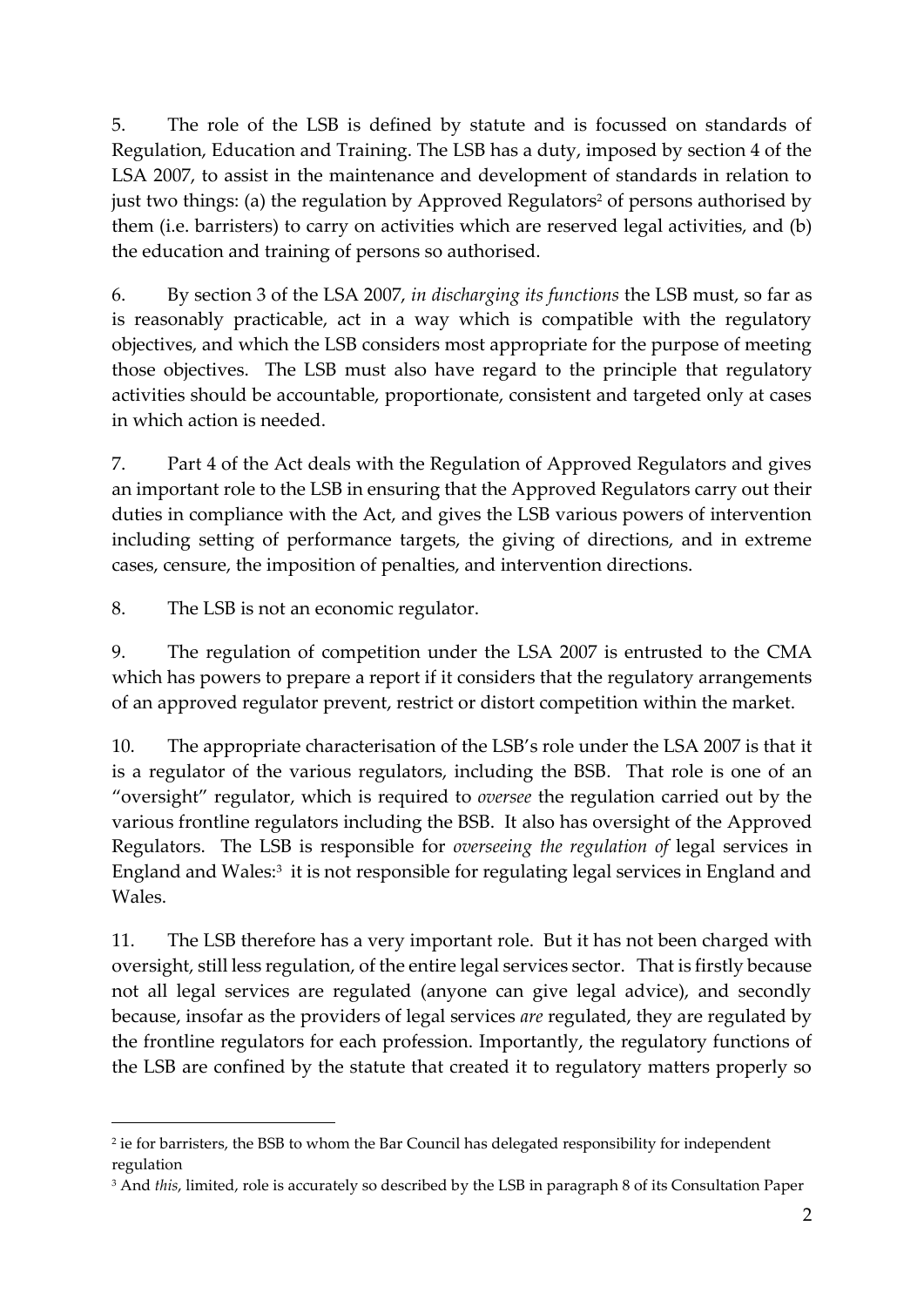called. It does not have a wider role in the professions or in the administration of justice.

12. We believe that the structure of the LSA 2007 reflects that there is a wide range of types of legal service, and that there is a wide range of ways in which those services are delivered, and a series of professions by whom they are provided. Parliament decided not to merge the various professions, decided not to create a single regulator for all legal professionals, did not seek to regulate all legal services, and certainly did not create a single regulator for the legal sector. Parliament must be taken to have considered that, ultimately, competition and a diversity of modes of delivery through different professions of providers, and by non-professionals, would be likely best to achieve a vibrant market and the regulatory objectives. We think that that is a good approach.

13. Regulating to achieve otherwise would, in our view, not only stray beyond the LSB's functions, but would be to act contrary to Parliament's intentions.

14. We recognise that some people may have different views as to the best way in which to organise and regulate the provision of legal services, and we have noted that in fact the corporate view of the LSB is that it does not approve of the statutory regulatory regime in which it operates:

14.1. The LSB is critical of "difficulties" created by "the focus on title-based regulation as opposed to activity-based regulation" and the "potential for different standards as a result of multiple regulators of the sector."<sup>4</sup>

14.2. "The LSB's position remains that ultimately moving to a single regulator for all legal services would have significant public benefits." 5

14.3. "The current system of multiple organisations regulating the same activities does not deliver clarity and simplicity for consumers, risks inconsistency of standards and approach and duplicates cost."<sup>6</sup>

15. These positions could be the subject of a policy setting debate, though we do not agree with them. But more significantly, they are inconsistent with the regulatory regime in which the LSB in fact operates. We note that the LSB acknowledges that legislative reform would be required to achieve a regulatory system of the type favoured by the LSB. 7

<sup>4</sup> LSB report on The State of Legal Services, November 2020, paragraph 12

<sup>5</sup> LSB report on The State of Legal Services, November 2020, paragraph 73 6 Ibid

<sup>7</sup> LSB report on The State of Legal Services, November 2020, paragraph 67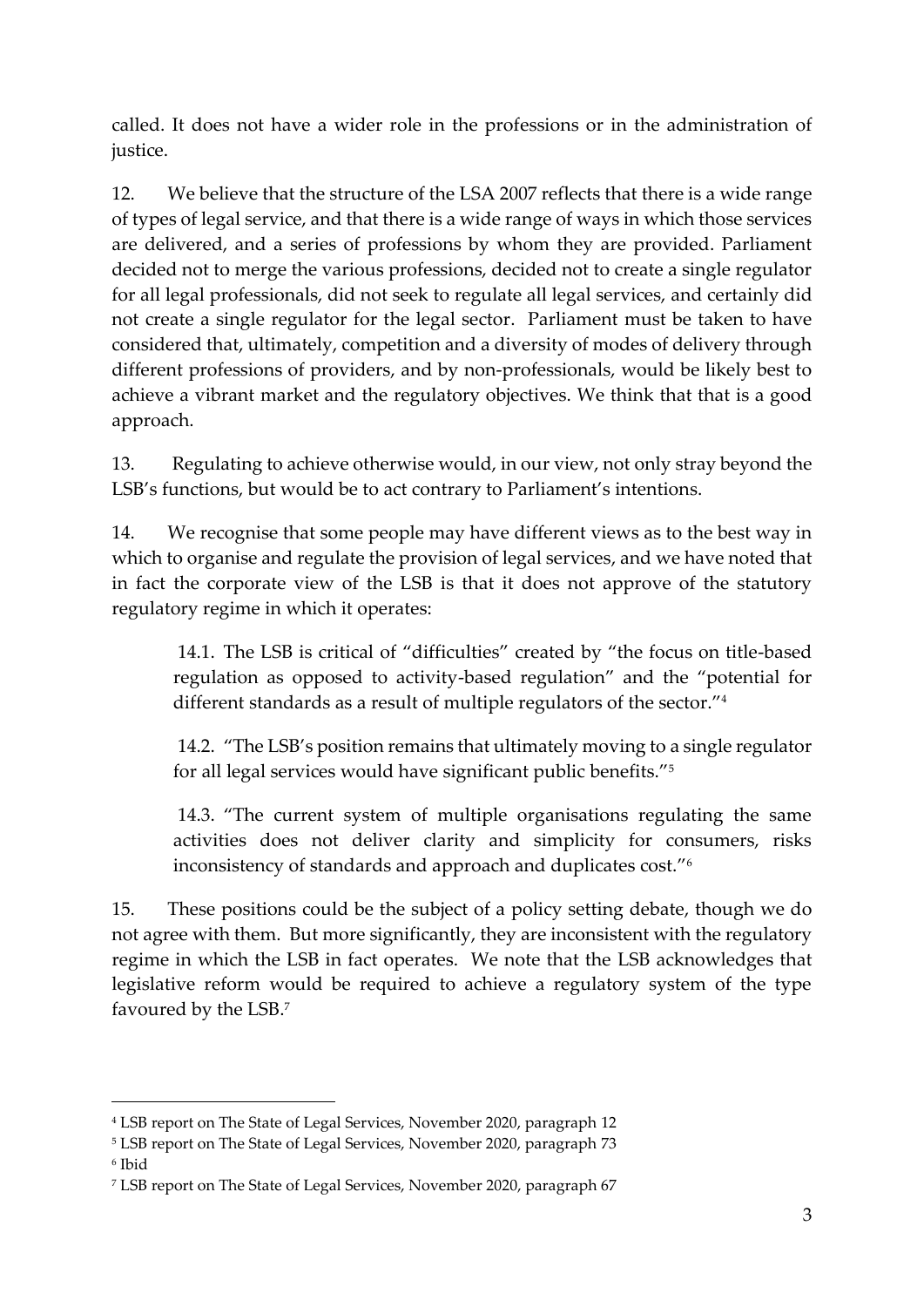16. We believe that the LSB has fallen into the trap of behaving as though it were the regulator that it thinks it ought to be, rather than the regulator which in fact it is.

17. Those who regulate tend to be enthusiastic about the capacity of regulation to improve services. Those who are regulated, and who pay for the regulation and pass on those costs to their clients, are sometimes more sceptical<sup>8</sup>. Barristers recognise and support the role of regulation in setting and maintaining minimum standards, but regulation must be proportionate and only targeted where needed. The right balance has to be struck, in the public interest. That balance has been struck by Parliament. It must be respected both by the regulators and those whom they regulate.

18. In our view the LSB is not respecting the balance struck by Parliament.

19. The Consultation paper reveals that the LSB is treating its remit as wider than it in fact is:

19.1. The Foreword by the Chair explains that the LSB has decided "not just to create another corporate strategy for the LSB, but rather to develop a strategy for sector"; 9

19.2. The Executive Summary explains that "Our vision was to develop a strategy for the entire sector and not just for the Legal Services Board."<sup>10</sup>

20. If the LSB has a duty, or even just a power, to produce a "strategy for sector", it is surprising that it has not done so before. We cannot see that either the role or duties or powers of the LSB have changed in any way, and we do not believe that they extend to producing a strategy for the sector.

21. In our view the LSB is overreaching its functions. It is trying to fulfil a role which it does not have. This creates the risk of an unwelcome additional costs burden on the professions, risks confusion as to who is responsible for what, and risks diverting the LSB's attention and resources from the functions which Parliament has entrusted to it.

22. If the LSB were to attempt to exercise powers under the LSA 2007 in order to achieve its "strategy for sector", it would be important to determine whether or not that was a proper and lawful exercise of the LSB's powers. We think the answer would be no.

<sup>8</sup> Barristers who are privately paid are able to pass on to their clients the additional direct and indirect costs of regulatory compliance and will do so, so that ultimately it is consumers who bear the costs of regulation. At the publicly funded Bar, Barristers cannot increase their fees to cover additional regulatory costs they must absorb those costs themselves.

<sup>9</sup> Consultation Paper page 4

<sup>&</sup>lt;sup>10</sup> Consultation Paper page 6, para 1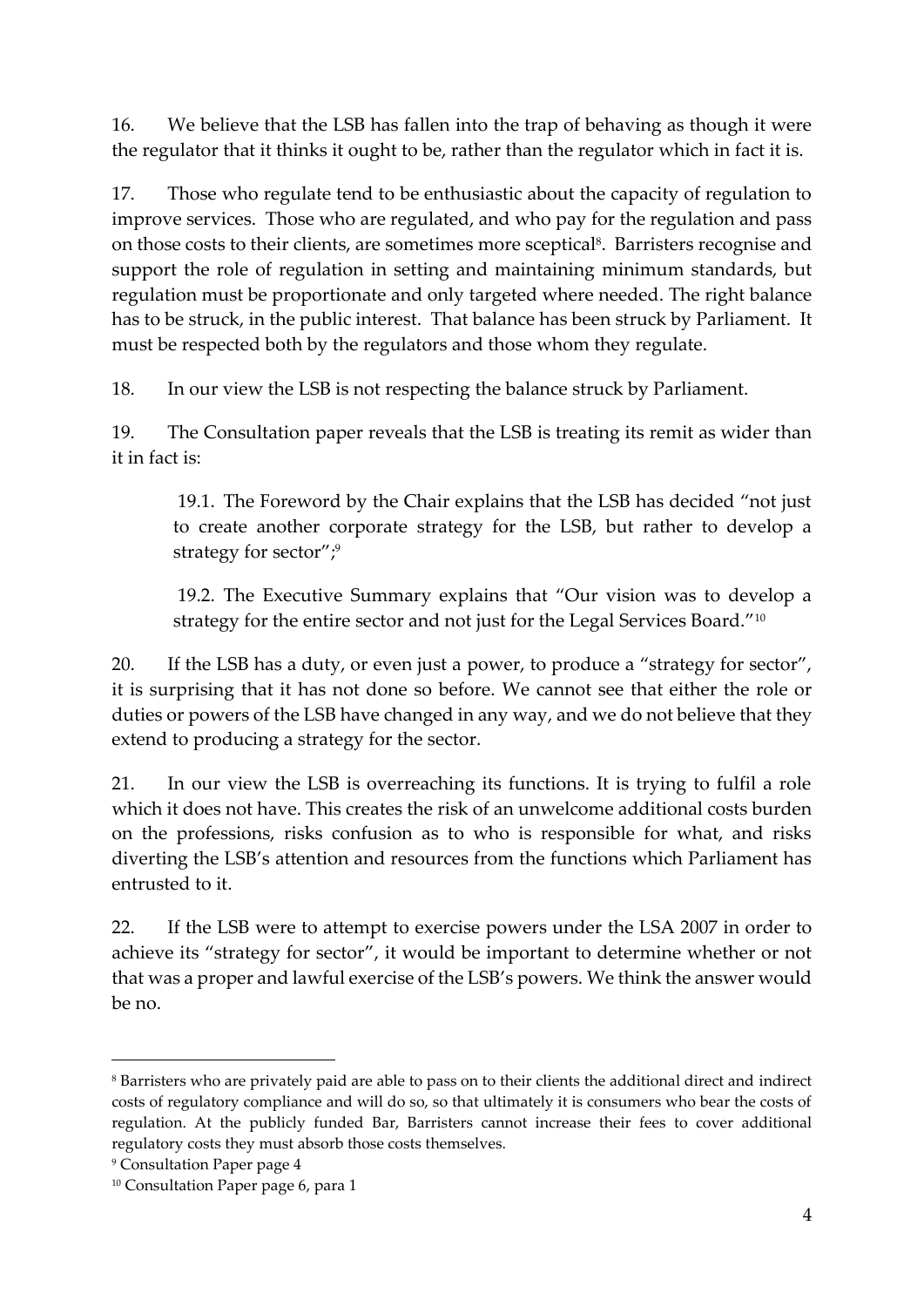23. We therefore have serious misgivings about the LSB's strategic plan. It is extremely ambitious, and stretches well outside the proper remit of the LSB and into policy questions for government.

24. It would be better if the LSB were to do less. It would then be able to do that better.

25. Despite these serious misgivings, in what follows we respond to the contents of the Draft Strategy and Draft Business Plan.

26. It may be helpful if at this stage we summarise our response.

### **SUMMARY OF BAR COUNCIL RESPONSE**

- (1) For the reasons set out above, we believe that the LSB has misunderstood its role as a regulator and has fallen into the trap of behaving as though it were the overarching sector regulator which it says it wants to be, rather than the regulator of the frontline regulators, which is what it in fact is.
- (2) The LSB should not be producing a "strategy for sector" at all. It should be producing a strategy focussed on its core purpose of overseeing the regulation of the legal profession by the frontline regulators and overseeing the Office for Legal Complaints (OLC).
- (3) In all that it does the LSB must have regard to the eight regulatory objectives identified in the LSA 2007. It is inappropriate for the LSB to identify a single "golden thread" of "Reshaping legal services to better meet society's needs". It is of course desirable that legal services serve society's needs, but this is not the function of the LSB.
- (4) The three "strategic themes" of Fairer Outcomes, Stronger Confidence and Better Services are so widely stated as to be of little utility but are unobjectionable in themselves, and indeed they identify objectives which are shared by the Bar and no doubt by all legal professionals. But what should be the focus, in terms of the LSB's policy, is the regulatory objectives which are already identified in the Legal Services Act.
- (5) The impact of Covid19 means that there should, at the moment, be considerable focus on the regulatory objective of encouraging an independent strong diverse and effective legal profession. The LSB's strategy does not adequately recognise the adverse effect Covid19 has had on parts of the Bar, nor its potentially discriminatory effect.
- (6) The LSB has identified 9 challenges and 24 priorities. That is too many.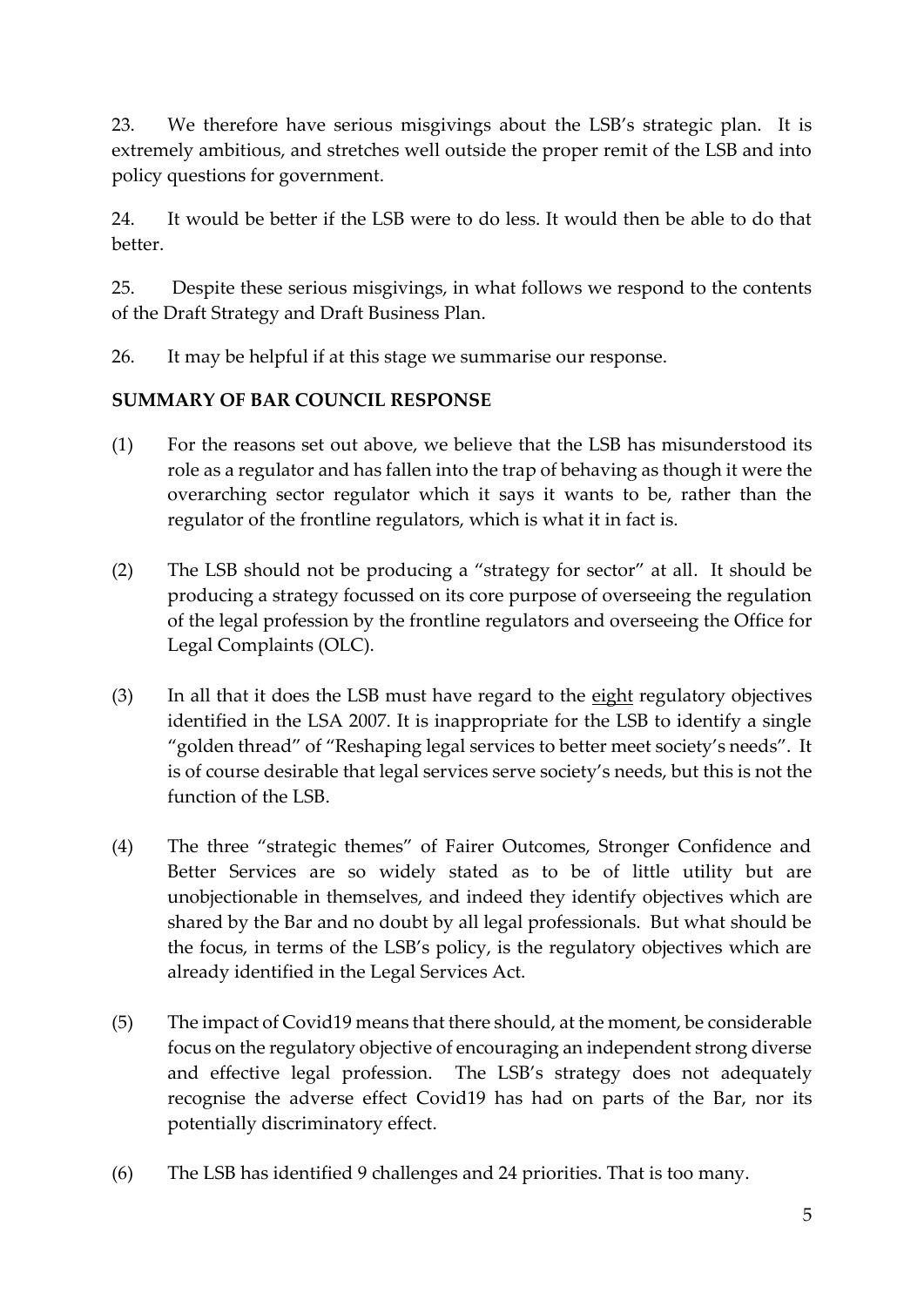- (7) The various frontline regulators are likely to be addressing all of the issues identified by the LSB: certainly it seems to the Bar that the BSB is doing so. The frontline regulators are entitled to a considerable margin of appreciation in the decisions they take. It is not for the LSB to tell the frontline regulators how to regulate, nor to impose priorities upon them.
- (8) We have made detailed comments on each of the challenges, and many of the priorities, below.
- (9) We do not agree that redrawing the regulatory landscape is a suitable priority for the LSB. The only role of the LSB here is to consider the list of regulated activities. As to that we agree with the LSB that such a review should not be embarked upon.
- (10) Of the 24 identified priorities, those on which it would be most appropriate for the LSB to focus are:
	- The three E&D priorities, under challenge 3, provided that the LSB recognises that its role is to check that frontline regulators are fulfilling their regulatory role in overseeing chambers' compliance with the E&D rules, including the fair allocation of work and fair recruitment. In the short term the focus should be on the E&D impacts of Covid19;
	- Improving complaints handling, under challenge 6;
	- The technology and innovation workstream should be adjusted to focus on the regulatory and access-to-justice and public-justice implications of the recent (Covid19-induced) changes to the delivery of legal services and in particular to court hearings.

## **Question 1- Do you have any comments on the three strategic themes that we have identified?**

27. We agree that the three strategic themes that have been identified by the LSB (fairer outcomes, stronger confidence, better services) are all desirable aims. They are so widely drawn that it is difficult to imagine that anyone could object to them per se. But we are not persuaded that they capture what it is that the LSB is charged with doing, and we are surprised that the LSB considers it appropriate to set high level strategic themes of this sort when the regulatory objectives have been decided on, and formulated by, parliament, and are set out in the LSA 2007.

28. Although you have not specifically requested responses to it, we are also doubtful that the stated "Golden Thread" of the three strategic themes, that is to say "Reshaping legal services to better meet society's needs" is either an appropriate or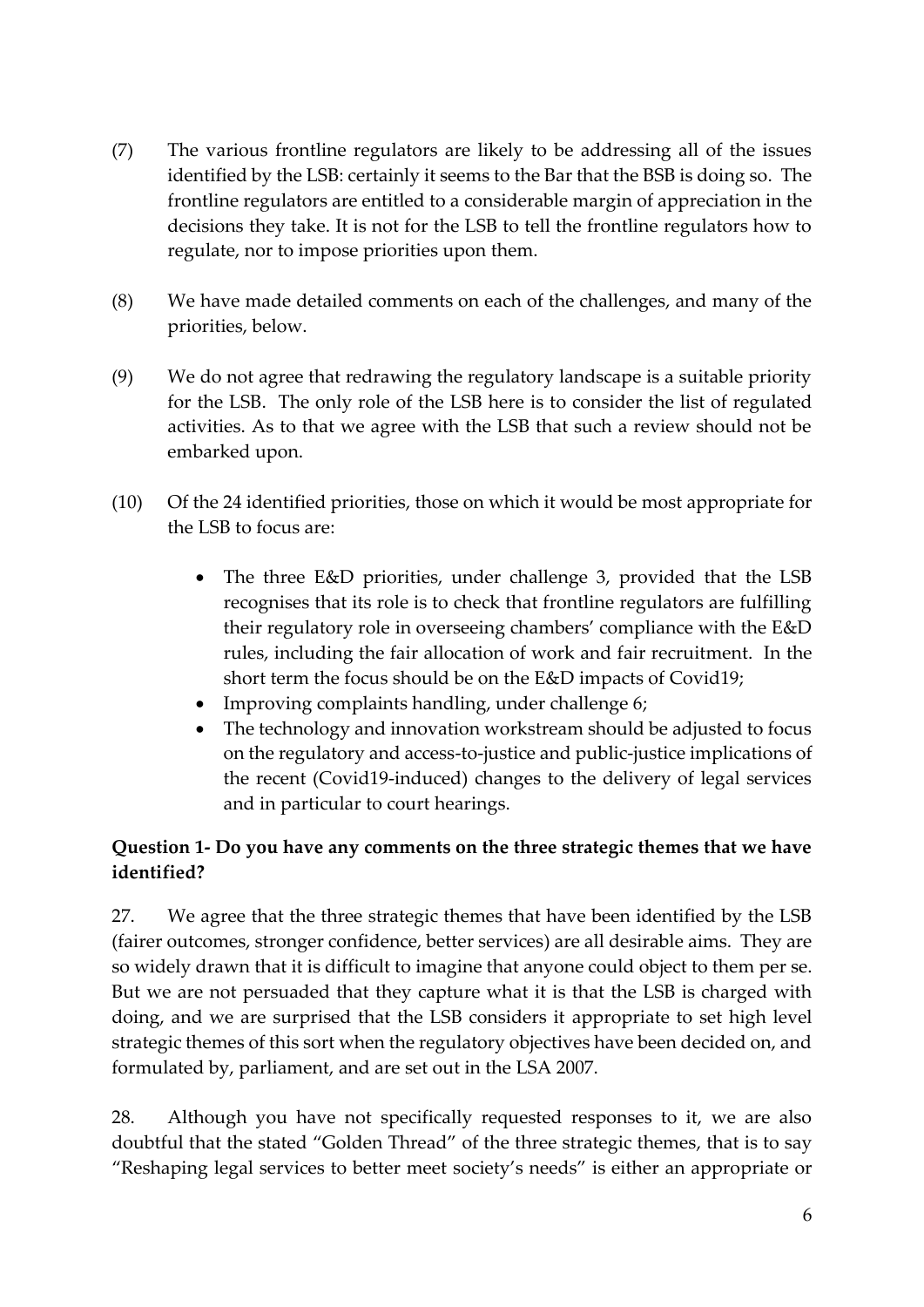even permissible general theme for the work of the LSB. The reshaping of legal services, if it is needed at all, ought not to be regarded as the central tenet and purpose of the body mandated (and limited to) providing oversight of legal services regulation.

29. The very significant scale of the work identified under the three strategic themes is concerning. As outlined in the overview, we consider that the LSB's core focus should be the discharge of its statutory functions in a way that is proportionate and promotes cost-effective regulation by the frontline regulators as well as being compliant with the Legal Services Act 2007. With a 10-year strategic plan in place, we appreciate that the LSB has a long-term vision. However, we are concerned and disappointed that both it and the business plan for 2021/2022 only make fleeting reference to Covid19, essentially monitoring only as we understand it, and this gives the impression that the impact of the pandemic on the justice system and professions has not properly been taken into account. We think it is imperative that greater emphasis is put on the immediate impact of the pandemic in the business plan and that the strategic plan is flexible enough to adapt to any longer term challenges the pandemic creates.

30. Two recent Bar-wide surveys we have conducted<sup>11</sup> (and addressed further under Question 5 below) show that the pandemic (especially when coupled with the existing challenges created by cuts to the courts service, legal aid, etc.) has given rise to a real crisis in sustainability of practice at the Bar, access to justice, efforts towards encouragement of diversity in training and representation, and to a whole range of differing experiences for consumers of litigation services associated with delays, social distancing and online hearings.

31. While in a very general sense the Bar Council welcomes the positive spirit embodied within the proposed strategic themes, it would be more reflective of lived experience for one of the themes to be of "Recovery" or "Support for existing legal services" and for the challenges/business plan under this theme to be directed to regulatory support for a sector and access to justice that is, in places, on its knees as a result of Covid19. The Bar Council would anticipate that this would be most positively recognised in promotion of stability in regulation over the coming few years and a reduction, or at least, no increase in the cost of regulation for beleaguered practitioners and the customers who pay them.

<sup>11</sup> [https://www.barcouncil.org.uk/resource/new-survey-from-bar-council-finds-barristers-at-breaking](about:blank)[point.html](about:blank) an[d https://www.barcouncil.org.uk/resource/new-survey-reveals-justice-system-hanging](about:blank)[by-a-thread.html](about:blank)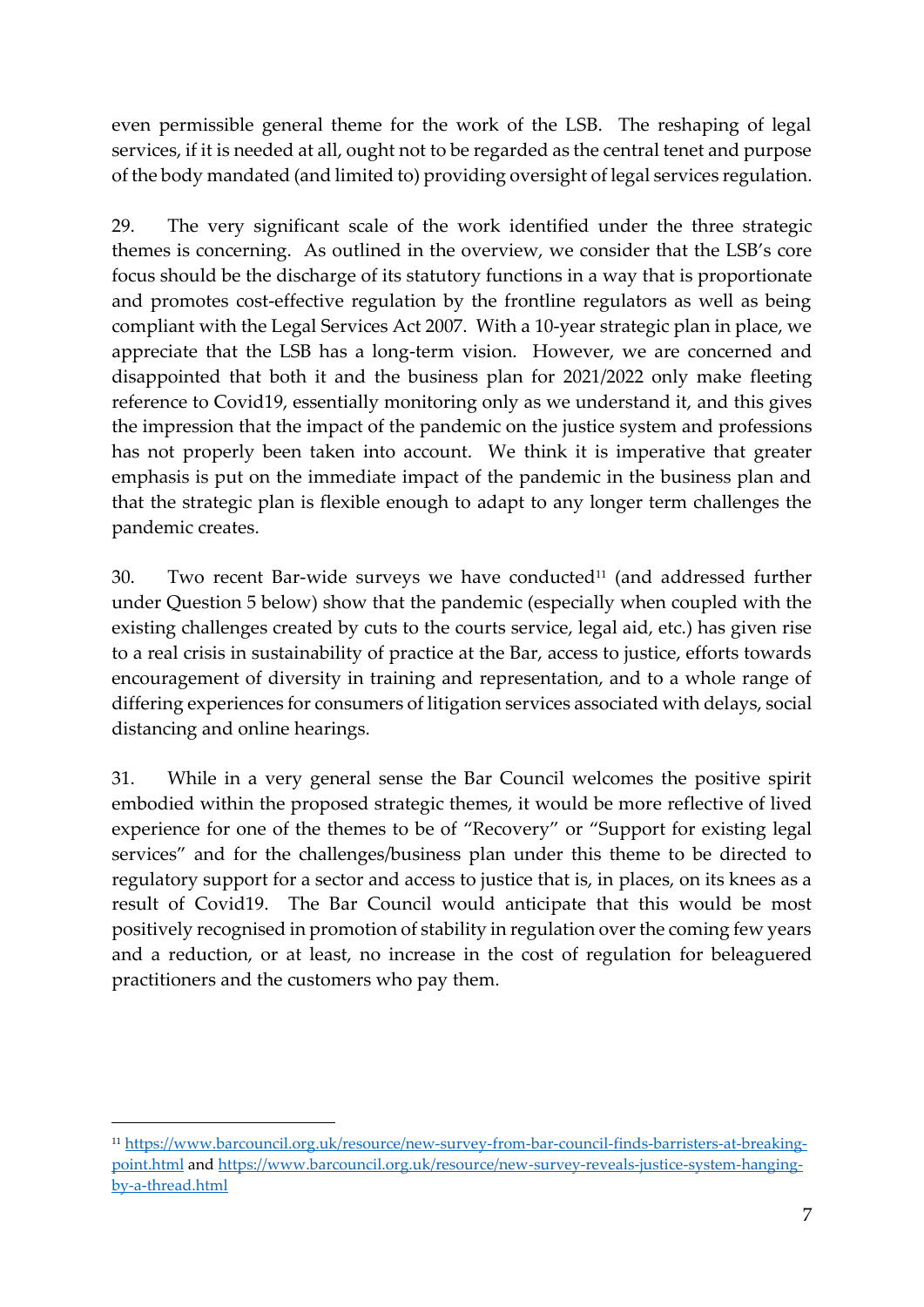## **Question 2 – Do you have any comments on the nine challenges that we have identified for the sector?**

32. We plan to answer this as part of our response to question 4.

### **Question 3 – How can you/your organisation contribute to overcoming the sector wide challenges we have identified?**

33. The Bar Council has for many years been addressing the challenges that have now been identified by the LSB.

*Lowering unmet legal need and achieving fairer outcomes (1,2)*

34. In terms of lowering unmet legal need and achieving fairer outcomes for people experiencing greater disadvantage, the Bar Council supports the charity that coordinates barristers' pro bono work, 'Advocate'. Nearly a quarter of practising barristers are Advocate panel members. <sup>12</sup> Advocate placed over a thousand pieces of work with barristers last year. Barristers frequently deliver pro-bono legal advice through legal advice centres and other programmes such as the Chancery Litigant in Person Scheme (CLIPS)<sup>13</sup>.

35. Our research informs policy and we have commissioned and published many reports on the impact of cuts to legal aid. The Bar Council has been a vocal proponent of increased criminal and civil legal aid funding. In our report titled, "Running on Empty, Civil Legal Aid Research Report", published in January, we summarised recent influencing work,

"In our March 2020 Budget Submission we asked for an increase in fees for publicly funded legal work, targeted re-introduction of civil and family legal aid, and additional resourcing of the Legal Aid Agency (LAA). In our September 2020 Spending Review submission, we asked for non means-tested legal representation to be made available for all domestic abuse cases, and for early legal advice to be made available for social welfare issues."<sup>14</sup>

36. Plans are underway to undertake research into the impact of Litigants in Person on the court process. This is relevant to access to justice given their proliferation in recent years, largely in response to legal aid cuts.

<sup>12</sup> Bar Council website [https://www.barcouncil.org.uk/policy-representation/policy-issues/pro](about:blank)[bono.html](about:blank)

<sup>13</sup> [https://www.combar.com/members-area/clips-pro-bono-schemes/](about:blank)

<sup>14</sup> [https://www.barcouncil.org.uk/uploads/assets/6a65477c-9288-4db2-897b696f548813cd/Running-on-](about:blank)[Empty-Civil-Legal-AidFull-Report.pdf](about:blank)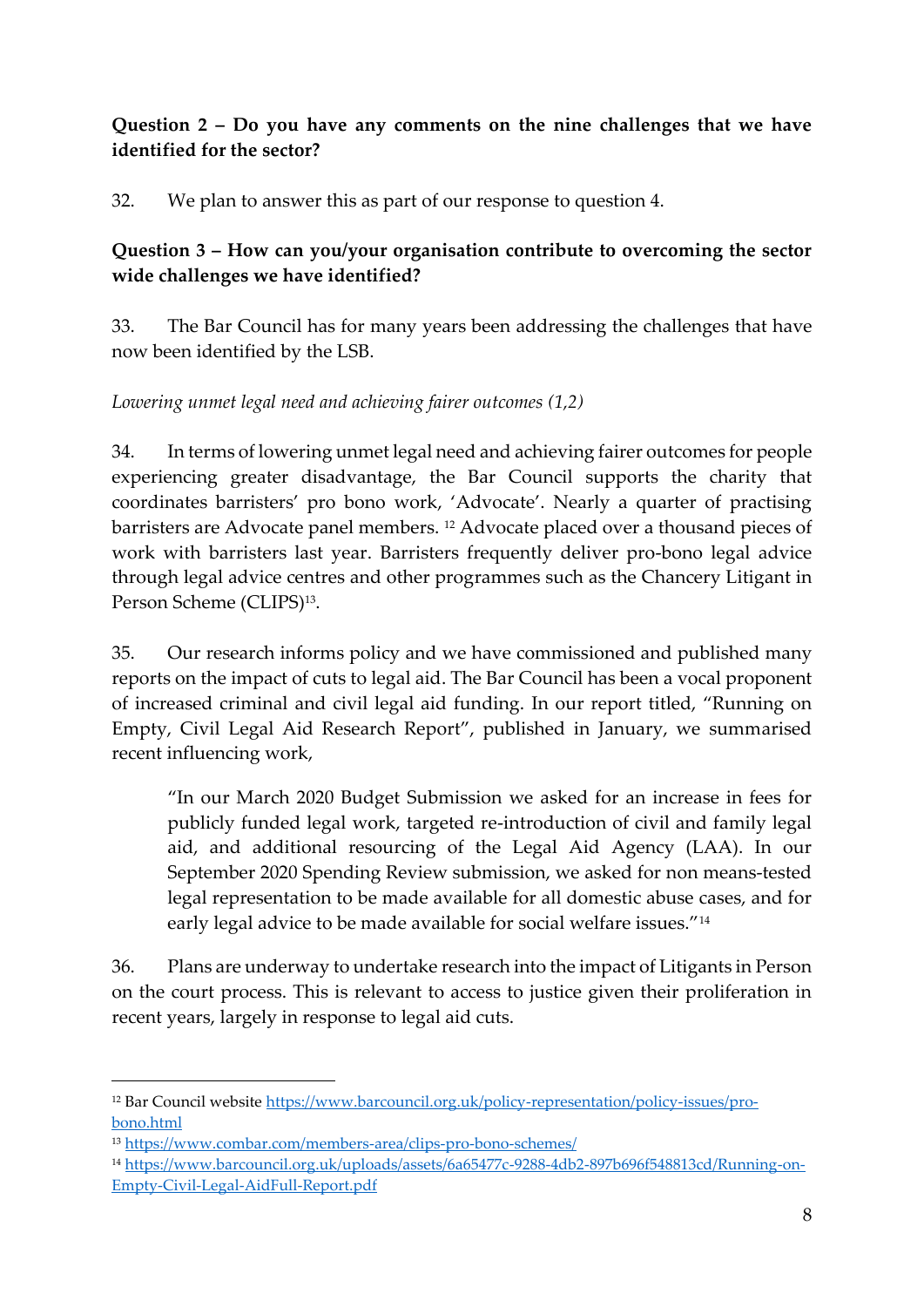#### *Dismantling barriers to a diverse and inclusive profession at all levels (3)*

37. Addressing the challenges of dismantling barriers to a diverse and inclusive profession at all levels, the Bar Council provides a range of support and programmes to ensure equality, diversity and inclusion in the profession. Support includes a helpline for individuals and chambers, equality and diversity guidance (including on positive action), toolkits and other resources and Equality & Diversity Training. Work is arranged across the themes of access, retention and progression. Attention is focussed on under-represented groups, including those from a lower socio-economic background. The Bar Council both runs its own programmes and supports Bar-based stakeholders (e.g. The Inns, Circuits and Specialist Bar Associations as well as chambers and networks) in designing and delivering their own initiatives. Access programmes for Years 12 & 13, undergraduates and BPTC students include careers advice and information, a Bar Placement Scheme, e-mentoring, the Pupillage Fair and Pupillage Gateway. We also support the Young Citizens' Bar Mock Trials competition and coordinate barristers visiting schools. Retention Programmes include fair distribution of work projects (clerking, client briefing, directories etc.), mentoring, promotion of flexible working and wellbeing. Progression programmes (also supported by our Retention work) include a pre-application judicial education programme and mentoring. Programmes are targeted based on evidence collected through research with Bar students and across the profession. Formal evaluation of programmes is currently underway.

38. The Bar Council develops programmes in partnership with the profession. An example of this includes the Race Working Group. This is a representative group of barristers from different circuits, practice areas and ethnic minority networks. It was formed in June 2020 following the death of George Floyd. This group is charged with developing our response to recognition of the need for a specific programme of work to tackle racism at the Bar and reports into the Equality Diversity and Social Mobility (EDSM) Committee.

39. The Bar Council is also committed to ensuring more diverse and inclusive leadership of the Bar. In 2020 the Bar Council introduced the Bar Council Leadership Programme to help develop practitioners from diverse backgrounds. We have also introduced a Modernisation Working Group whose remit includes making participation in the Bar Council's committees, working groups and panels more accessible, particularly for those with caring responsibilities. Examples of initiatives include more remote meetings and more flexibility in voting. We are also encouraging those from diverse backgrounds to stand for office.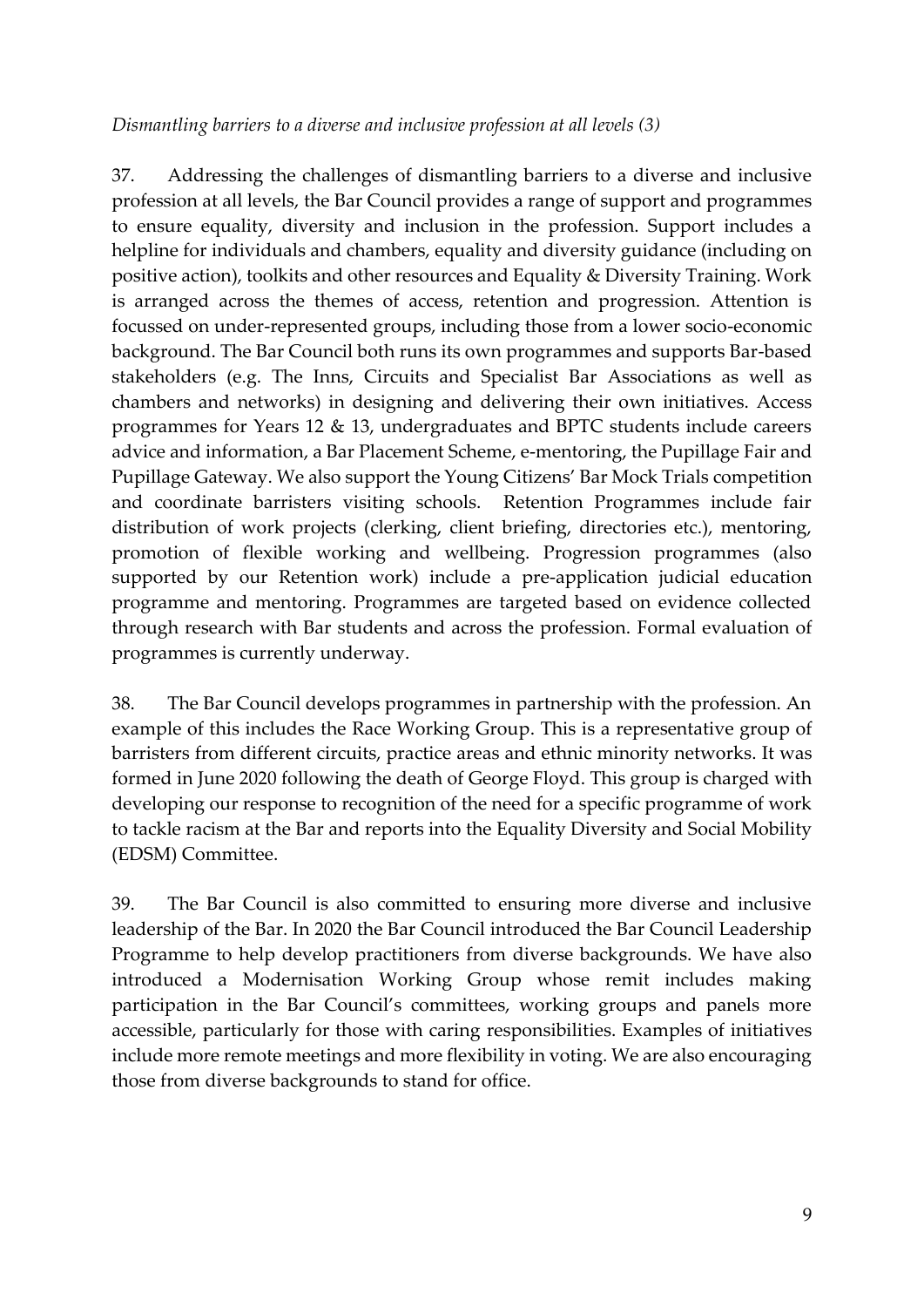### *Ensuring high quality legal services (4)*

40. In terms of ensuring high quality legal services, the Bar Council is concerned with maintaining and raising standards of barristers' knowledge, advocacy skills and customer service. It delivers a wide range of training on public access work, conduct of litigation, mediation, anti-money laundering, the General Data Protection Regulations, fair recruitment, tackling harassment, as well as first tier complaints handling. It has also coordinated the roll out of vulnerable witness training for the criminal Bar. There is an extensive online guidance library that encompasses most of these topics as well as over fifty commonly arising ethical issues. These, together with the ethical enquiries service, assist barristers in complying with the BSB Handbook and encourage best practice.

### *Closing gaps in consumer protection; reforming the justice system (5,6)*

41. Closing gaps in consumer protection is not our core work but we have conducted research into fee paid McKenzie friends which is one area where we consider that there is a lack of consumer protection. We have also encouraged robust first tier complaints handling by barristers by delivery of three seminars on the topic. This popular seminar will be repeated in late 2021.

42. The Alternative Dispute Resolution (ADR) Panel of the Bar Council works to encourage barristers to consider providing ADR services such as mediation, arbitration and adjudication. This widens the choice of dispute resolution services available to consumers, should a consumer choose to enforce their rights or settle a dispute in this manner.

43. Reforming the justice system and redrawing the regulatory landscape is not our core work either but we do seek to influence regulation to ensure it is consistent with the better regulation principles and that it is, "transparent, accountable, proportionate, consistent and targeted only at cases in which action is needed", consistent with s. 3(a) of the LSA 2007.

44. The Bar Council's Law Reform Committee regularly produces balanced, high quality and well-informed responses to law reform consultations.

*Empowering consumers; fostering innovation around consumer needs, supporting responsible use of technology (7, 8, 9)*

45. In terms of empowering consumers to obtain high quality and affordable services, we have information clearly explaining what barristers do and how to find a barrister on our webpage. Our Direct Access Portal helps consumers search for public access barristers. We have assisted the Bar to implement the transparency rules by providing guidance via the ethics line and writing articles to raise awareness of the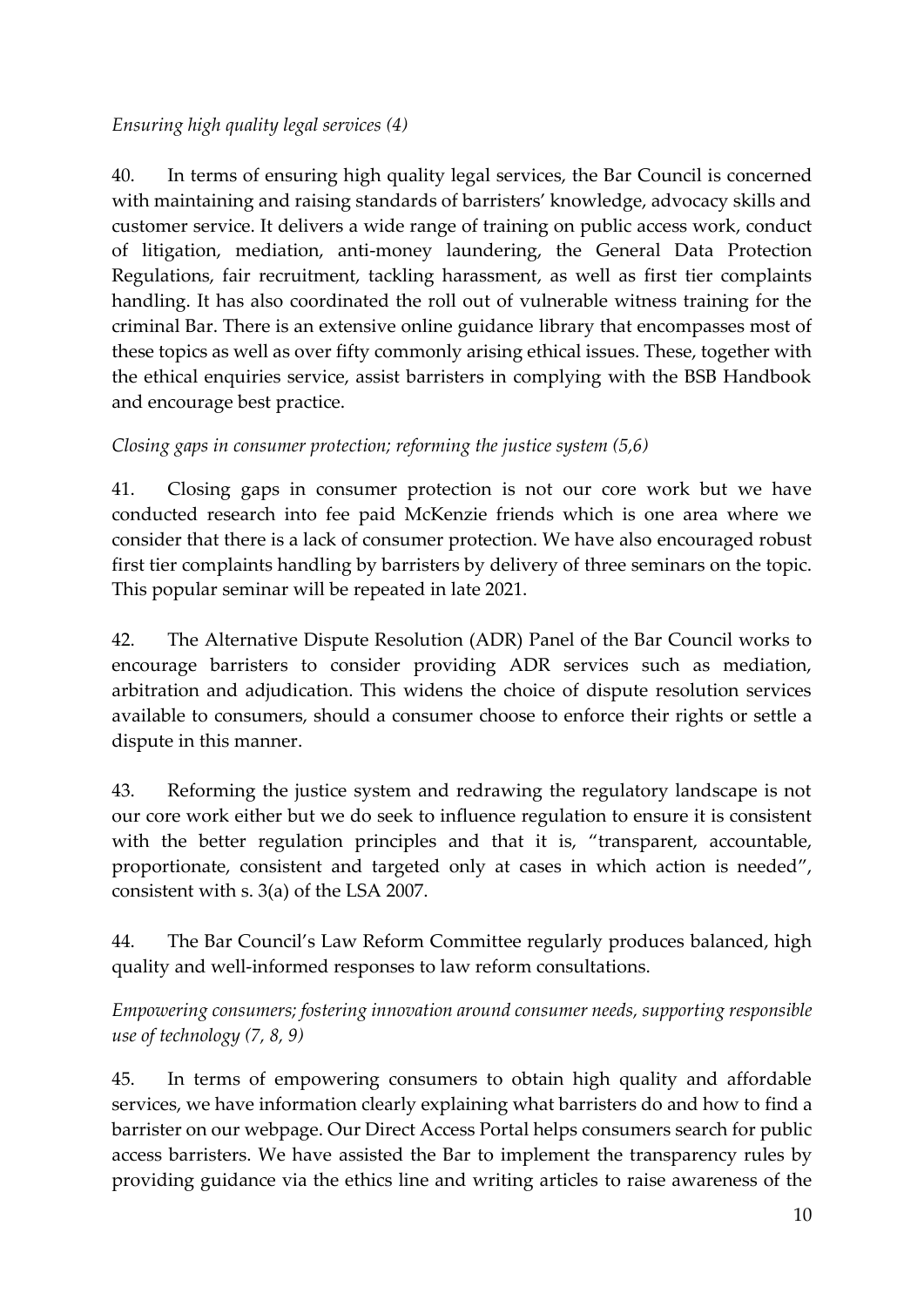rules amongst the profession. It is anticipated that the provision of more transparent information on price, quality and regulation will assist consumers to make informed choices about legal service provider. We have also raised with government where their websites and portals omit reference to barristers, artificially restricting consumer choice and sought for these oversights to be remedied.

46. In terms of fostering innovation that designs services around consumer needs, the IT Panel of the Bar Council supports the Bar and on occasion, HMCTS and the ICO on responsible use of data and technology. At the beginning of the pandemic when courts were using Zoom to conduct hearings involving privileged material, the IT panel contacted the ICO to ask them to consider whether it was GDPR compliant, due to data protection and encryption issues. The Panel's action encouraged the interrogation of early HMCTS policy. The Panel was also involved in road testing Cloud Video Platform (CVP) as its roll out was expedited in order to facilitate remote hearings. The IT Panel's guidance supports the profession's responsible use of technology and compliance with GDPR. The Panel also acts in a consultative role providing a response to data protection and information security queries from individual barristers. Further the Panel also keeps abreast of the development and deployment of emerging technologies (such as the use of artificial intelligence and blockchain) within the legal sector.

## **Question 4– Do you have any comments on the suggested areas of priority for the sector 2021-24?**

47. We will take each of the nine priorities separately, noting at the outset that 9 is a large number of priority areas, and that there are apparently to be, in total, 24 priority workstreams.

## **CHALLENGE 1: Lowering unmet legal need across large parts of society**

## **Priority 1: Reduce financial barriers to access**

48. This is a laudable aim.

## *Legal aid*

49. The Bar Council notes the LSB's more active approach in commenting on the current state of legal aid and agrees with the need for a properly funded legal aid system. Previous reviews carried out by the Bar Council on civil legal aid show that,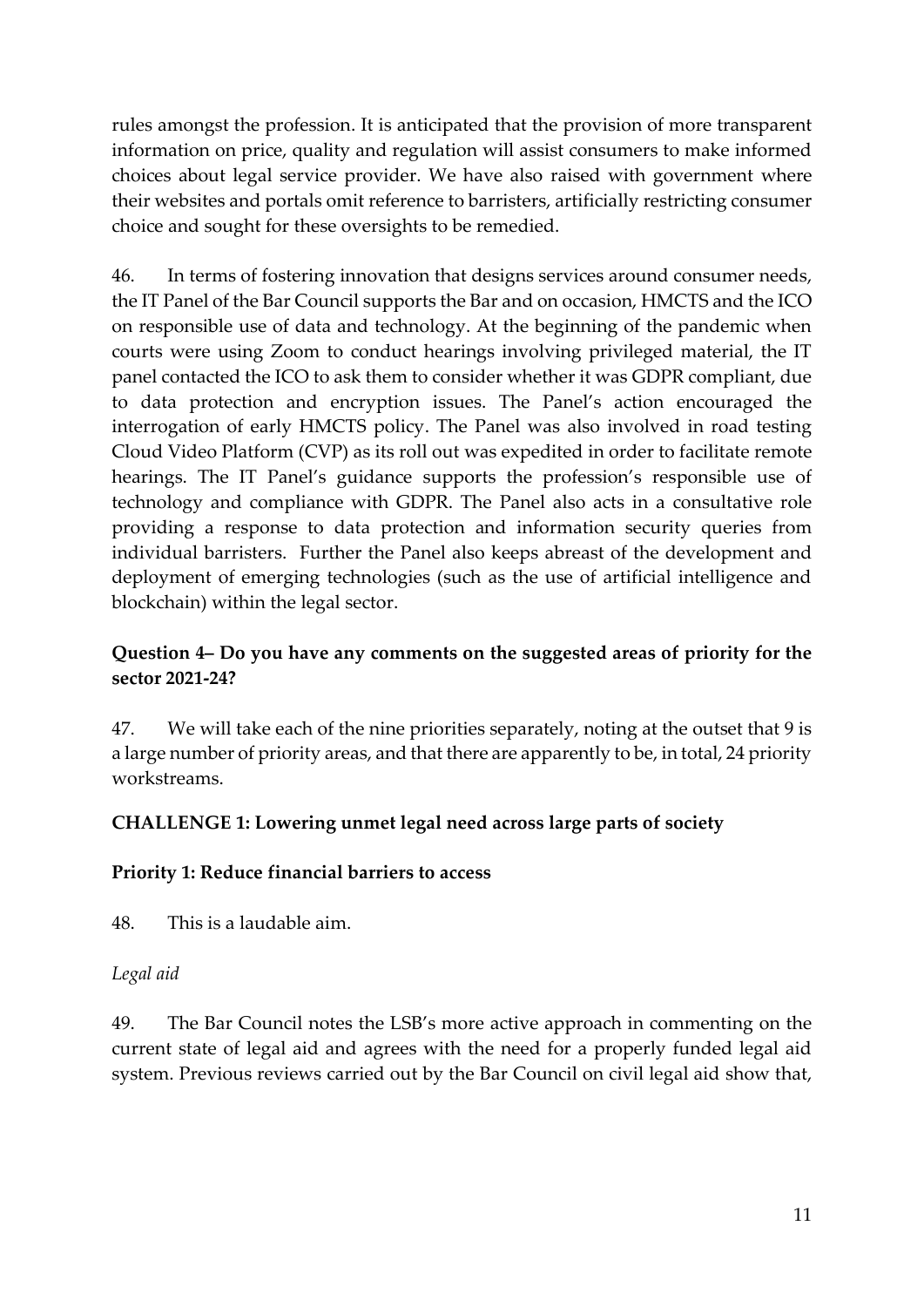since the Legal Aid, Sentencing and Punishment of Offenders Act 2012 (LASPO) came into force, many people have struggled to find and pay for legal representation.<sup>15</sup>

50. What we would not support is any attempt to pursue an agenda of pushing regulation in a direction which seeks to compensate for the effect of LASPO. Nor do we consider that is part of the LSB's role. We ultimately consider that LASPO should be revisited and the availability of civil legal aid should be broadened.

## *Payment by instalments or credit*

51. For clients using barristers there is already the option of staged payments – payment of fees at different stages in the case, as well as a variety of fee arrangements such as Contingency Fee Agreements and Damages Based Fee Agreements, which can make purchasing legal services more accessible.

52. The LSB appear to want to encourage barristers to have more credit or instalments arrangements for lay clients, presumably on the assumption that barristers have large reserves of cash. This is unrealistic. The Bar Council's most recent survey of the Bar undertaken in December 2020<sup>16</sup> found that 61% of barristers have taken on personal debt or used savings, with 17% incurring debts above £20,000. Cash flow and 'aged debt', where barristers are still waiting on payment years after completing work, has been a long-standing problem for barristers. For the LSB to suggest that barristers should wait even longer for their fees is misguided and runs the risk of putting barristers out of business altogether.

## *Legal expenses insurance*

## 53. We consider this issue in our response to question 5.

## *Unbundled legal services*

54. Barristers are well set up to deliver unbundled legal services, because of their traditional role as legal consultant, instructed for a specific piece of work. Selfemployed barristers that work on a Public Access basis are particularly likely to engage in delivery of unbundled legal services.

<sup>15</sup> https://www.barcouncil.org.uk/uploads/assets/6a65477c-9288-4db2-897b696f548813cd/Running-on-Empty-Civil-Legal-AidFull-Report.pdf

<sup>16</sup> [https://www.barcouncil.org.uk/resource/bar-survey-summary-findings-december-2020.html](about:blank)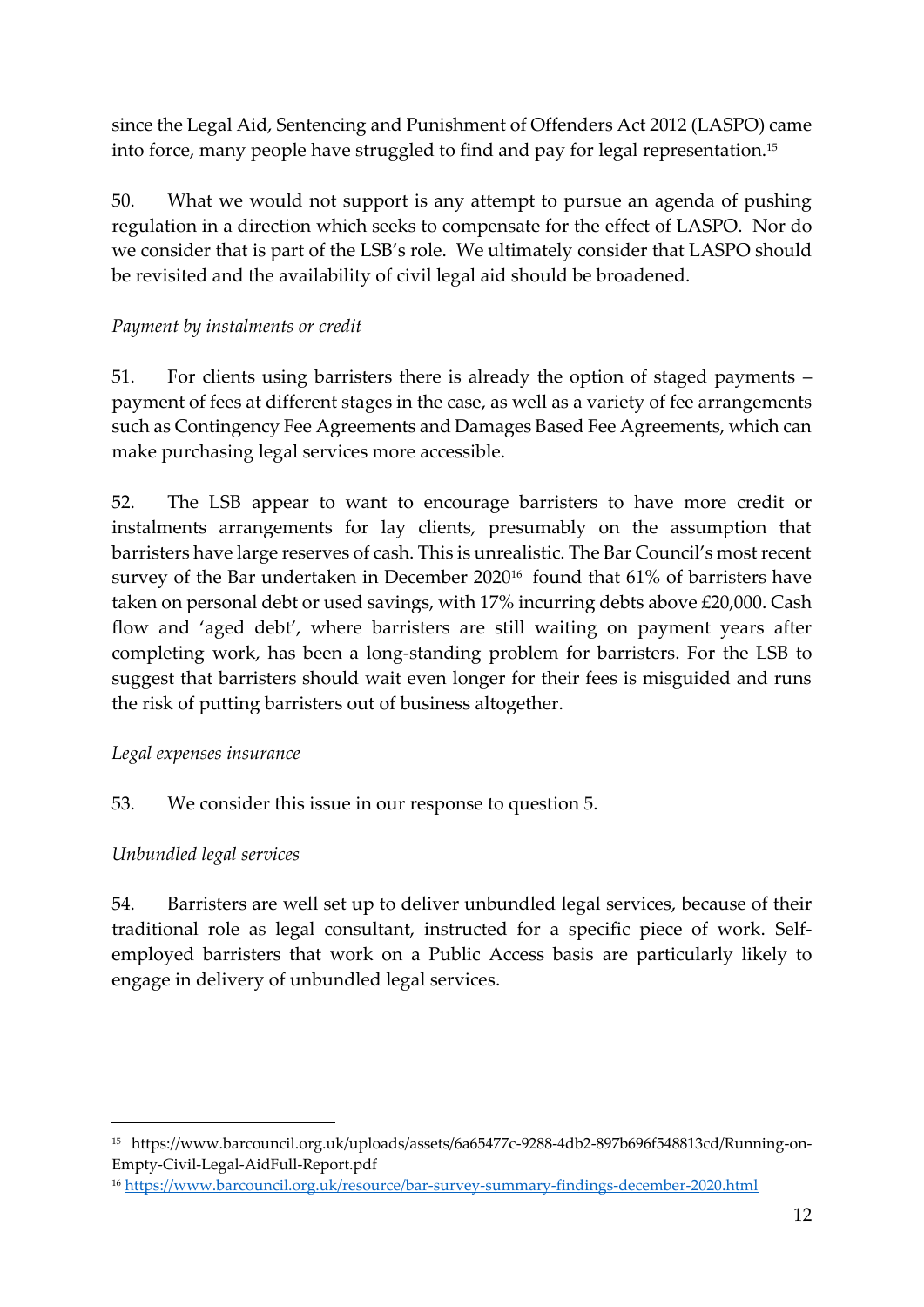## **A general point**

55. We wish to sound one note of caution. There are many consumers who could access legal services but chose not to do so on grounds of cost. It should not be assumed that that is necessarily a bad thing in all cases. There are some types of legal dispute – boundary disputes being a prime example – which frequently become disproportionately expensive to the real benefit that might be achieved by either side. If people wish to spend their money fighting about that sort of dispute they should be free to do so, but the fact that some people cannot afford to do so is not a great social ill. Societies can be over-lawyered, just as they can be under-lawyered. Access to lawyers is not the same as access to justice.

## **Priority 2: Reduce non-financial barriers to access**

56. This too is a laudable aim.

## *MoJ's Legal Support Strategy*

57. The Bar Council agrees that law reform is a useful tool to use in lowering the barriers to access to justice and is actively engaged in the law reform process, led by its Law Reform Committee with a view to making the law clearer and more accessible. But this is not a job for the LSB.

58. The Bar Council supports the concept of early intervention as a way of swiftly resolving legal issues at minimal cost to the consumer, before matters escalate in complexity.

## *Legal Choices*

59. The Bar Council agrees that online portals and websites form a useful part of the Public Legal Education (PLE) programme and play a role in lowering barriers to access to justice.

60. For example, the Citizens Advice website contains a wealth of valuable information not only about the legal rights of consumers but about how to access legal services. In 2018-2019 it had 29 million visits,<sup>17</sup> and in March 2020 had 2.2 million views in a single week. 18

<sup>17</sup> https://www.citizensadvice.org.uk/about-us/about-us1/media/press-releases/more-people-turningto-citizens-advice-for-consumer-and-benefits-problems-in-its-80th-year-of-service/

<sup>18</sup> https://www.citizensadvice.org.uk/about-us/about-us1/media/press-releases/busiest-week-inhistory-for-the-citizens-advice-website-with-over-22-million-views/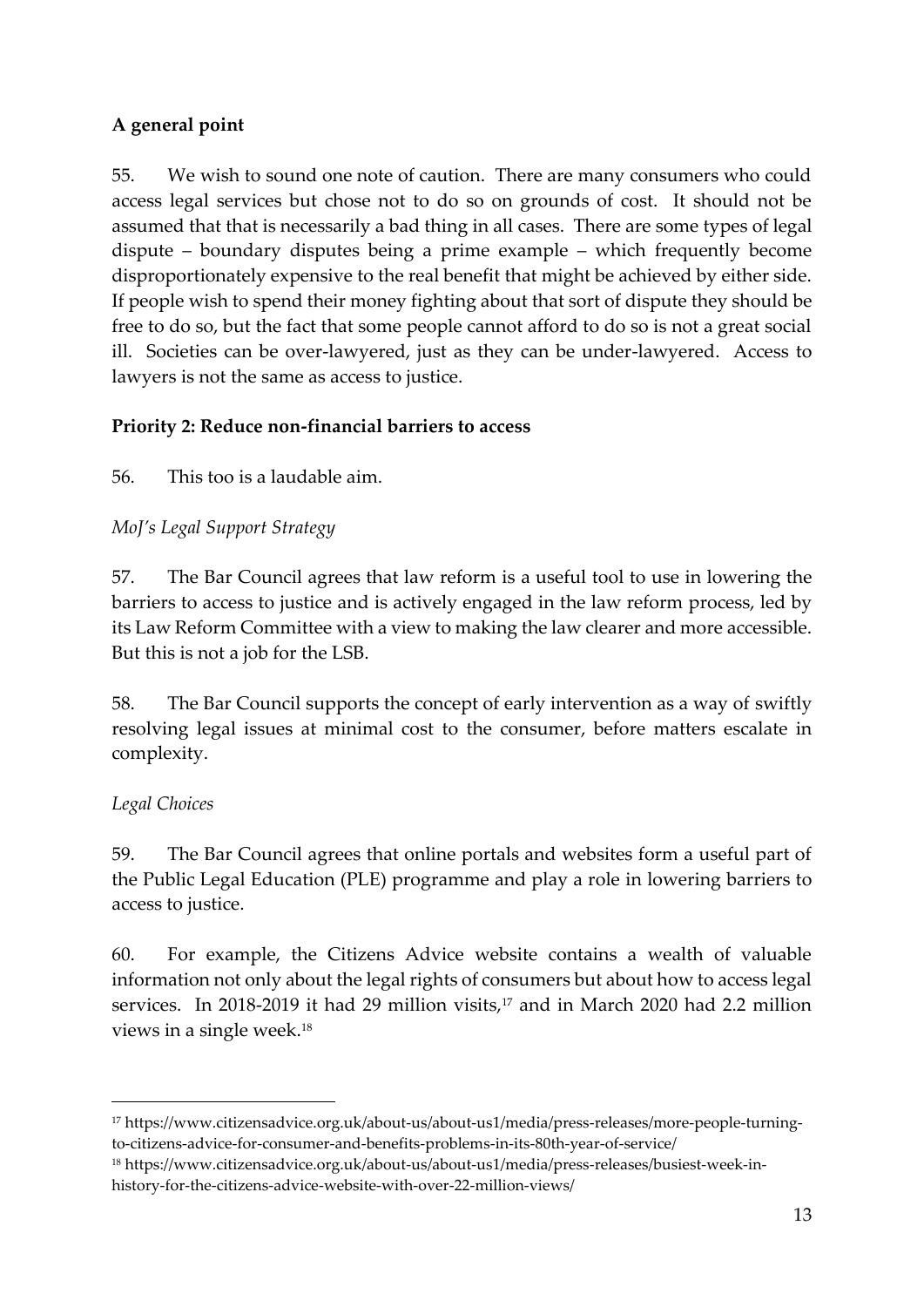61. We doubt that much is to be gained by trying to develop competing online resources, and note that the Legal Choices Website received only just over 3 million visits in a year of operation.

## **Priority 3: Develop a legal support strategy for small businesses**

62. The Bar Council welcomes initiatives to improve access to justice for small businesses and agrees that these should be built on a strong evidence base. However, in light of the financial pressures the sector is facing and the fact that the most recent research report was published just 2 years ago (and before that in 2015 and 2013), we question whether any new research plans that incur a cost to the LSB could be postponed until next year.

## **CHALLENGE 2: Achieving fairer outcomes for people experiencing greater disadvantage**

### **Priority 1: Create a fairer market for citizens in vulnerable circumstances**

63. The BSB Handbook provides a robust framework for ensuring vulnerable clients of barristers are treated fairly by them. For example, there is a duty not to discriminate in the BSB Handbook.<sup>19</sup> Consideration of a client's vulnerability also forms part of the Public Access training course and is detailed at length in the BSB's Public Access guidance for barristers. 20

## **Priority 2: Measure outcomes for citizens in vulnerable circumstances**

64. We agree that reliable qualitative data is desirable.

## **CHALLENGE 3: Dismantling barriers to a diverse and inclusive profession at all levels**

## **Priority 1: Strengthen the evidential base on diversity and inclusion**

65. We entirely agree that discriminatory barriers to a diverse and inclusive profession – at all levels – should be dismantled.

66. In terms of the Bar, we and the BSB are strongly committed to measuring diversity at the Bar and drilling down into the data and understanding the challenges to diversity at different stages in a barrister's training, career and progression both to

<sup>19</sup> Core Duty 8, rC12 and rC28 of the BSB Handbook

<sup>20</sup> [https://www.barstandardsboard.org.uk/uploads/assets/6cc15510-8da5-4620](about:blank) [ae99720af7be9464/Public-Access-Guidance-for-Barristers.pdf](about:blank)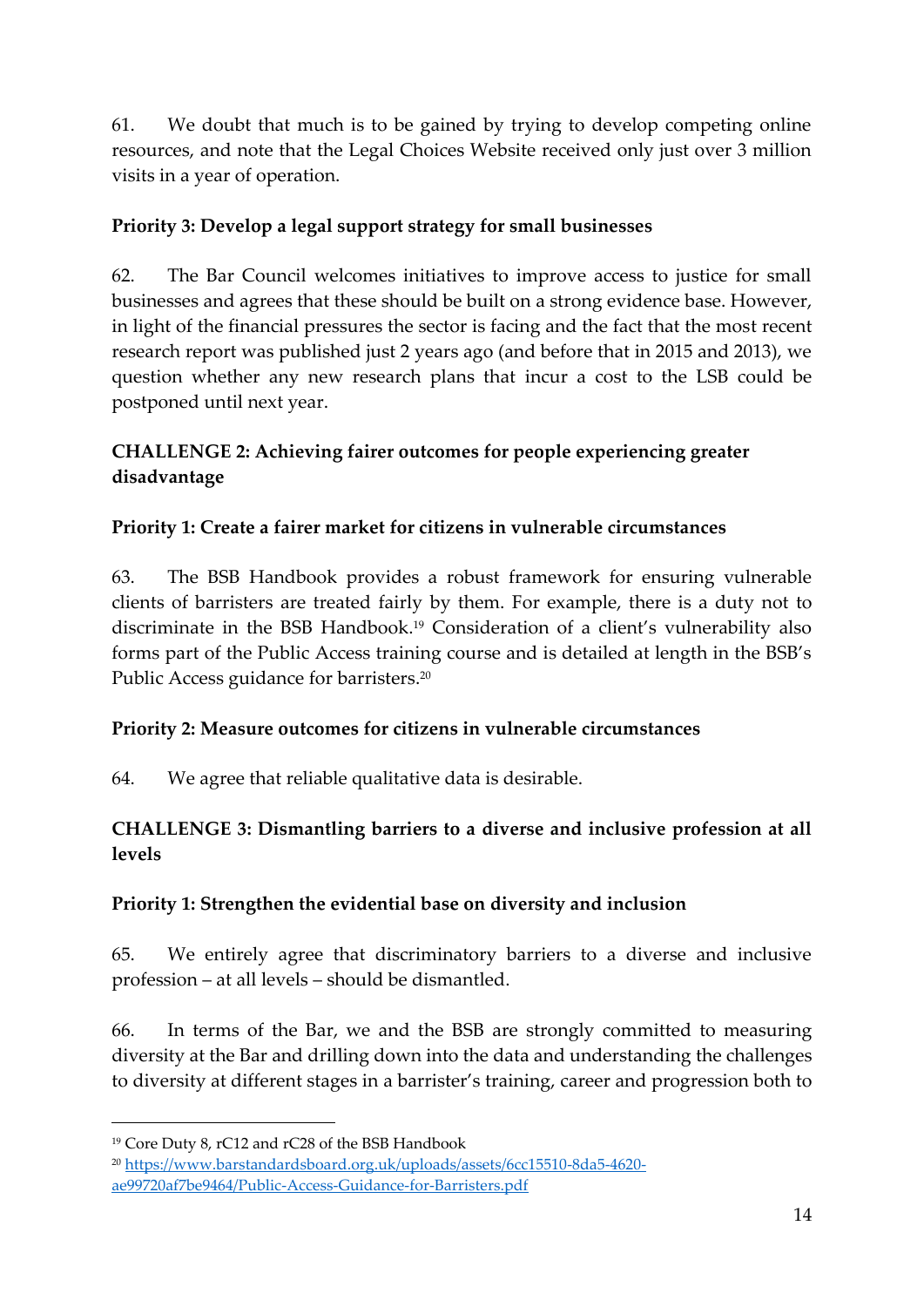silk and the judiciary. This research underpins intervention work. We were pleased to see the results of the BSB's most recent survey which demonstrated that the profession became increasingly diverse in 2020 and that an increasing number of barristers were willing to share information on their background.<sup>21</sup>

# **Priority 2: Improve evaluation of diversity and inclusion initiatives**

67. We agree that this is important. It seems to us to be a matter for the professions to achieve, and for the frontline regulators to regulate as they consider most appropriate. The different frontline regulators may take different views.

68. We are in the process of developing a robust monitoring and evaluation system that will allow us to test the effectiveness of various schemes and ensure that we are focusing resources on activity that will maximise impact. We intend to implement this by the end of 2021. However, we expect that this system will take several years to embed and to demonstrate impact, so we would caution against any short-term expectations.

69. Better data will enable better judgments as to the important question of whether present day disparities between the representation of certain groups in, say, silk or the judiciary, reflect ongoing discrimination or barriers to progression, or reflect discrimination that took place in the past.

# **Priority 3: Address issues of retention and progression as well as entry**

70. We agree that it is right to consider whether issues surrounding retention and progression within our profession exist and, where there is unequal treatment or discriminatory outcomes, those issues should be addressed.

71. Again, this seems to us to be matter for the professions to achieve, and for the frontline regulators to regulate as they consider most appropriate. The different frontline regulators may take different views. Indeed given the different patterns of progression in different professions it would be surprising if a one-size-fits-all approach would be appropriate.

72. We do not understand what exactly is meant by the reference to "unfounded perceptions of 'hierarchy' between different types of legal professional". Clearly, it would be wrong for one type of legal profession to consider it is 'superior' to or 'better' than another. But it would also be wrong to ignore that each type of legal professional has different skills and abilities. After all, the 'legal sector' is not homogenous. The

<sup>21</sup> [https://www.barstandardsboard.org.uk/uploads/assets/88edd1b1-0edc-4635-](about:blank) [9a3dc9497db06972/BSB-Report-on-Diversity-at-the-Bar-2020.pdf](about:blank)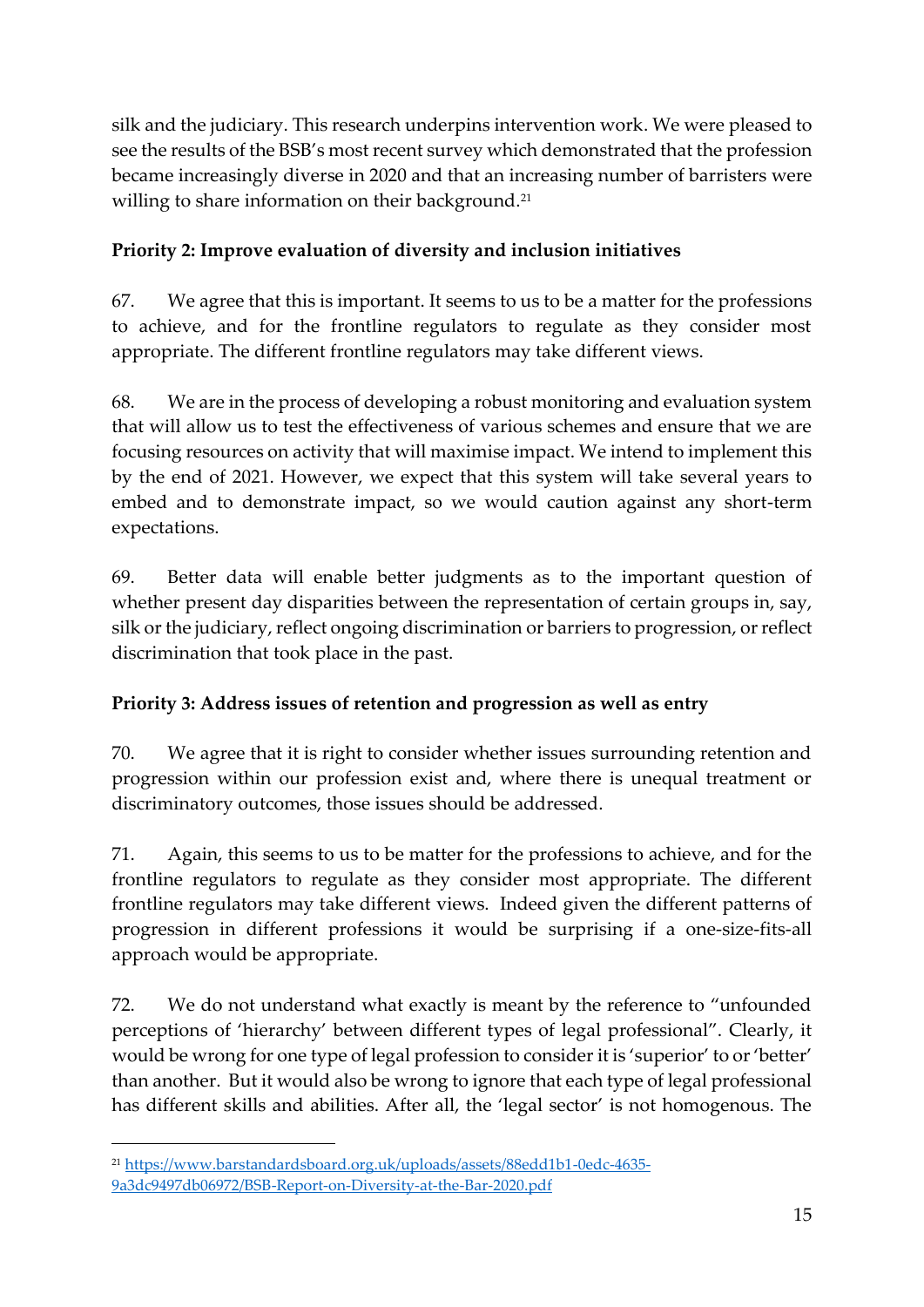different skills, abilities and experiences of the different types of legal professional are an important (and beneficial) aspect of the UK's legal sector.

## **Priority 4: Building diversity and inclusion into our regulatory performance framework**

73. We agree that all who are capable of a career at the Bar should be able to attain it. Indeed, that is why we run a series of programmes aimed at diversifying the Bar. But we would be against the LSB seeking to impose targets on our profession or to set what it considers are suitable outcomes. We think the core role of the LSB is to hold the regulator to account for setting minimum standards for equality and diversity and ensuring compliance with them.

## **An important omission**

74. The State of Legal Services 2020 report identifies at paragraph 55 the likelihood that the Covid19 pandemic has had a disproportionate impact on the groups with the most diverse representation.

75. It is disappointing that this issue is not reflected in the proposed priorities under Challenge 3.

## **CHALLENGE 4: Ensuring high quality legal services and strong professional ethics**

## **Priority 1: Ensure education and training evolves to meet changing expectations**

76. This is a sensible enough challenge but this should not at this stage be a priority, at least as far as the Bar is concerned, because new arrangements are in place, as the LSB recognises. Those arrangements need a chance to bed down, and then will need to be assessed. We think that it will be found that they have reduced the cost of legal education without compromising standards.

## **Priority 2: Ensure legal professionals remain competent throughout their careers**

77. This is pre-eminently a matter for frontline regulators, not the LSB.

78. Bearing in mind the principle (in section 3(3) of the LSA 2007) that regulatory activities should be targeted only at cases in which action is needed, this should not be a priority, at least in relation to the Bar.

79. In responding to the LSB's call for evidence on ongoing competence last year, the Bar Council agreed with the notion of proportionate and targeted regulatory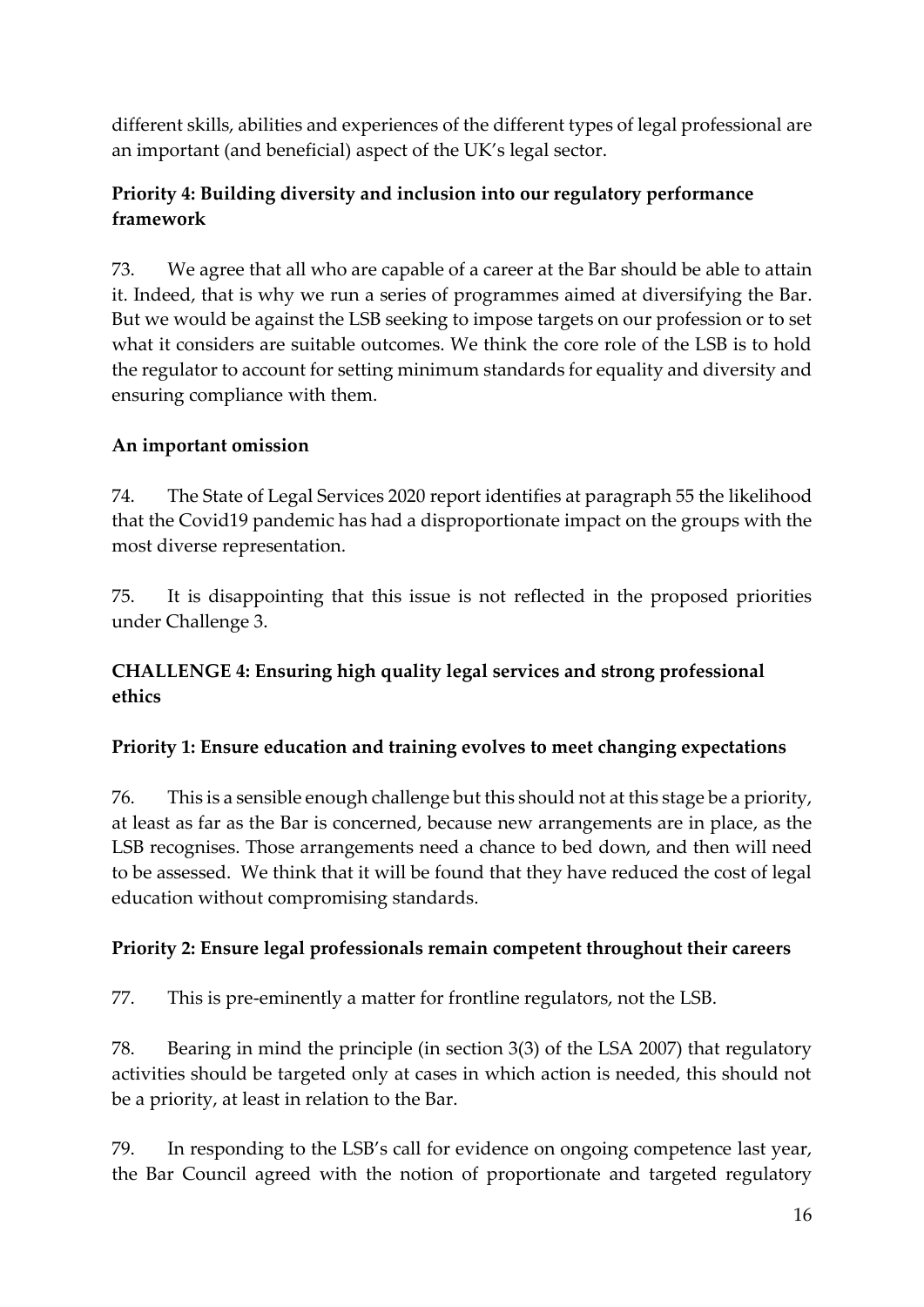action where there was good evidence of a problem in maintaining competence, but demonstrated that there is no reliable evidence. We want to reiterate that we did not find any evidence to suggest that competence falls as barristers become more senior. On the contrary, there is good objective evidence – particularly from the Bar Mutual Indemnity Fund's data – that standards are generally high and continue to be so throughout barristers' careers.

80. That is due in part to the fact that barristers who do for some reason lose competence also lose their work. Self-employment along with constant scrutiny by professional clients, judges and others all contribute to high standards of ongoing competence.

81. Moreover, various organisations at the Bar – including the Inns, the Circuits, and Specialist Bar Associations – make a great number of opportunities available to ensure ongoing competence among their members.

## **CHALLENGE 5: closing gaps in consumer protection**

# **Priority 1: Align regulation to risk so that the public is properly protected**

82. This is not a matter for the regulator but for government. The LSB should concentrate on putting into effect the statutory framework of regulation, not on amending that framework.

83. Quite apart from that point, we do not think that this is an appropriate priority.

84. We are not persuaded there is sufficient evidence of a problem with the reserved legal activities that warrants their being changed. Particular caution must be exercised when considering those activities which have a public interest role, namely, exercising a right of audience and conducting litigation.

85. The Bar Council believes that 'conducting litigation' and 'exercising rights of audience' are high-risk and vital to the administration of justice. These reserved legal activities have a clear public interest basis for a high level of regulation. Currently, only authorised providers can conduct both of these and that brings with it a high degree of consumer confidence and consumer protection as well as helping support the administration of justice and rule of law.

86. The quality of service would likely be reduced if rights of audience were not a reserved activity, and anybody could exercise one. For example, remunerated McKenzie Friends, who can sometimes be given permission by a judge to exercise a right of audience, have been the subject of criticism and their clients may not be aware that they are not afforded the same protections as clients of regulated lawyers such as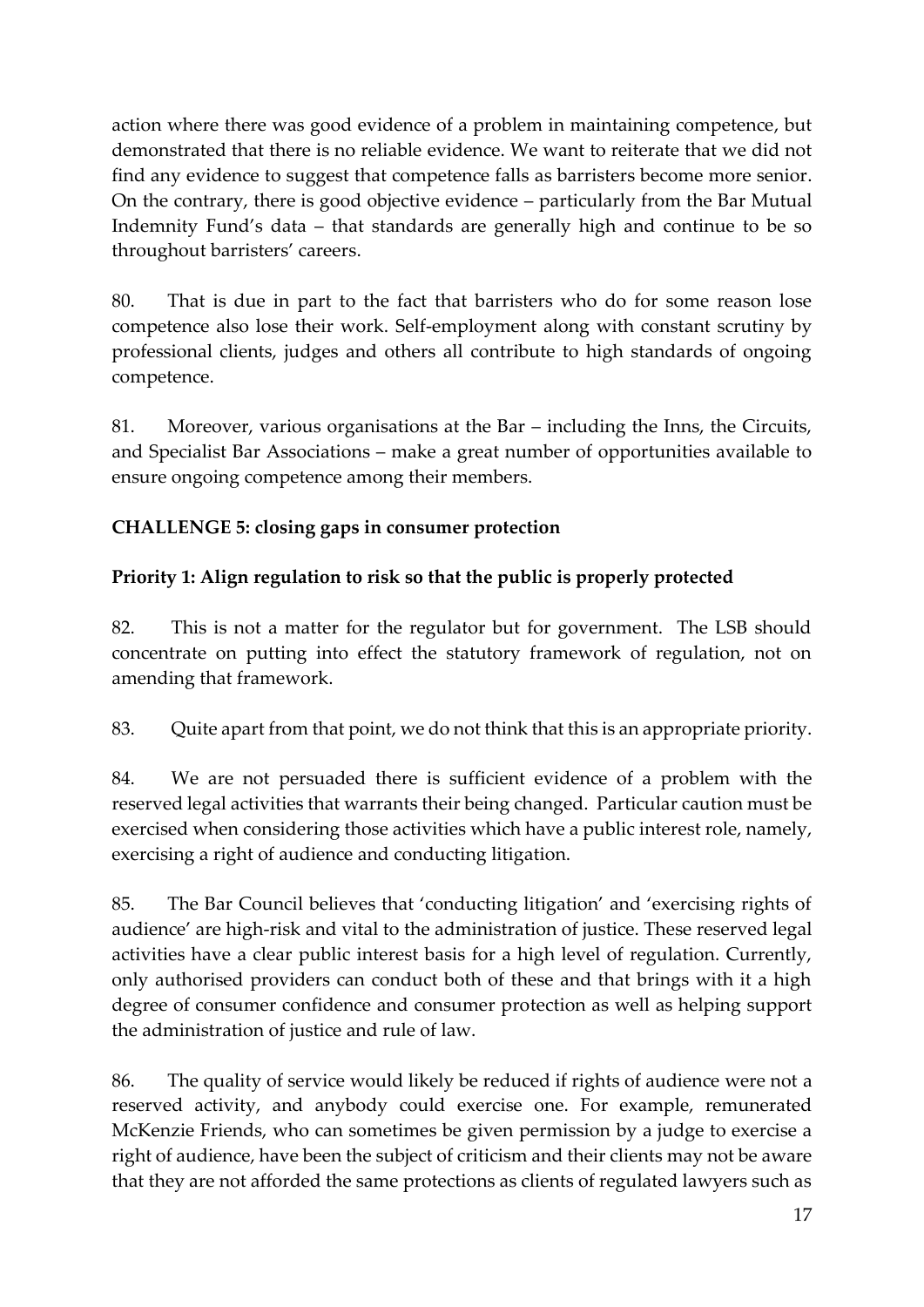barristers or solicitors. Other interests and regulatory objectives would also be put at serious risk. It is vital for the proper functioning of our courts and legal system, that those exercising rights of audience and conducting litigation are properly trained, regulated and insured. This runs in tandem with the duty owed by those lawyers to the courts and judges they are appearing before, which is in the public interest.

87. On the question of whether the remaining four reserved legal activities, (administration of oaths, probate activities, reserved instrument activities and notarial activities) should remain reserved, in our view it is essential that any review of them contains an assessment of not only the public interest but also the risk of harm to individual consumers if they were to be altered.

88. The question of whether legal advice generally should be a regulated legal activity raises a host of issues. We think it highly likely that bringing all legal advice within the regulated perimeter would limit choice for consumers and could inadvertently increase the amount of unmet legal need.

89. In any event the time is not right for such a fundamental review.

90. In response to question 7, which we address later in this response, we are therefore in agreement that the LSB should not be carrying out a statutory review of reserved legal activities in 2021-22. Covid19 is clearly having a far-reaching impact on the barristers' profession, as well as the other legal professions and wider justice sector, of which we are yet to see the full extent. We have detailed some of the effects of this, such as on the income of barristers in our answer to question 9. Any review of the reserved legal activities would take considerable time and resource. Now is not appropriate for the LSB to be diverting resources to such a review.

## **Priority 2: Deliver universal access to redress across the market**

91. Research by the LSB and LSCP has shown that consumers of legal services often do not understand whether or not their legal service provider is regulated and if they are, what that means. This is far from ideal and we think there is a greater role for Public Legal Education to inform citizens of the important role of regulation and the protection it confers upon those who use regulated providers of legal services. This would help consumers to distinguish between the regulated and unregulated sector and make an informed choice as to what level of protection they would like to have in place when purchasing legal services.

92. We are still persuaded that educating consumers of legal services about the differences between authorised and unauthorised providers is a better approach than increasing the scope of regulation by way of introduction of a mandatory register. If all that is required is to pay a fee and provide some contact details, assuming there are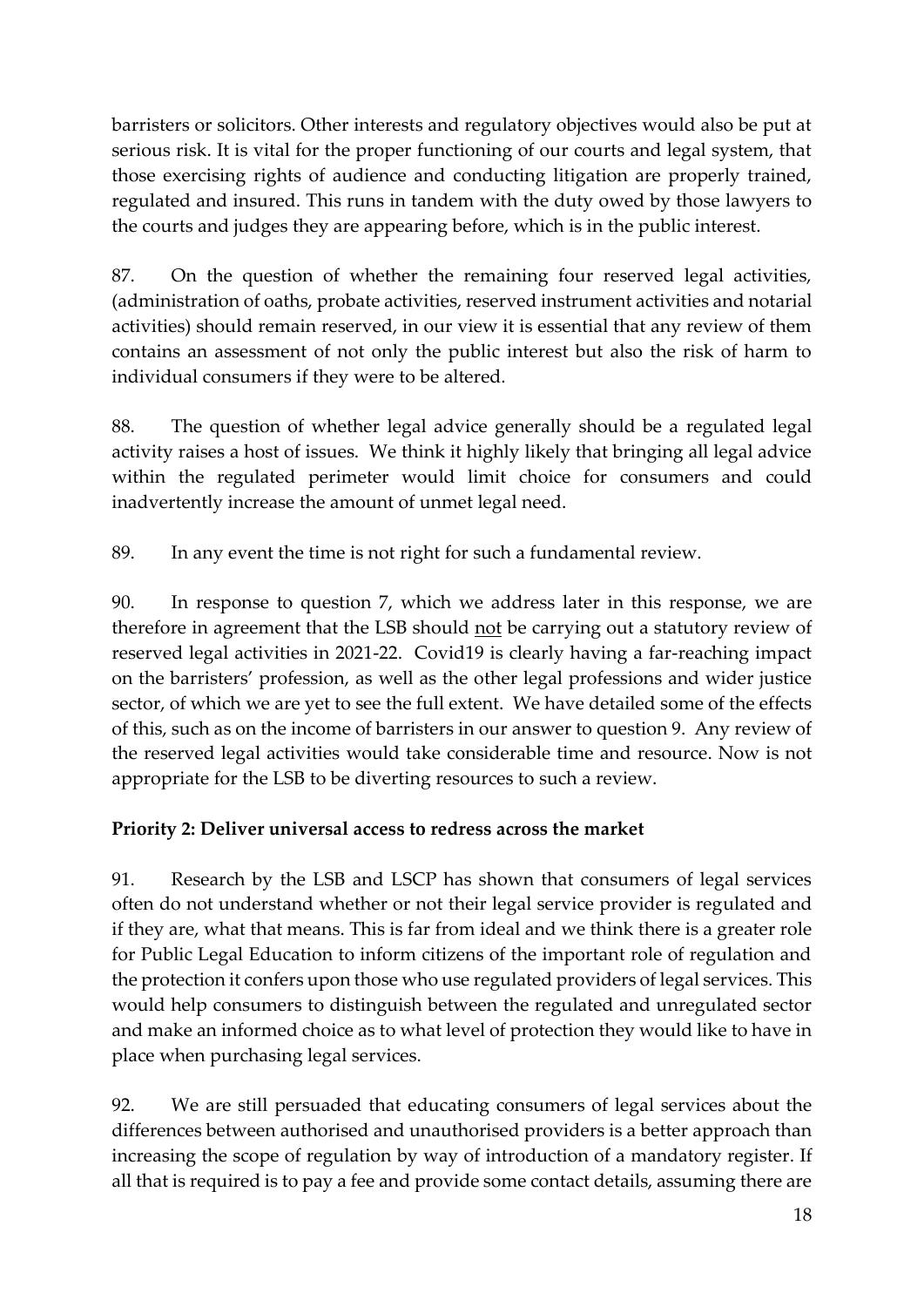no entry requirements, we question whether the presence of an individual on the register risks giving potential clients the impression that they carry legal qualifications and insurance and are subject to rigorous regulation, which they are not.

93. Aside from our objection to the principle of it, there are the unresolved practical questions of who would set up and maintain such a register. It is not clear how unregulated providers would be required to contribute to the costs of such a scheme. We are clear that any seed funding for such an initiative must not come from the LSB's budget, derived as it is from the regulated sector. There is no justification for the regulated sector funding any extension of regulation to the unauthorised sector.

94. This also sits uneasily with the LSB's plans with regards to ongoing competence. We question why the LSB would increase regulation for the regulated professionals whilst simultaneously encouraging those with no qualifications, code of conduct, mandatory professional indemnity insurance, regulator, competence checks or duties to the court to enter the realm of regulation.

95. We are similarly wary of the idea of the clients of unauthorised providers being given access to the Legal Ombudsman (LeO). We think that this would blur the lines between the regulated and unregulated legal sectors and may well confuse consumers. We are concerned by the LSB's assumption that it would be inherently good to give more consumers the confidence to use unregulated providers and bring those providers inside the 'regulatory tent', even if it just means providing access to redress.<sup>22</sup>

96. We think it will be confusing for consumers to tell them that some legal services providers are regulated and others are not, but you can still complain to a statutory ombudsman about all of them equally. The proposal that the Legal Ombudsman should be given power to consider complaints against unregulated providers is not one that we support.

97. In any event this is clearly not the time to be expanding the role of the Legal Ombudsman. The LSB rightly recognises that, "there are a series of issues that would first need to be resolved; this includes addressing the complaints backlog at the Legal Ombudsman". In our view, this is unlikely to be quickly addressed. We are doubtful that the Legal Ombudsman will have the capacity to deal with the complaints that will arise from consumers of unregulated legal services providers in the near future.

98. Another point worth mentioning is that access to the Legal Ombudsman is not a panacea as they only deal with service complaints and complaints from individuals

<sup>22</sup> The State of Legal Services report, 2020: paragraph 84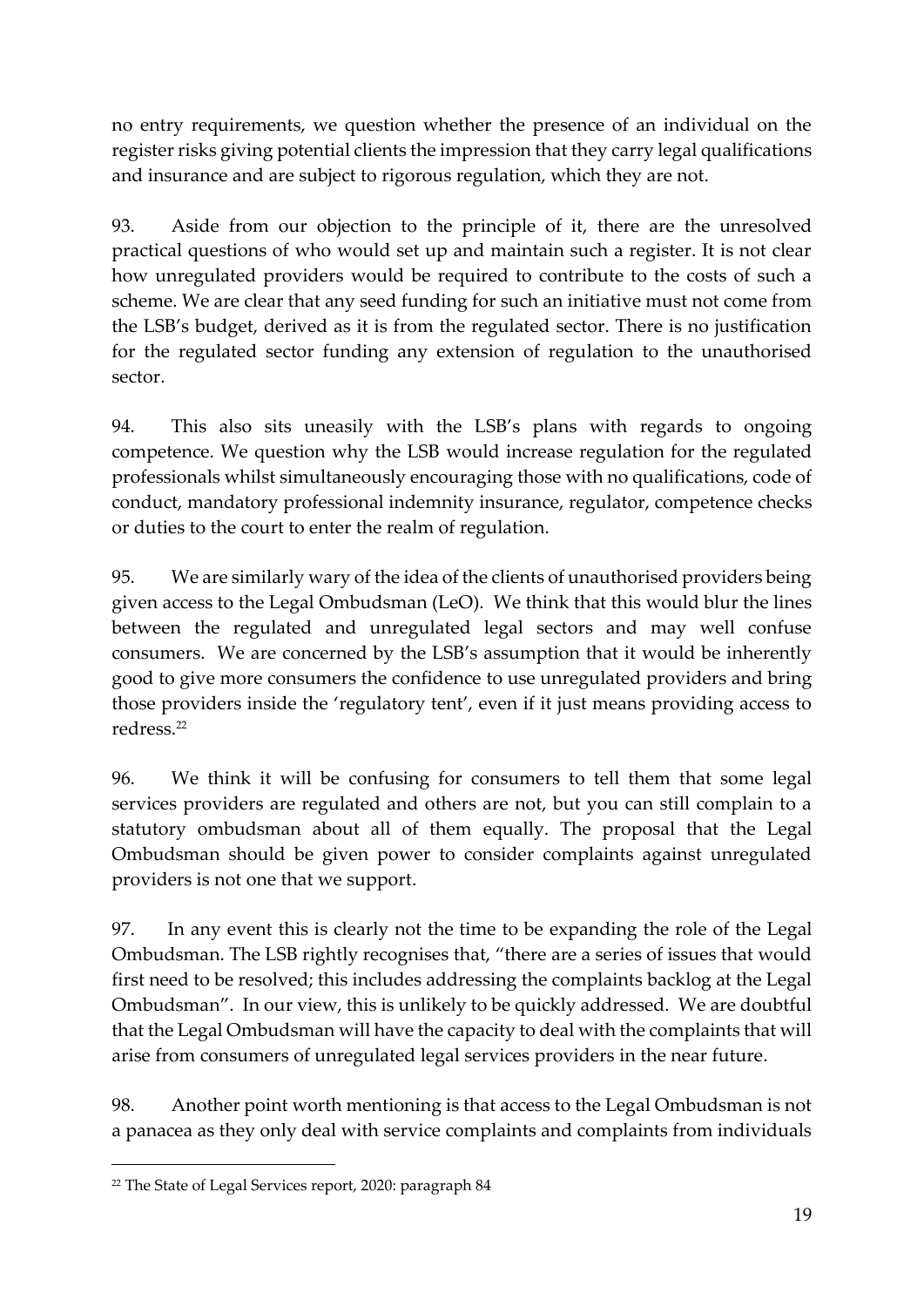and "microenterprises", after a complaint has gone through the legal service provider's first-tier complaints process and if it remains unresolved. Bringing a civil claim in the courts or using Alternative Dispute Resolution (ADR) are other redress options.

99. In the State of Legal Services the LSB notes that the "immense influence of the solicitor and barrister 'brands' makes it tough for all types of alternative provider to make deep inroads." What the LSB characterises as a brand is not a brand at all, but the name of a profession. These two professions command the confidence of the public because they have traditionally maintained high standards of work and the highest ethical standards.

100. Sometimes the LSB refers to "regulation by title". This is an inappropriate expression to use. The scheme of regulation is regulation *by profession*. The fact that someone is a 'barrister' conveys that that person is regulated, insured, owes duties to their client and the Court and will deliver a high quality of work as well as abiding by a code of conduct. For barristers, membership of the profession and the use of the title fosters a strong professional ethos, mutual support and encourages high professional standards to be maintained.

## **Priority 3: Increase public understanding of the consumer protections in place**

101. As stated above, we are in support of increasing consumers' awareness of regulatory protections in place for different legal professions. However, we do not agree with the idea of having a single register that replicates the information already available on the regulators' websites. The BSB register, located on its website, makes a great deal of information about barristers' regulatory status readily available. We question the benefit of having the same information available on another platform for the following reasons:

101.1. Funding for this project is from the professions via their practising certificates and we disagree that this is good use of those funds, given its duplicative nature;

101.2. Such a single register also runs the risk of conflating all the professions and possibly confusing consumers. It needs to be remembered that not all legal professionals are, in fact, the same or have the same skills or training. That is one of the benefits of the current structure, as consumers have a choice of legal professional and can choose the professional which is best suited to the task at hand. Implementing regulatory changes which make all legal professionals appear to be the same or equivalent blurs the lines in a way which may in fact be confusing;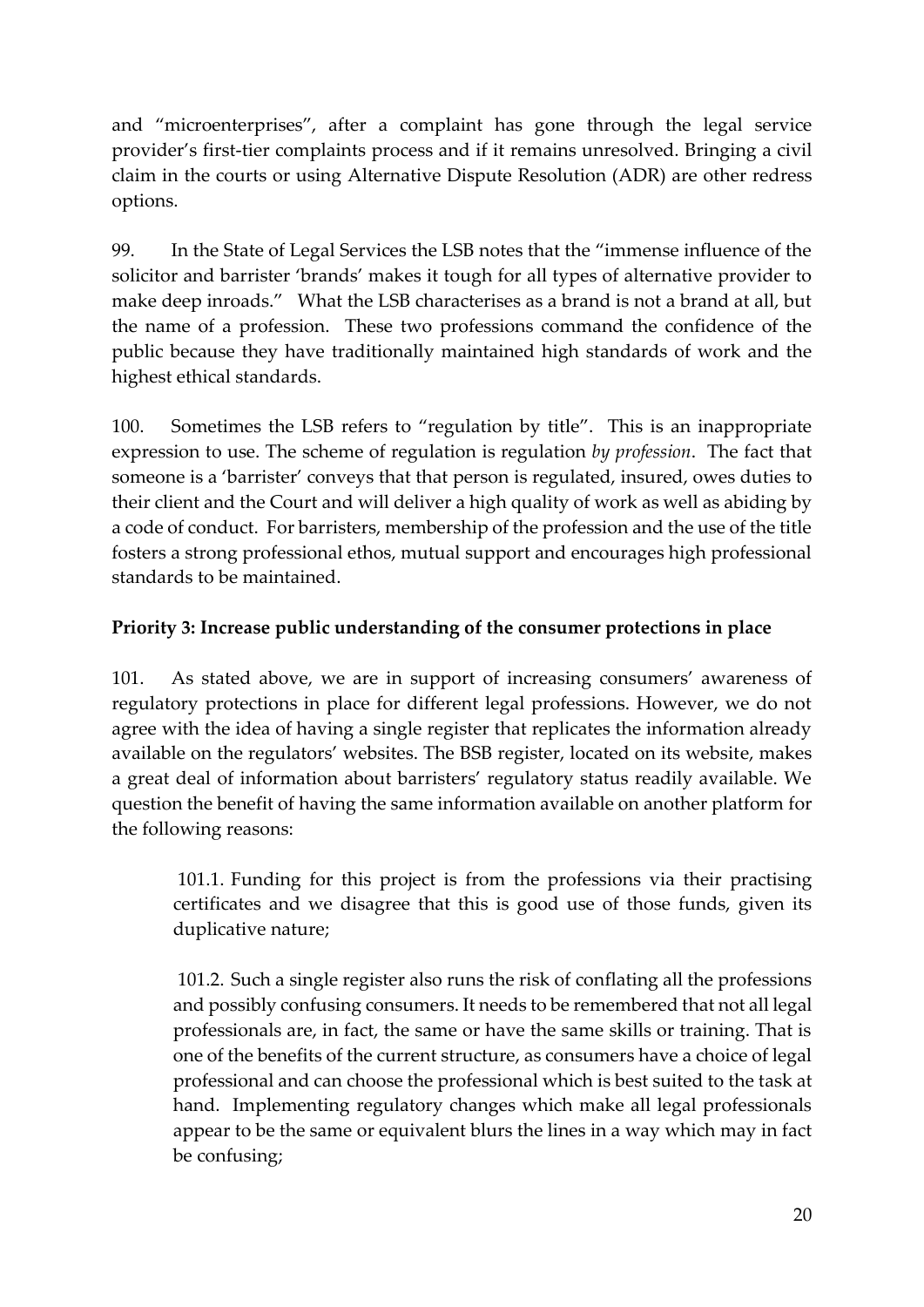101.3. The idea that there should be a single professional register is bad in principle, and fundamentally incompatible with the structure of the Legal Services Act 2007. There is not a single profession, and so there should not be a single register. On the contrary there are a series of professions, plus some legal services providers who are not professionals and who are not regulated. A single public register run and promoted by the LSB would send a false impression of equivalence as between all providers. It would lead to confusion, not clarity;

101.4. Even if the public register used information directly exported from regulators' existing registers, there may be compatibility issues in terms of different categories of information or incompatibility of IT systems. Would the lack of comparable information available from other regulators mean that for the sake of consistency, a narrower range of categories would be available on the public register? It would not be in the interests of consumers for the information about barristers to be artificially constricted and would mean the public register were an inferior source of information as compared to the individual regulators' websites;

101.5. If there is a difference in information, we wonder how a consumer will know which is to be regarded as the most up to date.

102. Including non-regulated providers is an even worse idea which will work to the detriment of consumers and is flatly contrary to the regulatory principles. It would be bound to lead consumers to think that regulated and unregulated providers were much of a muchness. They emphatically are not. Regulation brings with it professional standards which are independently enforced, plus the requirement to hold appropriate insurance. Unregulated providers are subject to neither of those requirements.

103. We note that the FCA's experience of operating a single register has not been happy: see the criticisms made in the Parliamentary report on the British Steel Pension Transfer debacle.

**CHALLENGE 6: Reforming the justice system and redrawing the regulatory landscape**

#### **Priority 1: Make Reforms so that regulation remains fit for purpose**

104. This is not the right time to be changing the regulatory landscape and, even if it were, that would not be something properly to be instigated by the LSB, whose role is to discharge the functions it has been given.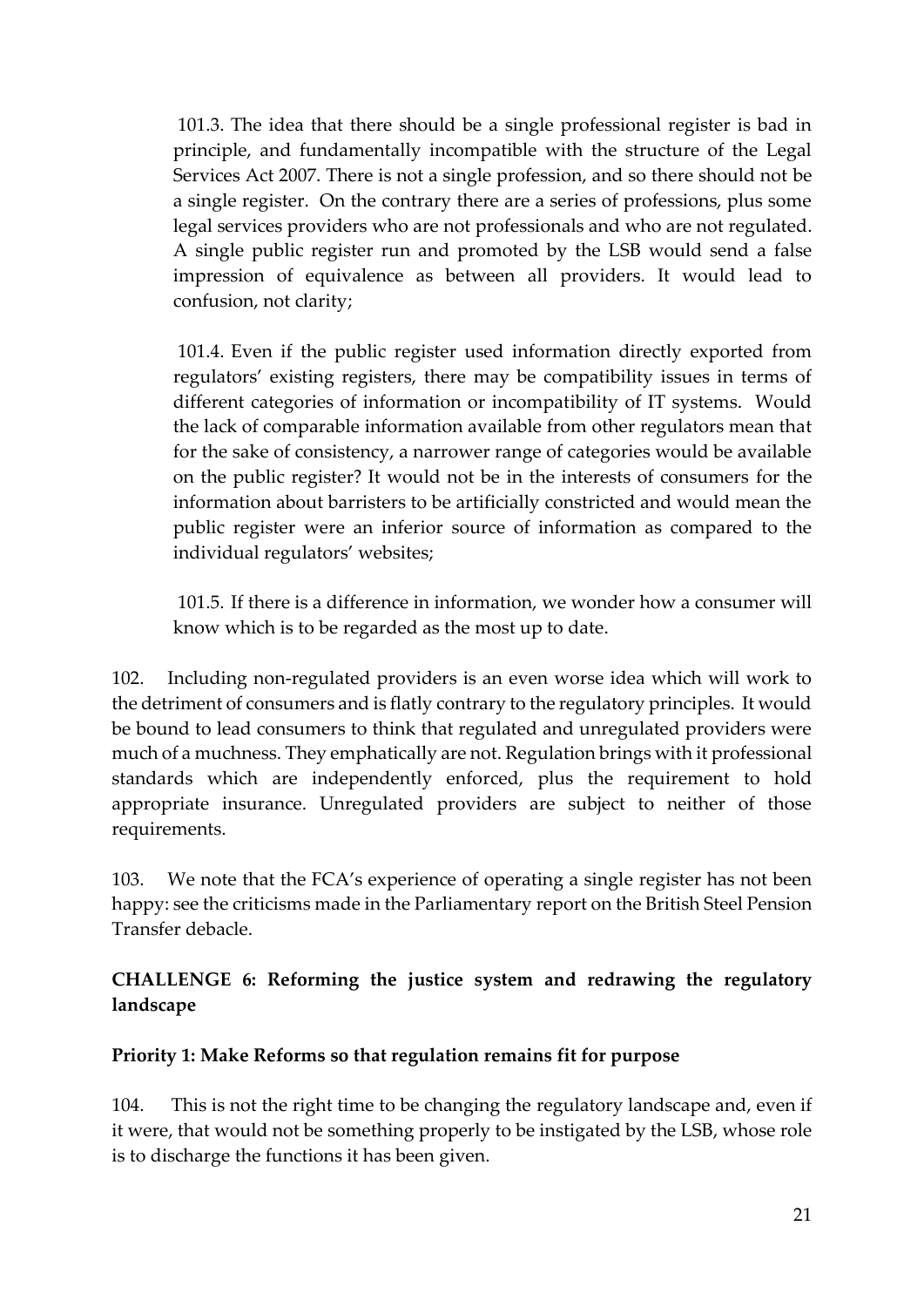105. As to the various specific proposals in relation to a single register, varying the range of reserved legal activities and extending the Legal Ombudsman's ambit to unregulated providers, these are all undesirable ideas for the reasons explained above.

106. None of these changes are properly or fairly described as incremental changes.

107. The LSB should only seek to make regulatory changes where there is evidence of a specific hindrance that needs to be overcome.

# **Priority 2: Improve complaints handling**

108. In marked contrast, this is an area where the LSB does have a role.

109. The LSB acknowledges that the OLC is consulting separately on its plans for the Legal Ombudsman. We note that the LSB supports the focus by the Legal Ombudsman on the 'prevention agenda', including using complaints as a learning tool to help the sector raise standards and sharing data on its decisions to support consumer choice. We do not agree that this is the right time for the Legal Ombudsman to be concentrating on these areas. To attempt to focus on the 'prevention agenda' whilst at the same time trying to reduce the case backlog and wait times risks spreading resources too thinly. It could detract from the urgent and core business of resolving complaints within a reasonable timeframe, which has suffered in the last twelve months.<sup>23</sup>

110. The current focus should remain on what was described in LeO's business plan as priority 1: "maintaining stable operational delivery and reduc(ing) wait times at pre-assessment by the end of the strategy period". Addressing this issue first and foremost would raise consumer confidence in the Legal Ombudsman and the right to redress from regulated providers. We agree with the LSB when they say, "A clear priority is to reduce delays for people making complaints to the Legal Ombudsman as this is where regulation touches the public most directly". $^{24}$ 

# **CHALLENGE 7 - Empowering consumers to obtain high quality and affordable services**

# **Priority 1- Enhance transparency by providers on price and quality**

111. We agree that clients need choice and should be able to obtain good quality advice and advocacy services at a fair price for the work to be undertaken. Where the Bar is concerned it needs to remembered that, in cases where there is a professional

<sup>23</sup> [https://www.barcouncil.org.uk/uploads/assets/7e174116-64e1-4a9f-a2518f5f77a8be27/Bar-Council](about:blank)[response-to-Legal-Ombudsman-draft-business-plan-2021-22-consultation.pdf](about:blank)

<sup>24</sup> The State of Legal Services 2020 report, para 9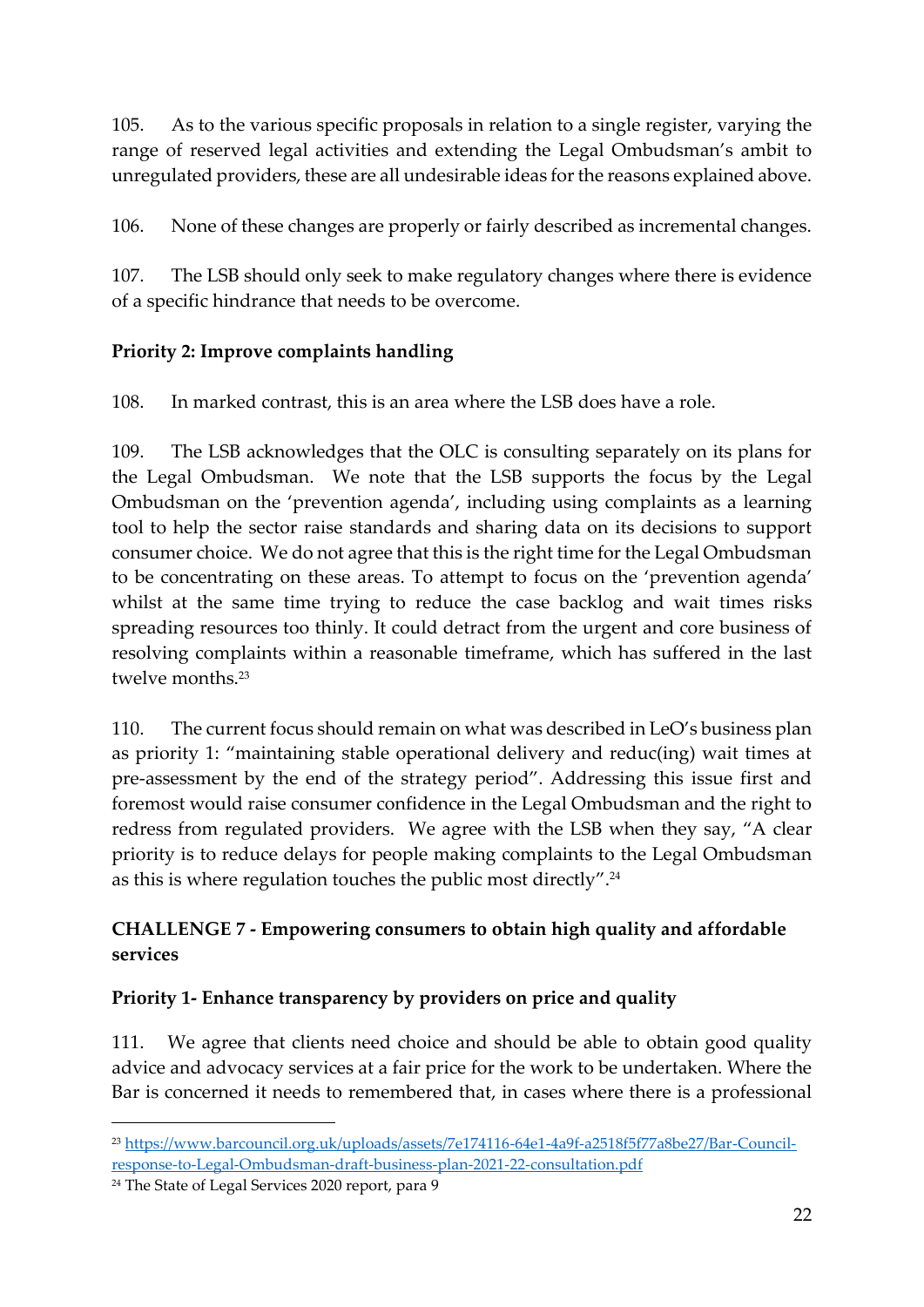client, the professional client knows the market and is themselves able to assist the lay client to understand whether a fee is reasonable.

112. Price transparency is particularly challenging in areas where work tends to be of a bespoke nature, and its scope unpredictable. Much of barristers' work falls into this category. It is invariably easier to provide an estimate of costs after an initial conference with the client where an understanding can be gained on the nature of the issue and the scope of the barrister's involvement in it.

113. Even so, in many instances, how much work will be required on a particular type of case will depend on so many imponderables – including the (unpredictable) behaviour of the other side – that precise and reliable predictions of cost remain challenging. The provider may choose to take the risk of uncertainty by offering a fixed fee (and this is increasingly common), but cannot properly be compelled to do so.

114. Because most barristers are retained, most of the time, by solicitors, the ultimate consumer interest is mediated by a professional who will tend to have a good idea of the market, and more clout as a purchaser, since the solicitor is a potential repeat client even if the lay client is not. In any regulation in this area it is important to recognise that what may be appropriate at a consumer-to-professional interface is different to what is required at a professional-to-professional interface.

115. The BSB's more detailed rules about fee transparency in relation to barrister's direct access work reflect this distinction.

# **Priority 2- Facilitate tools enabling consumers to easily compare providers**

116. In terms of quality indicators, although we agree in principle that quality indicators have the potential to serve as a factor in consumers making informed decisions when purchasing legal services, we do not conclude that further quality indicators will add much value for consumers in relation to barristers.

117. As detailed in our submission to the CMA study in 2016, a wide range of information is readily available to all potential clients to assess the quality of a barrister.<sup>25</sup> As mentioned, the Bar remains primarily a referral profession. Professional and licensed access clients will generally be sophisticated repeat customers and will have in-depth knowledge of the market for barristers' services. Whilst potential Public Access clients, engaging the use of a barrister's services directly through the

<sup>&</sup>lt;sup>25</sup> [Bar Council response](about:blank) to the Competition and Markets Authority paper 'Market Study into the Supply of Legal Services in England and Wales', paragraph 23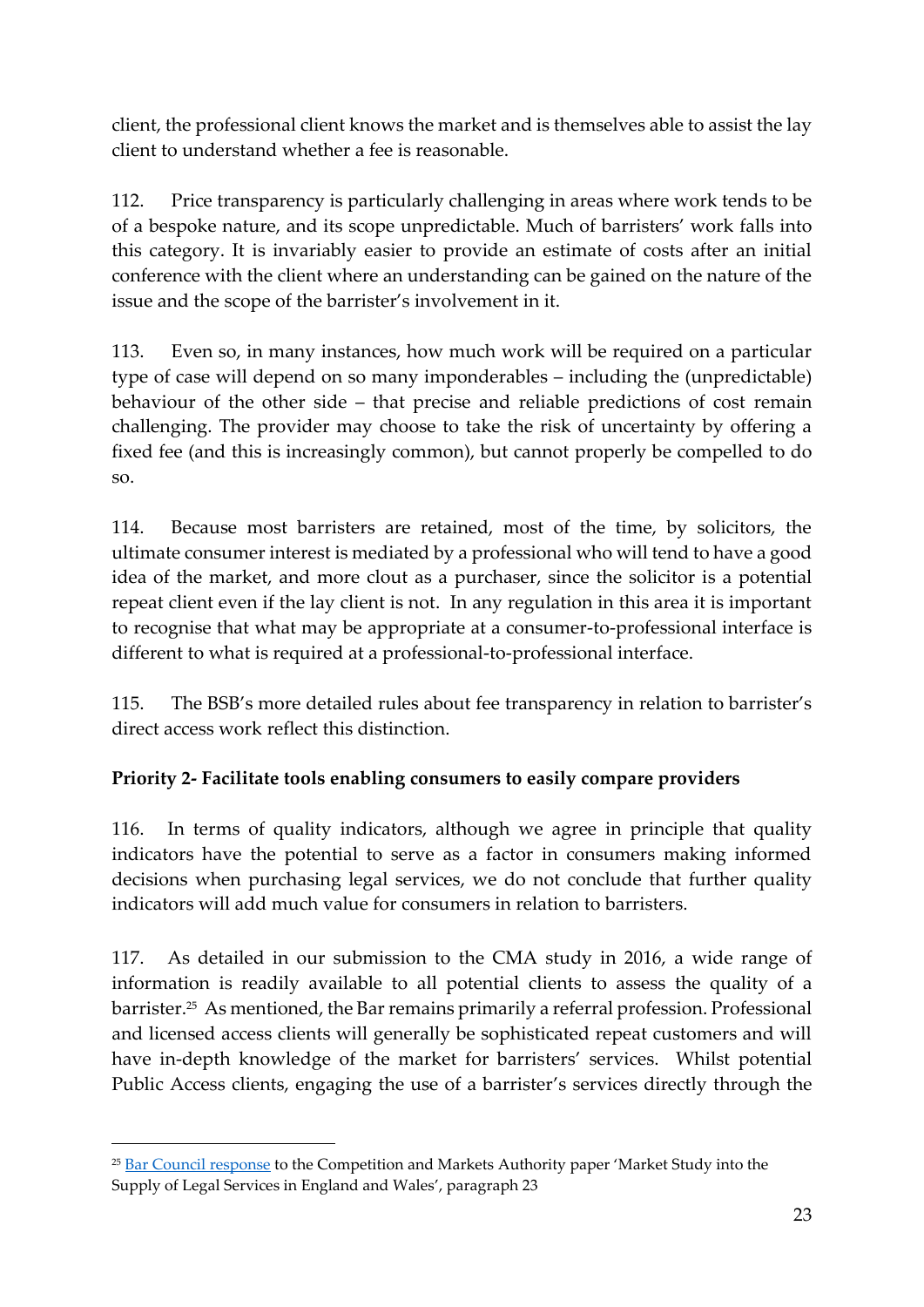Public Access scheme, are likely to have less experience of the legal services market, all the tools that are referred to in our submission are available to them.

118. There are many challenges in developing further quality indicators in relation to barristers, and these should be considered carefully before concluding whether new quality indicators are in fact needed.

119. As stated in our October 2020 response<sup>26</sup> to the Calls for inputs on the assessment of the implementation and impact of the CMA's market study, recommendations,

**"**Whilst the idea of customer reviews works well in some other sectors such as the hospitality sector, we question their usefulness in the context of legal services. Consumers purchase legal services infrequently<sup>27</sup>, which means that any review provided would not necessarily be a useful indicator for future consumers of that service. There is a possibility that consumers when judging the work of a barrister, could judge the quality of a barrister's work on the outcome of the case as opposed to the quality of the barrister's work. Consumers are not necessarily best placed to make a judgement on the quality of the service they received as there are a number of issues that may be dealt with, of which the consumer is unaware. As an example, barristers have to adhere to a Code of Conduct which includes drawing the court's attention to any decision which may be adverse to the interests of their client.<sup>28</sup> The client may judge their barrister negatively in this regard without understanding the barrister's full ethical duty. Quality indicators would not therefore necessarily provide a true picture of the service received, as taking these issues into account is not as simple as being able to provide a review for another service such as a hotel room or use of a hired car.

The Legal Services Consumer Panel (LSCP) recognise this limitation in its report titled, 'Consumers feedback on quality indicators in legal services',

"Often their experience of customer service at this stage is used as a proxy for quality of service, regardless of the actual quality of legal advice offered."

It might also be difficult to develop indicators for barristers as the work undertaken at the Bar is so varied with specialists practising different skills in

<sup>26</sup> [https://www.barcouncil.org.uk/uploads/assets/3c5fbc22-dec9-4904-b531890bba68343a/Bar-Council](about:blank)[response-to-CMA-review-of-legal-services-market.pdf](about:blank)

<sup>&</sup>lt;sup>27</sup> As noted by the LSCP, "Seeking out a legal services provider is a rare and infrequent activity for most consumers", ['Consumers feedback on quality indicators in le](about:blank)gal services' 20 July 2020, page 2 <sup>28</sup> gC5 of the BSB Handbook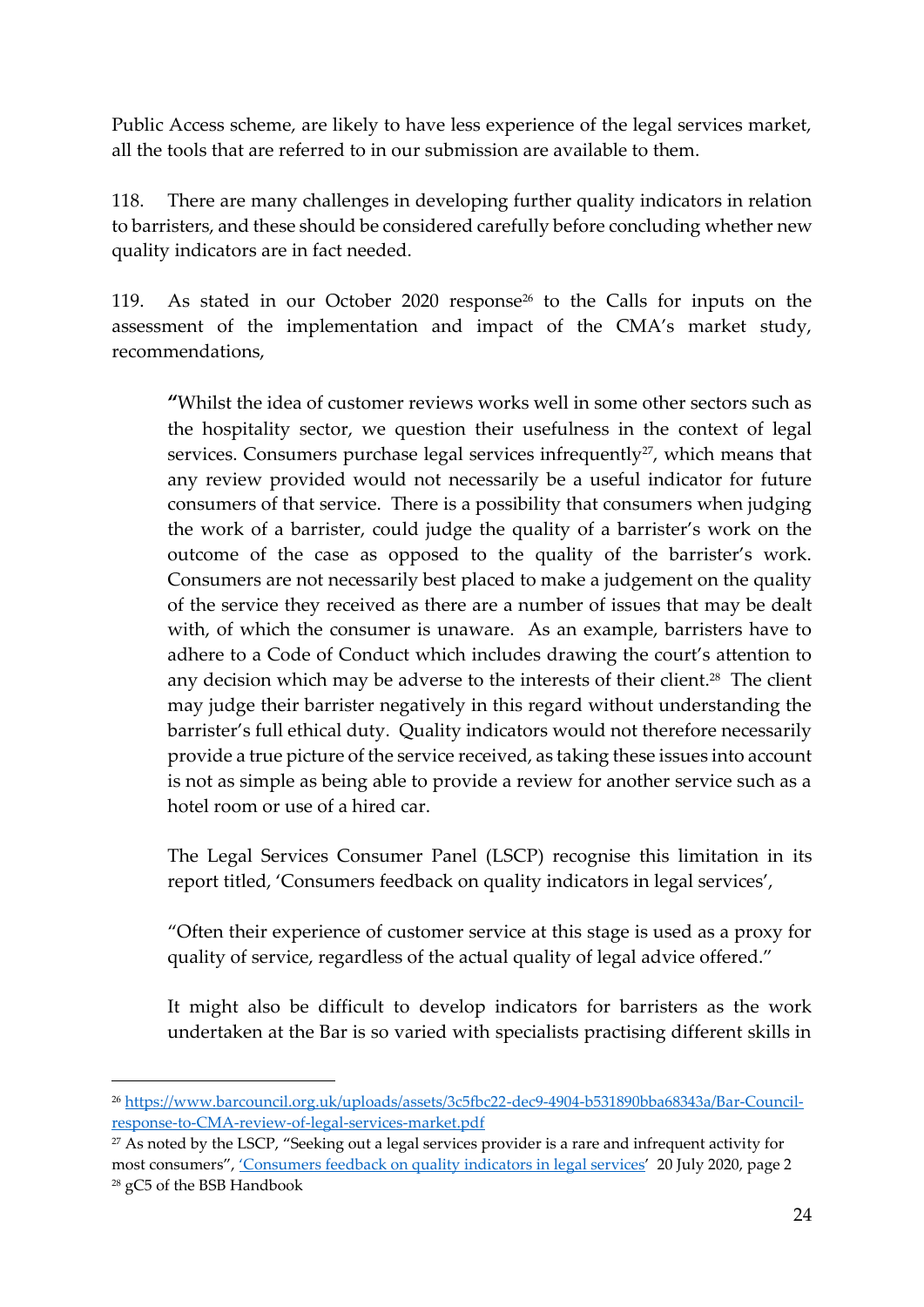different areas of law. How, for example, does one meaningfully compare a shipping barrister giving contractual advice with a criminal defence barrister doing advocacy work? We consider, for example, that it would be challenging to have quality indicators for advocacy as different barristers have different approaches, which may suit one client better than another. Overall, as noted in our response to a recent Legal Services Board (LSB) consultation on Ongoing Competence,

"The Bar is a highly competitive referral profession and its core service of advocacy is delivered in public and in front of judges and lay and professional clients. There is little chance of hiding incompetence. Barristers owe duties, sometime conflicting, to their client and to the Court. These distinguishing features of the Bar are important, and we do not think they are shared by any other profession.*"* 29

This position has also been set out by the Chair of the LSCP who recently stated at a Legal Services Board summit that it would be very difficult to introduce quality indicators for advocacy, for the reasons set out above.

In noting the difficulties in developing indicators for barristers, we are also concerned that barristers could be disproportionately impacted by negative reviews than other legal services providers. In our Bar Council response to the Legal Ombudsman's Transparency and Reporting Impact discussion paper, we noted that,

"barristers that practice in certain areas of law $30$  or who are instructed in a certain way, can be more vulnerable to complaints being made against them to the Ombudsman. Consequently, the risk of prejudice is greater for such barristers, even where complaints are not upheld. At worst, this could act as a disincentive to practice in certain areas or law or to accept instructions in a certain way and could impede access to justice". $^{31}$ 

Considerations that exist for barristers in terms of vulnerability to complaints may also apply in the context of negative reviews. Self-employed barristers may be more adversely impacted by a bad review than employed legal professions operating from within an authorised body. Barristers, particularly as a referral profession, rely heavily on their reputation. Just as in complaints

<sup>30</sup> Crime, Litigation, Family Law, Employment and Immigration and asylum were the top areas of law for complaints against barristers, source; email from the Legal Ombudsman in April 2019

<sup>29</sup> [The Bar Council's Response to the LSB's Call for evidence on Ongo](about:blank)ing Competence, paragraph 89

<sup>31</sup> [https://www.barcouncil.org.uk/uploads/assets/0ca7c546-9677-423d-9ad862175f75a851/Bar-Council](about:blank)[response-to-LeO-transparency-discussion-paper-Jan-2020.pdf,](about:blank) paragraphs 31 – 32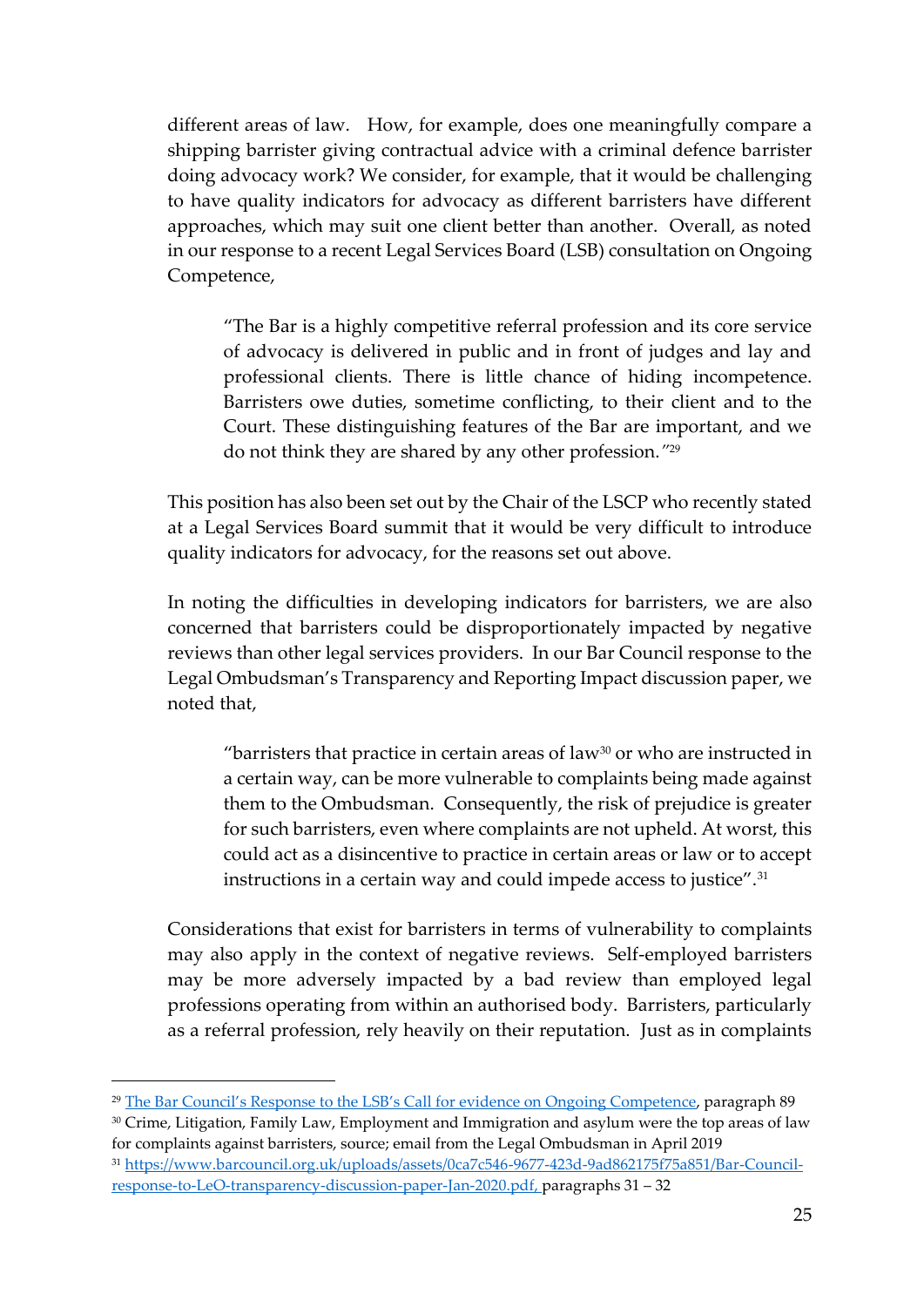data held by the Legal Ombudsman, a review may focus on the name of a selfemployed barrister, whereas an employed legal professional may to some extent have a complaint focussing on the organisation as opposed to tarnishing the reputation of a particular individual. Any move to develop quality indicators, therefore, should take into account that self-employed barristers are more vulnerable to complaints, and should be approached with caution."

## **Priority 3- Reduce complexity – 'Simple Legal Products'?**

120. We are doubtful about how many (if any) such "simple legal products" there might be. One of the reasons why legal services have traditionally been provided by professional people is because of a realisation that clients may not realise that they have some unusual or very specific need, and one size generally does not fit all.

121. We see superficial attraction in investigating whether some limited services like will writing or conveyancing could be reduced to a simple legal service but we tend to think that, if it were possible to do this in a reliable way, the market would already have identified the opportunities available. But there are strong grounds to be cautious. Cut price conveyancing has given rise to a large number of claims; and will writing is particularly susceptible to low standards because the person best placed to complain about a poor service is generally dead by the time the shortcomings are likely to emerge.

122. Other regulators have been very cautious in giving their imprimatur to particular products. We know of no similar examples in the healthcare sector and the FCA has declined to approve or endorse particular product offerings.

123. If this idea has any merit it seems to us it should be promoted and developed by the market, not by the LSB. We are not convinced that this kind of market engineering is within the remit of the LSB. If it were to be taken forward by a party then we think any products that fall into this category need to be carefully packaged to make any consumer aware of its limits, and that it is likely to be fairly standardised. We do not think that much, if any, of the Bar's work will be amenable to this type of branding due to the fact that it is mainly specialist legal advice and dispute resolution.

## **CHALLENGE 8: Fostering innovation that designs services around consumer needs**

## **Priority 1: Keep regulation under review so that it does not impede innovation**

124. This is an appropriate and sensible priority for the LSB. We suggest that a better formulation would be to "Keep regulation under review so that it does not inappropriately impede innovation." Sometimes regulation will, quite properly, impede new, but worse, ways of doing things.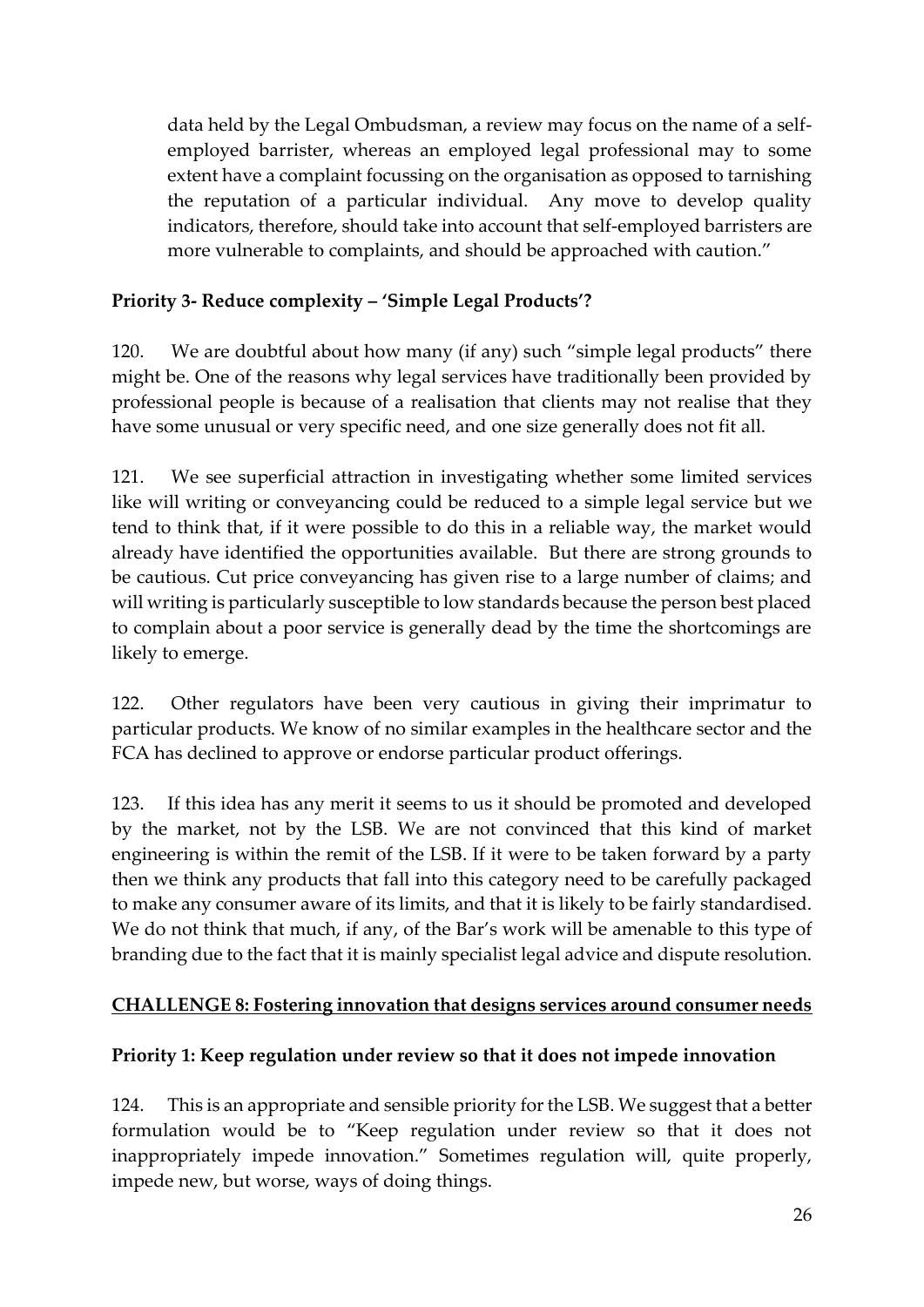125. But those reviews should be mindful of the fact that if regulation is perceived as limiting the ability to profit (a common reason for innovation) then it will always be considered an 'issue' by those with that perception. We cannot agree, at least at the moment, that important protections for the consumer (and the rule of law) such as client confidentiality, anti-money laundering and data protection are "issues".

# **Priority 2: Create a regulatory environment that fosters innovation**

126. We agree that the regulatory environment should not unnecessarily deter innovation.

127. We consider that the regulatory environment for barristers is sufficiently permissive and flexible to allow them to practice in a variety of ways to deliver legal services. For services that barristers typically deliver, such as advocacy and specialist legal advice, there is limited scope for innovation as these tasks are reliant on an individual's performance of a skilled task.

128. We note with surprise the suggestion that "the sector's regulators can help … by support[ing] new entrants with information, … innovation funds .. and similar initiatives". We are not persuaded that this is an appropriate or lawful application of a professional regulator's funds.

129. We note the reference to regulatory sandboxes. This is a term that needs careful definition and we would be interested to hear an articulation of the principles applicable to regulatory sandboxes to which the LSB refers.

## **CHALLENGE 9: Supporting responsible use of technology that commands public trust**

## **Priority 1: Develop more and better open data**

130. The perceived need for the development of more and better open data is so widely stated as to be difficult to comment on.

131. We do not see that this ought to be a priority for the LSB, save insofar as the issue is collecting data for the LSB to fulfil its statutory functions.

132. We strongly endorse the view that the law must be available freely (in both senses of that word) to all citizens. We particularly welcome the comprehensive coverage provided by legislation.gov in relation to legislation, but, in a common law system, case law should be equally available. Systems like Lexis and Westlaw make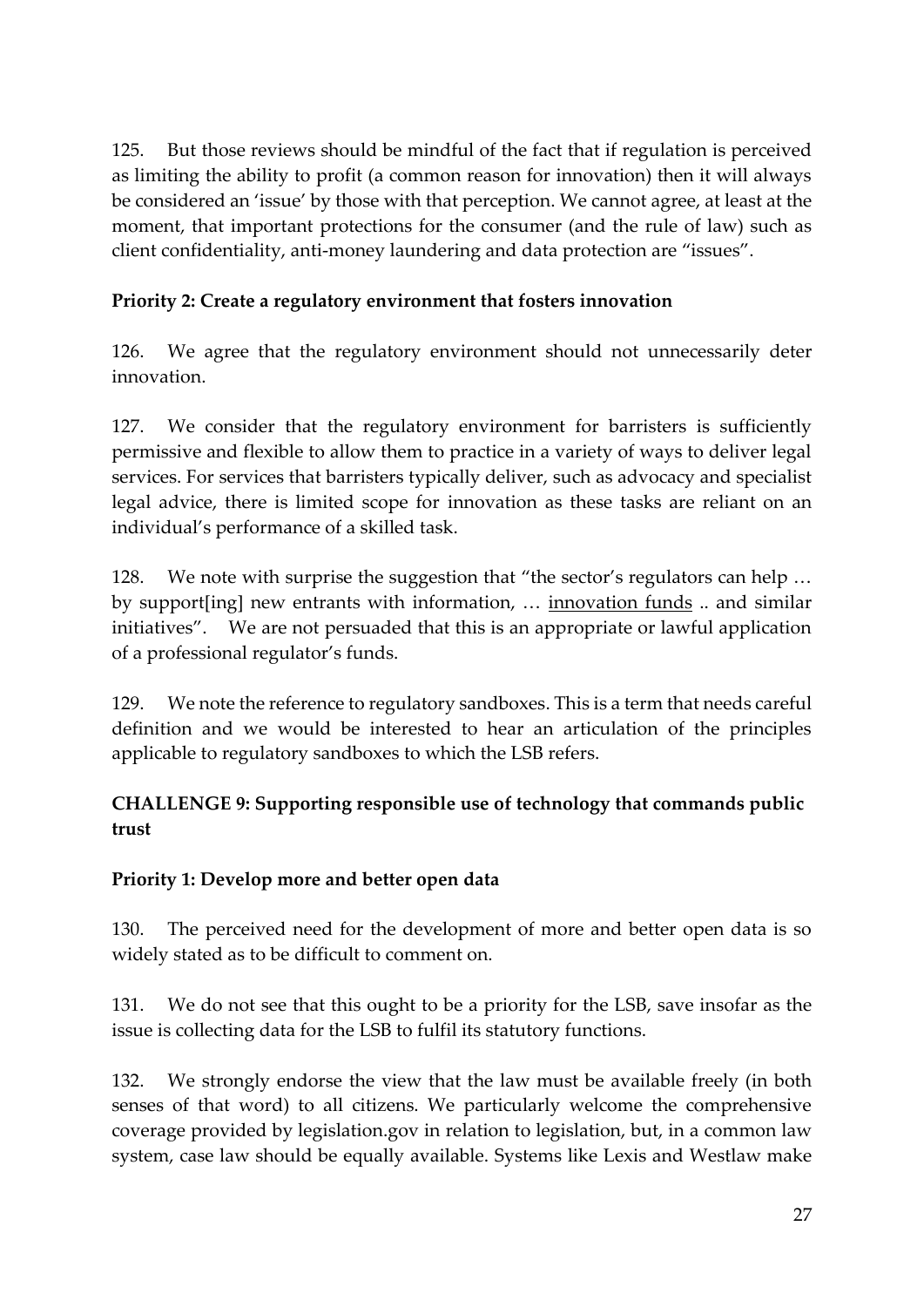such material available, but only on subscription. We believe that a priority should be to expand the material made available to open access sites such as Bailii.org.

133. However, the reference to open data suggests something more. The gathering of data regarding the performance of courts and the judicial system is a valuable tool in identifying problem areas and improving efficiency.

134. We welcome the acknowledgement of the importance of professional privilege, but are concerned at the suggestion that there could ever be such a collection of data as might cause such an impingement on Legal Professional Privilege as to require consideration to be given to protecting it. Legal Professional Privilege is inviolable and is an essential component of the rule of law.

135. The context of the LSB's focus on data seems to be to facilitate the development of legal AI. The sorts of development which may be possible are referred to under the next heading.

## **Priority 2: Ensure emerging uses of technology are ethical and 'socially acceptable'**

136. We endorse the need to develop emerging technologies (including AI) so as to enable their use to be ethical and socially acceptable, but are concerned that there is no reference to the need to deliver AI systems which are effective, free of inherent bias, and capable of delivering solutions which are consistent with the proper development of the law. In particular, in the present state of the art, AI systems are not capable of replacing advocates or judges, <sup>32</sup> though they can provide useful assistance to skilled professionals in analysing evidence, facilitating disclosure, assisting in research and other similar background tasks.

137. We draw attention to the detailed work which has been done by the CCBE in analysing the limitations of AI and its acceptability in the legal process. 33

138. Although the level of AI is still within the 'narrow or weak' level, we note that the use of AI systems by advocates and judges to augment their services should be made sufficiently transparent not just as to its use, but also as to how reliable any algorithm is, and a clear explanation as to the counterfactuals relied upon, so as to display accountability in the process.

32 Mitchell, *Predictive Justice in the UK,* in *La Nuova Procedura Civile, 5, 2019 at [https://www.lanuovaproceduracivile.com/wp-content/uploads/2019/11/MITCHELLpreedictive.pdf](about:blank)* 33 CCBE *Considerations on the Legal Aspects of Artificial Intelligence* (2020) [https://www.ccbe.eu/fileadmin/speciality\\_distribution/public/documents/IT\\_LAW/ITL\\_Guides\\_reco](about:blank)

mmendations/EN\_ITL\_20200220\_CCBE-considerations-on-the-Legal-Aspects-of-AI.pdf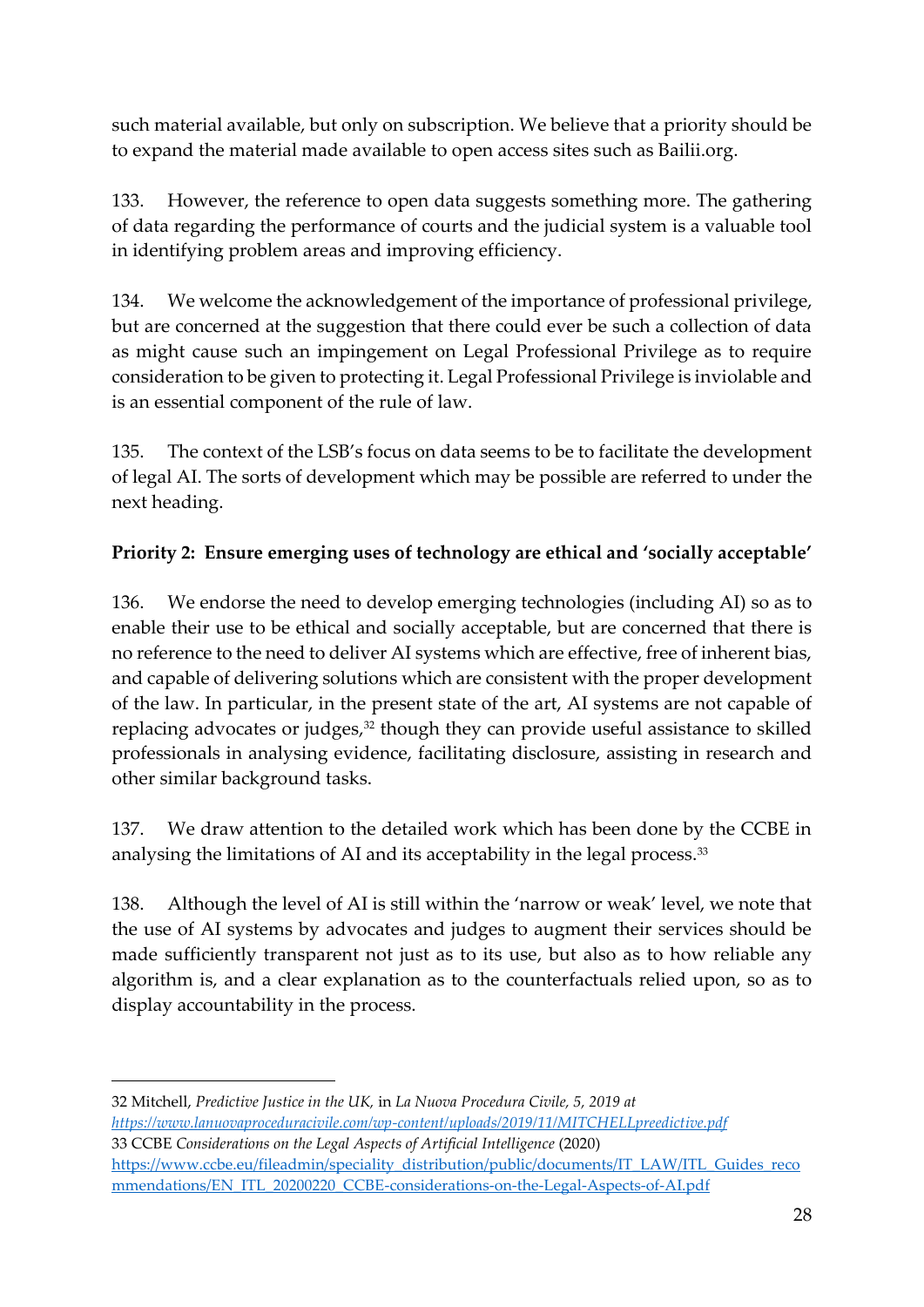## **Priority 3: Deliver effective regulation of services using emerging technologies**

139. We welcome the recognition of the need to ensure that legal regulators are properly equipped to meet the need to cope with a world in which increasing use is made of AI, especially given the danger of a too-ready assumption that AI can provide or ought to provide a panacea for all the challenges faced by the legal system, and the risks posed by the use of AI which may not be effective, appropriate, ethical or socially acceptable.

140. However, we do not accept that these issues necessitate a review of present regulatory structures, as the challenges are not only (or even substantially) issues of regulation. There is a role to be played also by the relevant professional bodies (including the Bar Council), HMCTS and other stakeholders in the delivery of justice. Further, since the issues raised by AI are wider than their effect on the legal system, any consideration of the use of legal AI belongs in a wider context and requires a joined-up approach amongst Government, legislators, and other stakeholders both nationally and internationally. 34

## **Priority 4: Reduce digital exclusion and maintain alternatives for essential services**

141. We agree with the LSB's recognition that consumers who lack the technology or capacity to engage with online portals (e.g. the small claims court) and online courts will be disadvantaged and that their needs need to be addressed. We have mentioned some of the difficulties with online courts in our answer to question 5 below.

## **Question 5 – Do you agree with our proposal to pursue these workstreams? Is there anything missing that you think we should focus on in 2021-22?**

142. We do not agree.

143. We think the LSB should aim to do less, but do it better. The work programme is so ambitious that it risks spreading resources so thin that little is achieved. There should be a focus on achieving positive engagement with the frontline regulators to support what they are doing, rather than an attempt to set the overall agenda. And, as developed below, there should a be focus on ensuring that the legal professions can overcome the effects of Covid19 lockdowns.

<sup>34</sup> See *European Ethical Charter on the Use of Artificial Intelligence in Judicial Systems and their environment (2018) (*Council of Europe – CEPJ) at [https://rm.coe.int/ethical-charter-en-for-publication-4-december-](about:blank)[2018/16808f699c](about:blank)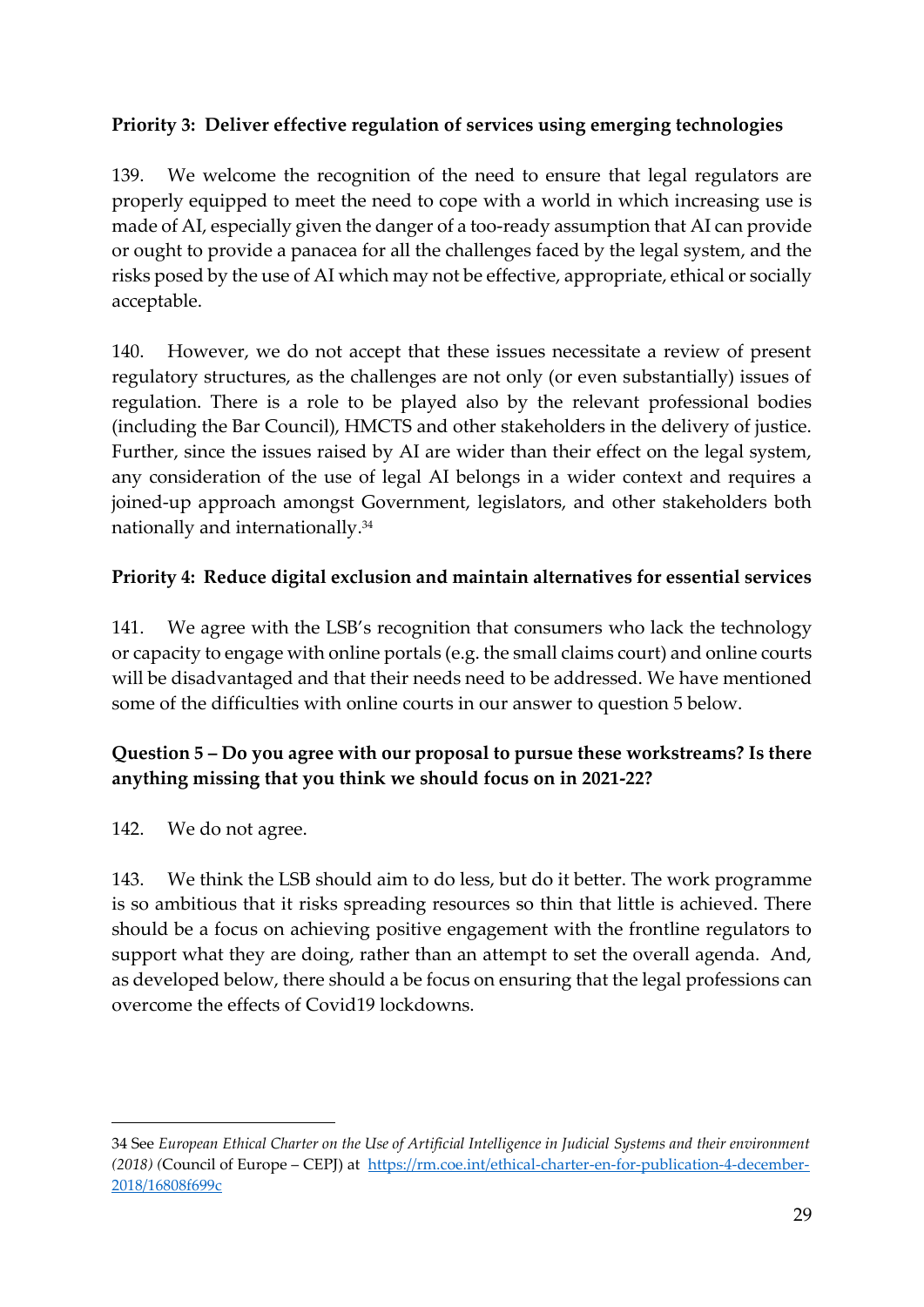## **Existing workstreams**

144. We have commented earlier in our response on the issue of equality and diversity, quality indicators, and ongoing competence.

### **Comments on specific possible new workstreams**

#### **Legal Expenses Insurance (LEI)**

- 145. We think that some consideration of LEI as a means to addressing unmet legal need is worth exploring. We would emphasise that we think LEI could be a useful addition to a suite of initiatives and tools aimed at addressing unmet need, the most important of which is a return to adequate criminal and civil legal aid funding.
- 146. We note that the Jackson Report recommended that,

"positive efforts should be made to encourage the take up of BTE insurance by SMEs in respect of business disputes and by householders as an add-on to household insurance policies."<sup>35</sup>

147. But LEI is no panacea. Those least well-off will be unlikely to pay premiums for legal expenses insurance. There are serious risks of moral hazard too: the risk that it is only those who are naturally litigious that will take out such insurance.

148. It seems to us that the market is likely to identify and develop LEI products when they are workable and profitable.

149. We understand that the issue of legal expenses insurance is already within the scope of the Civil Justice Council, <sup>36</sup> so we question whether the work by the LSB overlaps with or even duplicates their work.

#### **Scope of regulation**

150. This is not properly a matter for the LSB. Its role has been defined and it should discharge it, not divert its resources to a consideration of whether parliament ought to give it a different role.

<sup>35</sup> [Review of Civil Litigation Costs: Final Report,](about:blank) 2009: 79

<sup>36</sup> [https://www.judiciary.uk/related-offices-and-bodies/advisory-bodies/cjc/](about:blank)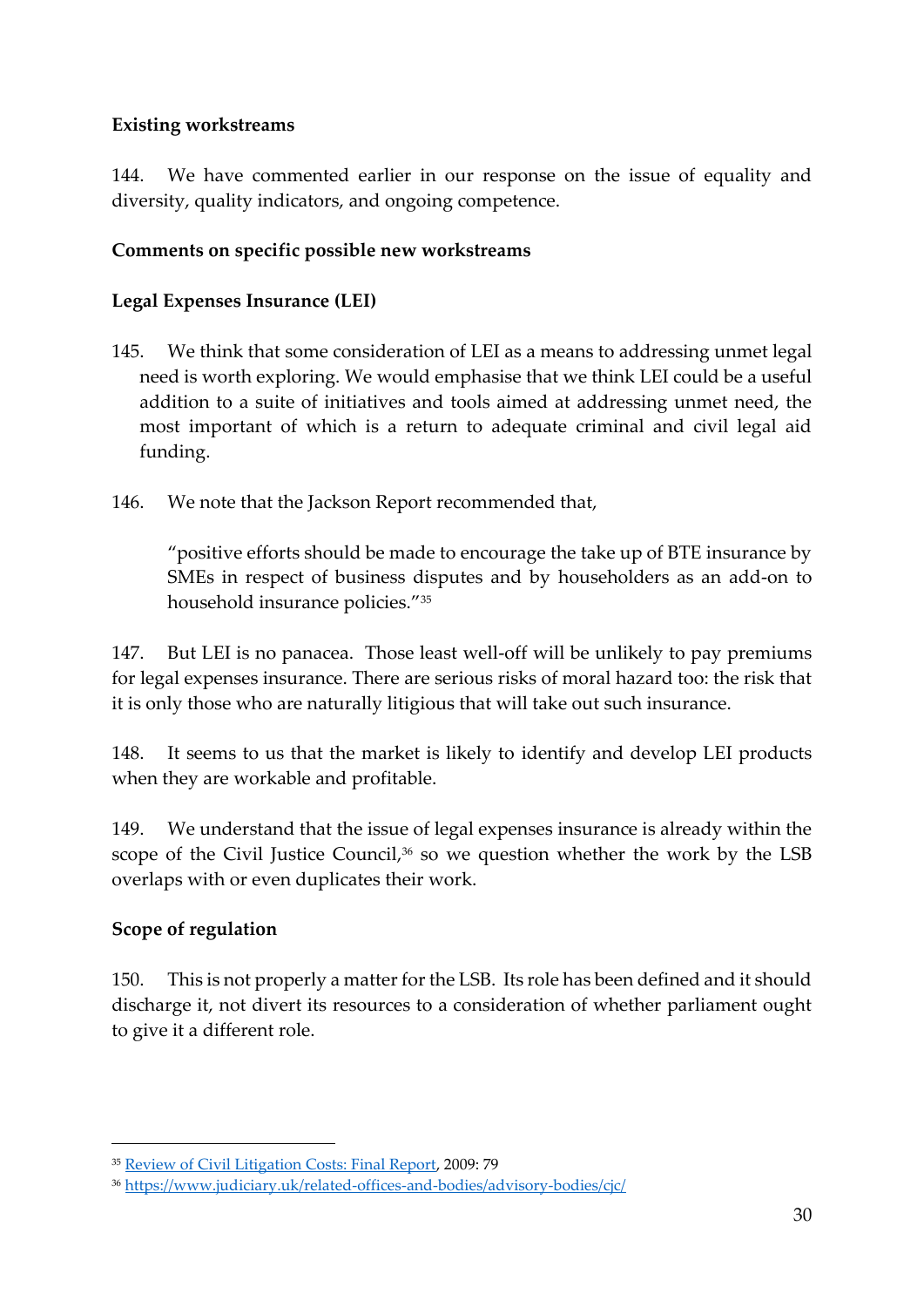### **What is missing?**

151. We consider that a significant omission from the workplan is an analysis of the impact of Covid19 on the entire legal profession. This is consistent with the following regulatory objective; "encouraging an independent, strong, diverse and effective legal profession". Our recent research into the impact of the pandemic on the Bar has illustrated that there is a high risk that many barristers may leave the profession, particularly those practising in the areas of crime and publicly funded law. Chambers may be forced to close. This will negatively impact diversity at the Bar and may also restrict consumers' choice of legal service provider.

152. Research we have conducted has revealed that the publicly funded Bar has been affected more severely than privately funded barristers. In our recent Bar survey, <sup>37</sup> conducted in December 2020, 84% of the publicly funded Bar were still billing lower fee income compared to their pre-Covid19 usual. 43% of the publicly funded Bar told us their fee billing remains down by over half, with the median fee income reduction being in the region of 41-50%. 20% of the publicly funded Bar are unsure whether they will renew their practising certificates in 2021. If realised, the Practicing Certificate Fee income collected by the Bar Council will be significantly reduced.

153. It is particularly concerning that 56% of criminal barristers are currently experiencing financial hardship and a further 19% expect to. 83% of the criminal Bar have incurred personal debt or used savings to support their practice through the pandemic; 27% have taken on personal debt of over £20,000. The LSB does acknowledge in its consultation paper the financial pressures on the justice sector, but the proposed budget does not reflect this.

154. We are also concerned about the impact of Covid19 on diversity at the Bar. Many women who are pregnant or on maternity leave, or have just returned to work from it, expressed very serious concern about their ability to remain in the profession, due to the downturn in their work and consequent reduction in their income. Those who are parents of young children are often experiencing challenges in juggling court work and childcare, and many are having to turn down work.<sup>38</sup>

155. Barristers from ethnic minority communities/backgrounds suffer disproportionate financial hardship and question whether they can continue to practise at the Bar. 48% of barristers from ethnic minority or mixed

<sup>37</sup> Bar Council survey conducted in December 2020.

<sup>38</sup> Survey conducted in December 2020.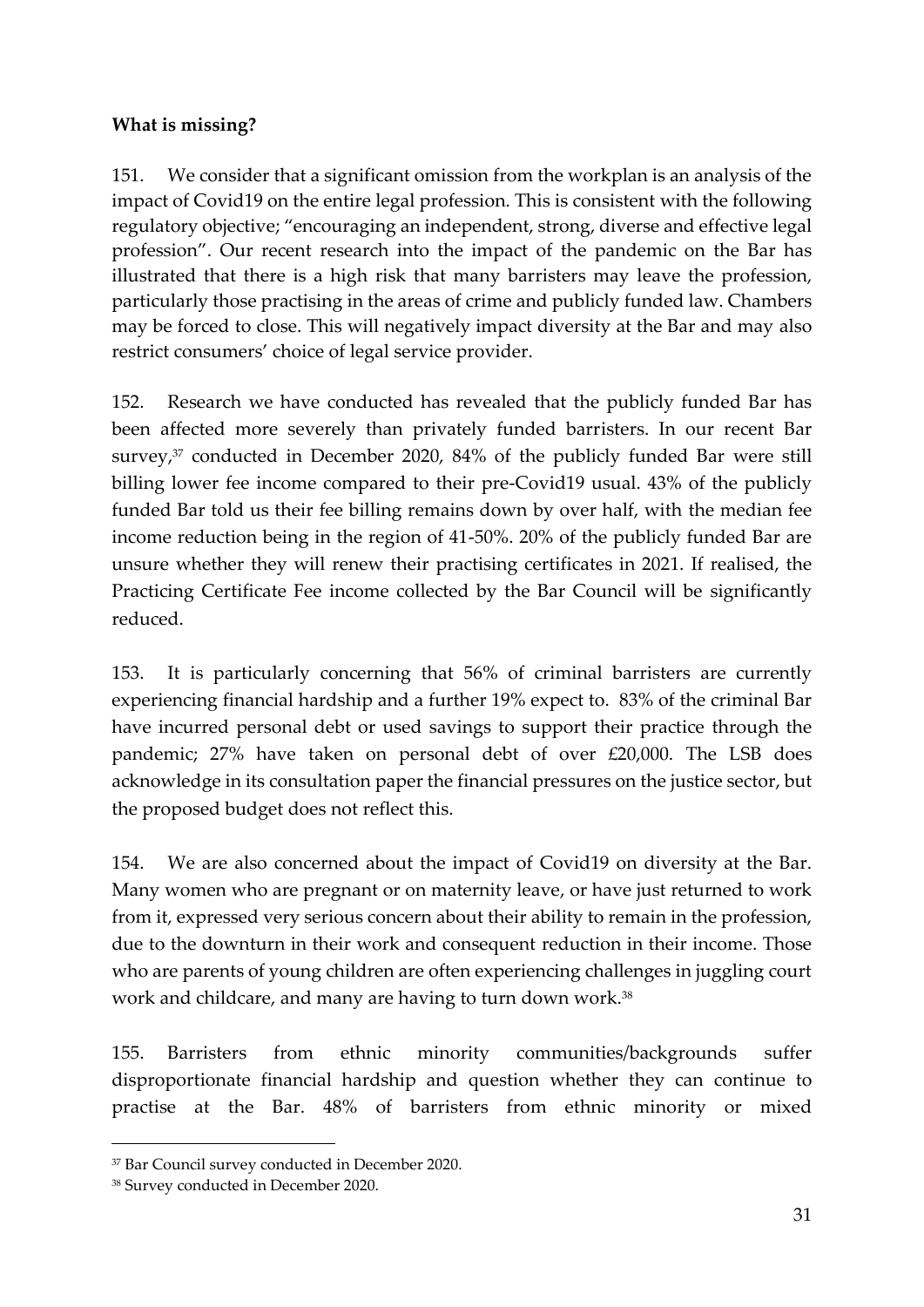communities/backgrounds currently experience financial hardship, and 72% have at some point during the pandemic; 32% of white respondents currently experience financial hardship, and 59% have at some point during the pandemic. As is stated in the report, those from minority ethnic backgrounds, women and state-educated barristers are triply hit – they are more likely to (i) be in publicly funded work (ii) face greater financial pressures and (iii) be primary carers for young children.

156. The wider impacts on the justice system include well-publicised and startling backlogs in caseload particularly in the area of crime. The Magistrates' backlog at 27 December 2020 stood at 468,035 cases – a reduction of 11% from the peak seen on 26 July, but still 15% up on the pre-Covid19 baseline.<sup>39</sup> The Crown Court backlog at 27 December 2020 has started to come down a small amount, but is still at 54,115 cases.<sup>40</sup> This is 38% higher than the pre-Covid19 baseline (which was even then at record levels), and is the highest for at least twenty years, with the backlog disproportionately composed of complex and lengthy cases needing jury trials. The backlogs will lead to significant delays for defendants and claimants, sometimes numbering years, and may put people off from reporting crimes to law enforcement agencies and from resolving disputes in the first place, with attendant consequences for business and the rule of law.

157. Online courts have been rapidly adopted but are not without significant issues, as you acknowledge in the draft strategy:

"This has raised public policy questions about the appropriateness of using technology in different situations, for example the use of remote hearings in family cases and for jury trials."<sup>41</sup>

158. We agree with your conclusion that,

"Once the pandemic is over, questions need to be resolved about where technology should continue to be used, and where we need to continue to offer choice in how services are accessed."

<sup>39</sup> HMCTS (14 January 2021) "HMCTS weekly management information during coronavirus - March to December 2020" [https://www.gov.uk/government/statistical-data-sets/hmcts-weekly-management](about:blank)[information-during-coronavirus-march-to-december-2020](about:blank)

<sup>40</sup> HMCTS (14 January 2021) "HMCTS weekly management information during coronavirus - March to December 2020" [https://www.gov.uk/government/statistical-data-sets/hmcts-weekly-management](about:blank)[information-during-coronavirus-march-to-december-2020.](about:blank) The court backlog figures are published [here.](https://www.gov.uk/government/collections/hmcts-weekly-management-information-during-coronavirus-outbreak) They are due to be updated on 15 February 2021.

<sup>41</sup> [https://www.legalservicesboard.org.uk/wp-content/uploads/2020/12/FINAL-draft-strategy-for](about:blank)[consultation.pdf](about:blank)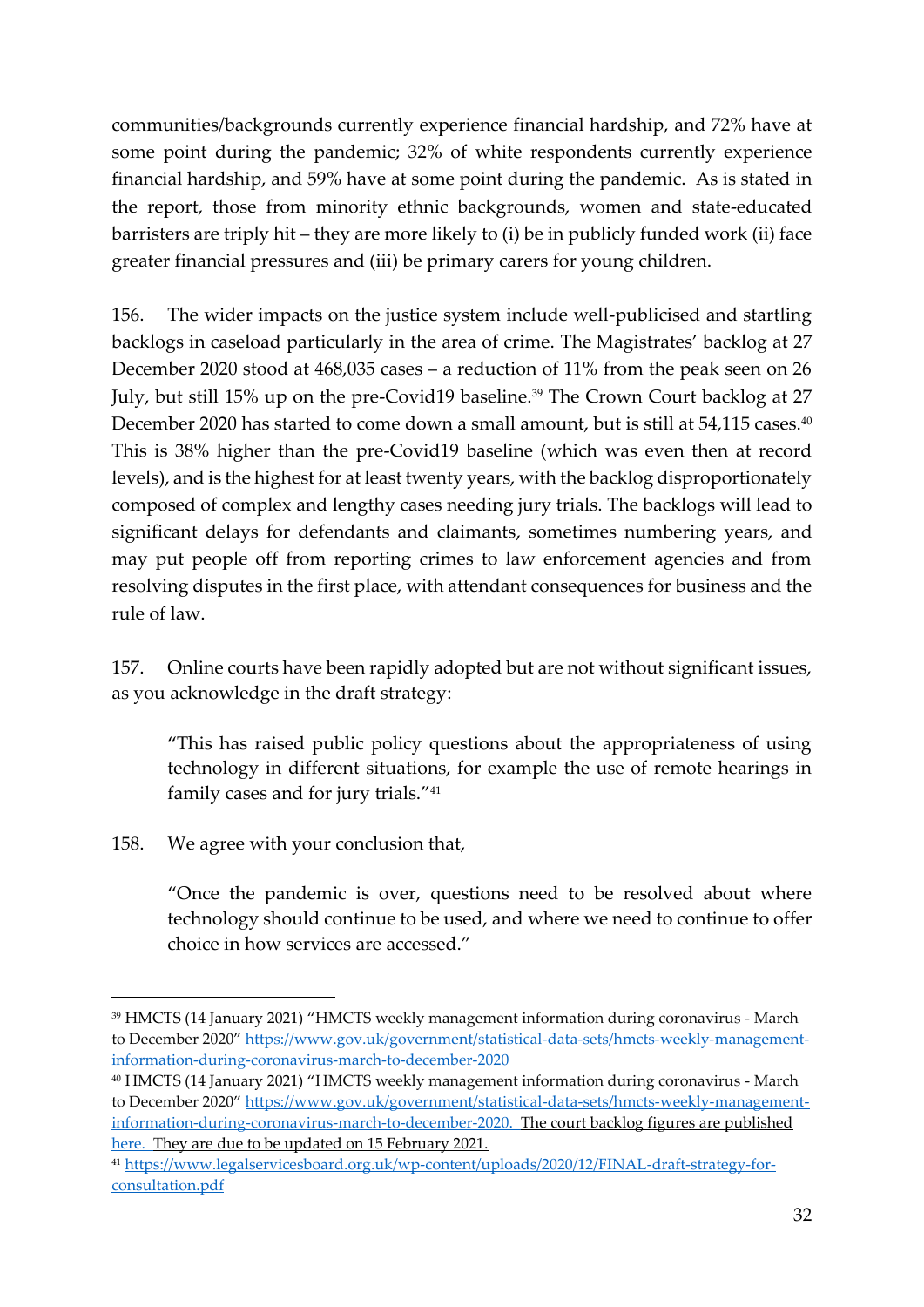159. Online hearings must not be accepted as the new normal. They should be used where necessary and helpful and not as a default or simply as an expediency measure for courts. The Bar Council's Civil Remote Hearings Working Group summarised their views in an internal report in early December 2020 and outlined some of the challenges as including:

- a. Remote hearings take longer to arrange and take longer to conduct;
- b. Judges and practitioners are not always familiar with the technology being used and this can cause issues when the court estate does not have a sufficiently robust technology support facility to support them;
- c. The use by the courts of Cloud Video Platform (CVP) has not been without hitches, somewhat understandably, given the speed with which it was introduced. For example, it lacks breakout rooms and you cannot communicate privately with your client. It does not have privacy "built in" for users. It is noticeably inferior to MS Teams for document and screen sharing. These issues will need to be addressed in the future Video Hearing Service to ensure it has these essential features and is fit for purpose. We will keep an eye on its suitability for online hearings and work with HMCTS to ensure that it works for all court users;
- d. There is sometimes difficulty in seeing all the witnesses and the judge on the screen;
- e. There can be late notification of arrangements for/invitation to remote hearings;
- f. In family courts, there have been challenges reported in relation to vulnerable witnesses and litigants in person. Litigants in person have to contend with an unfamiliar process under ordinary circumstances and the move online has made the process even more challenging for them. Claimants and respondents are resorting to using their phones where they don't have technology, often relying on unstable internet connections. In family cases, if conducted by telephone, it can be difficult for the barrister to keep in contact with their client during the hearing;
- g. In many cases, the parties do not have access to the necessary technology to enable them to see the e-bundle during hearings.

160. The Bar Council's Restarting Criminal Justice Working Group identified the following issues in its written evidence to the Justice Select Committee's Inquiry into Court Capacity:

> a. Two barriers to efficacy that must be addressed are: prison video end point capacity and digital inequality. CVP was only ever intended to improve quality, not capacity;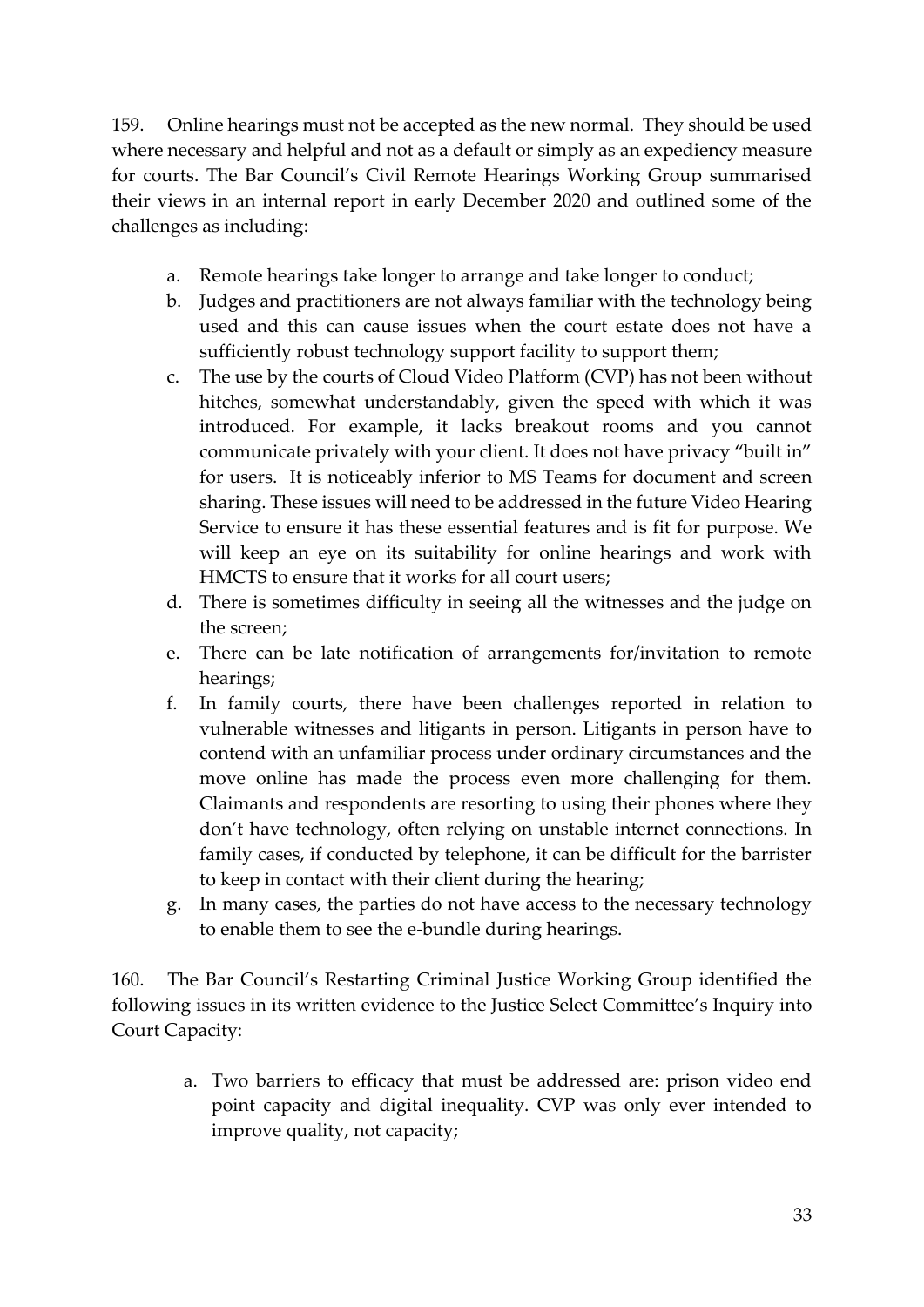- b. The correct balance between remote and in-person hearings is still being calibrated. In some cases, remote hearings take longer to conduct. This can be for a variety of reasons – not least simply getting used to using it; but, also, court staff levels, the robustness of the technology and bandwidth. Inefficiencies often increase when the court is trying to juggle a list of remote hearings.
- 161. There are also significant challenges with in-person hearings:
	- a. Multi-handed trials present particular challenges as it appears that there are relatively few court rooms which permit the trial on indictments with more than four defendants and social distancing, particularly with defendants in custody (because of lack of space in the dock);
	- b. Jury trials in Covid19 require far more staff than usual, as many as five where there might have been one or two. They must supervise or operate technology, marshal witnesses and the jury in a socially distanced and safe way. Moreover, the clerks cannot multi-task across different courts as they used to– as they are now also answering emails and performing other administrative tasks. Everyone has to be patient, and many tasks take longer. Trials are much more demanding of human resources than pre-Covid19.

162. Anecdotally, many barristers are reporting difficulties with speaking to their clients in a Covid19 compliant manner, there are dramatic variations in Covid19 safety measures amongst courts, expensive travel costs due to avoidance of public transport and the stress of putting their health at risk whilst attending court.

163. The problems with online courts are particularly acute in the family and criminal courts and are not conducive to the fair administration of justice.

164. We are deeply concerned that the foundations of the justice system are threatened by Covid19 and that the LSB, professional bodies and regulators must divert resources and attention to understanding the issues and supporting legal professionals to continue their practices. We understand that the LSB has set up a Covid19 tracking function and we think this is a good start, but that the business plan for next year needs to give greater consideration to Covid19 and its continuing impact.

165. Similarly, the impacts of Covid19 will have created a whole host of legal problems for individuals and businesses. It is important to understand the rapidly evolving demands for different types of legal services.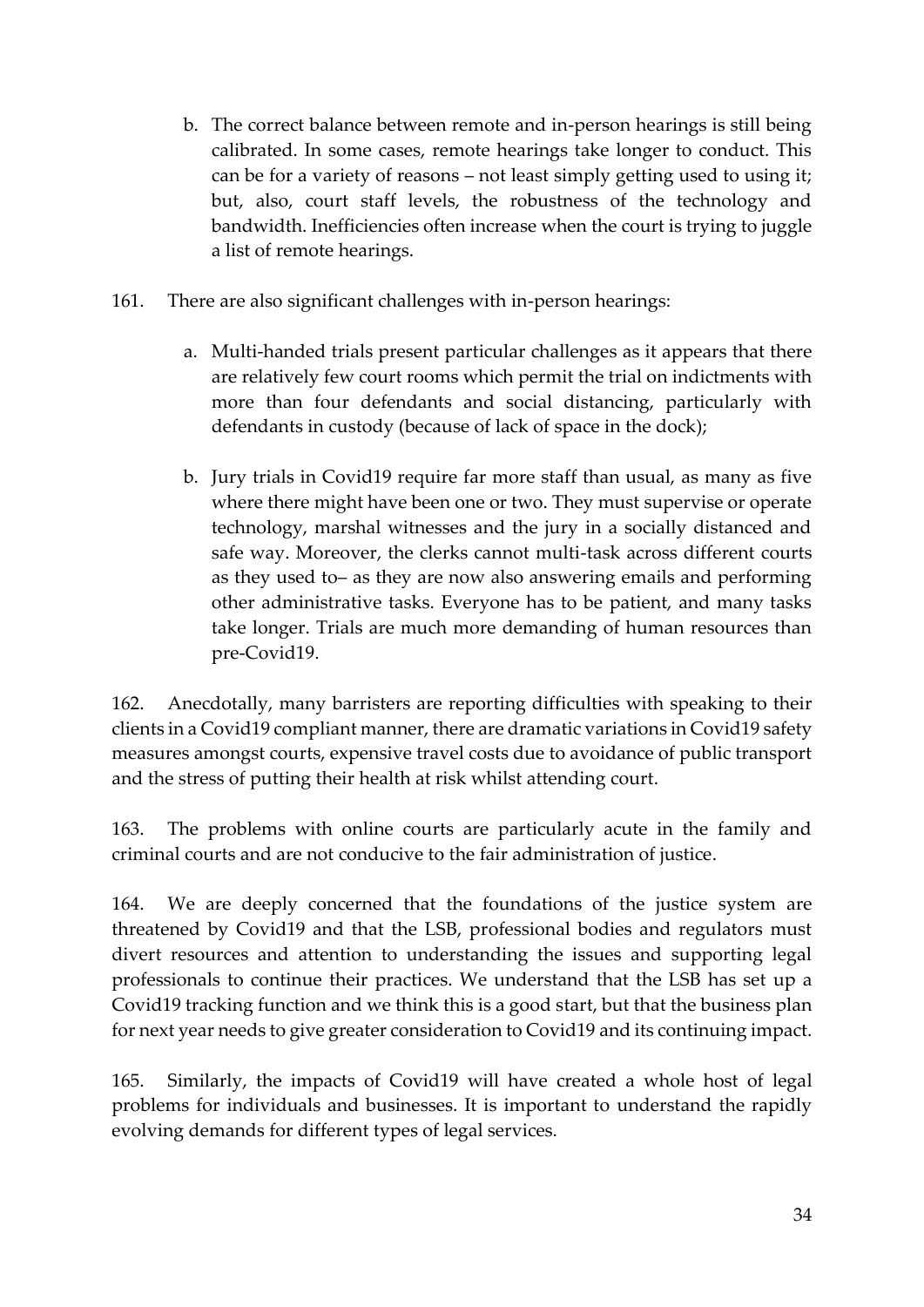166. We would encourage the LSB to continue to use its voice to emphasise to government the importance of access to justice and how an independent, strong and thriving Bar is key to this, as well as highlight the impact that legal aid cuts have had on reducing access to justice. One of the nine challenges detailed in the business plan is, "Lowering unmet legal need across large parts of society", and it appears to us that the legal sector is being given the unachievable task of plugging the gap left by successive government cuts to the justice budget and legal aid as a result of LASPO. Our research report titled, "Small Change for Justice ", concluded that the Legal Aid Agency saw a 37% reduction in spending per person in real terms between 2010 and 2019.<sup>42</sup>

167. It is laudable that the charity partly funded by the Bar Council, Advocate, which coordinates the pro-bono work of barristers, successfully placed 1,415 pieces of work with barristers last year on behalf of its clients.<sup>43</sup> However important this is to the individuals that have benefitted from this pro-bono work, as well as the unrecorded pro-bono work that individual barristers take on through legal advice centres and on behalf of charities, it cannot and arguably should not address unmet legal need. It can only form a part of any solution, which ideally would be driven by a higher level of government funding of legal aid and a well-resourced network of legal advice centres such as Citizens Advice.

168. We share the LSB's view that, "Legal aid can play an important part in access to justice for those otherwise unable to meet their legal needs",<sup>44</sup> and have repeatedly called on government to reverse the cuts made in 2013 as a result of LASPO. In our September 2020 Spending Review submission, we asked for non means-tested legal representation to be made available for all domestic abuse cases, and for early legal advice to be made available for social welfare issues.<sup>45</sup>

169. The Bar Council recently published a report that analyses the impact of the LASPO cuts to civil legal aid. <sup>46</sup> The report sets out some of the detrimental consequences of this policy, for example, bereaved families being unrepresented at inquest hearings and problems with retention at the junior end of the Bar because of increased workload and lower fees in civil legal aid work.

<sup>42</sup> [https://www.barcouncil.org.uk/resource/small-change-for-justice-report-2020-pdf.html](about:blank)

<sup>43</sup> [https://weareadvocate.org.uk/public/downloads/PieM-/Top%20Newsletter%20January%202021.pdf](about:blank)

<sup>44</sup> [LSB response to MOJ LASPO Review 2018:](about:blank) 5

<sup>45</sup> Bar Council (September 2020) "Bar Council Spending Review Submission"

[file:///C:/Users/RHolmes/Downloads/Bar%20Council%20Spending%20Review%20Submission%20Sep](about:blank) [tember%202020.pdf](about:blank) 

<sup>46</sup> [https://www.barcouncil.org.uk/resource/running-on-empty-civil-legal-aid-full-report.html](about:blank)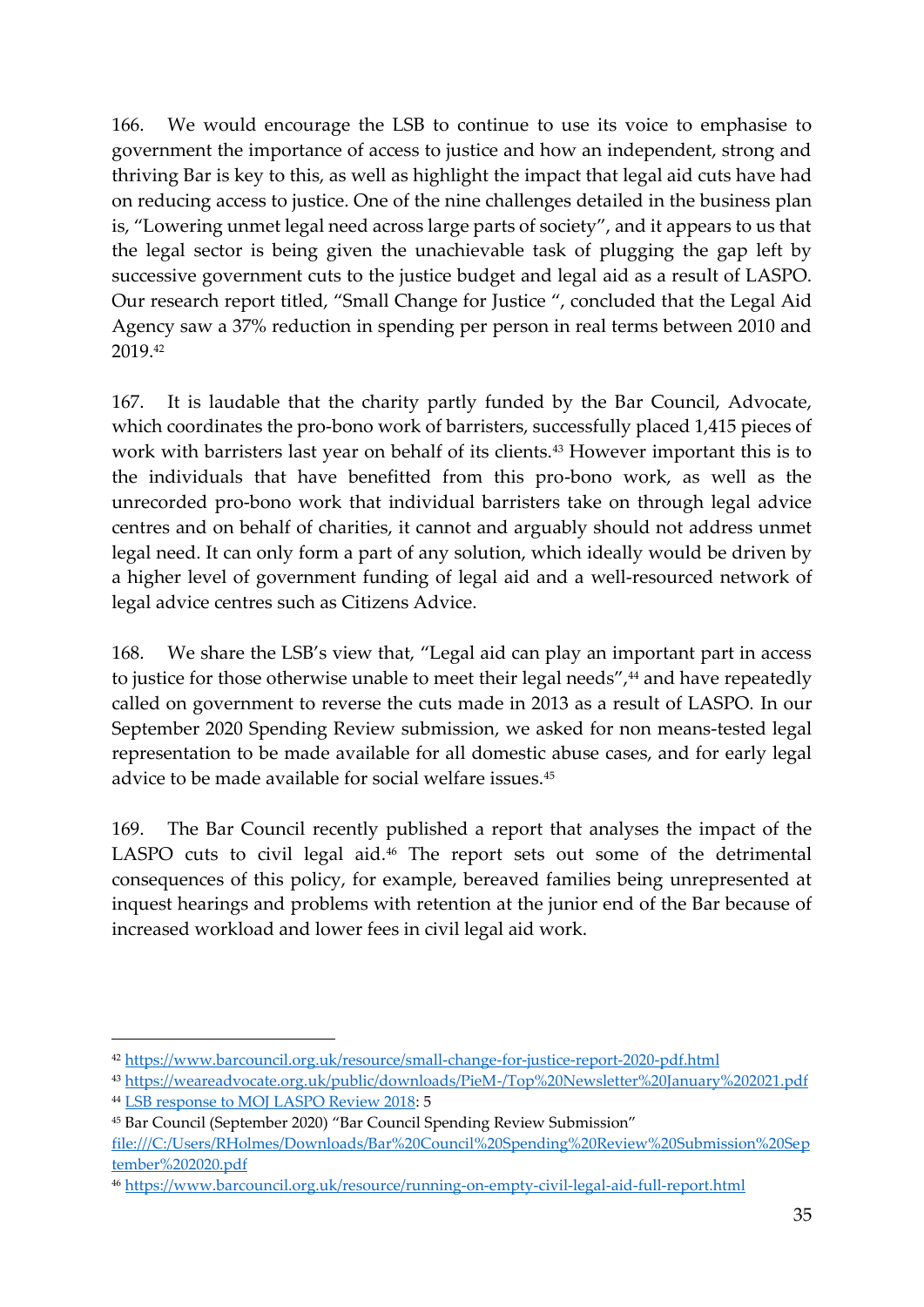170. We note that in Paragraph 1 of the LSB's submission to the Justice Committee's Inquiry: The Future of Legal Aid<sup>47</sup> it is stated that,

"Civil society is underpinned by the ability of citizens to access legal services when they need to. When someone experiences a life event, such as the death of a relative or the breakdown of a relationship, they may need to access legal services. Legal aid ensures that a citizen's financial means does not unduly limit their access legal services. A well-funded legal aid system signals the importance that society places on the ability of those without means to access justice."

171. We also support these views and the implicit recognition of the limitations of the legal sector in addressing unmet legal need without comprehensive funding of criminal and civil legal aid.

172. In summary, we suggest:

- a) Your existing workstream on diversity and inclusion ought specifically to focus upon the impact of the pandemic and whether and how the LSB's role in the oversight of regulation may assist in recovery;
- b) The technology and innovation workstream ought to focus upon any regulatory impacts of the extended use of online courts and other services. For example, whether different considerations are needed when considering performance of the regulators by reference to legal professionals' work online;
- c) It is not sensible to consider a number of the new workstreams identified without reflecting upon and responding to the challenges posed by the pandemic. We suggest a new different workstream of review of regulatory performance following the impact of COVID19. There are threats to the sector and to consumers as a result of the pandemic and the LSB has a role in understanding and responding to those threats so far as they impact upon regulation; and
- d) The widely cast workstreams (which in any event the Bar Council considers to be outside the proper remit of the LSB as explained in the introductory section) should be removed from the business plan to make way for COVID19 recovery work: for instance the regulatory performance framework review and the policy framework assessment. It is necessary, at this time, to set sights lower and aim towards ensuring basic cost-effective regulation of existing legal services.

<sup>47</sup> [https://www.legalservicesboard.org.uk/wp-content/uploads/2020/11/Justice-Committee-Future-of-](about:blank)[Legal-Aid-Inquiry-LSB-Submission-October-2020.pdf](about:blank)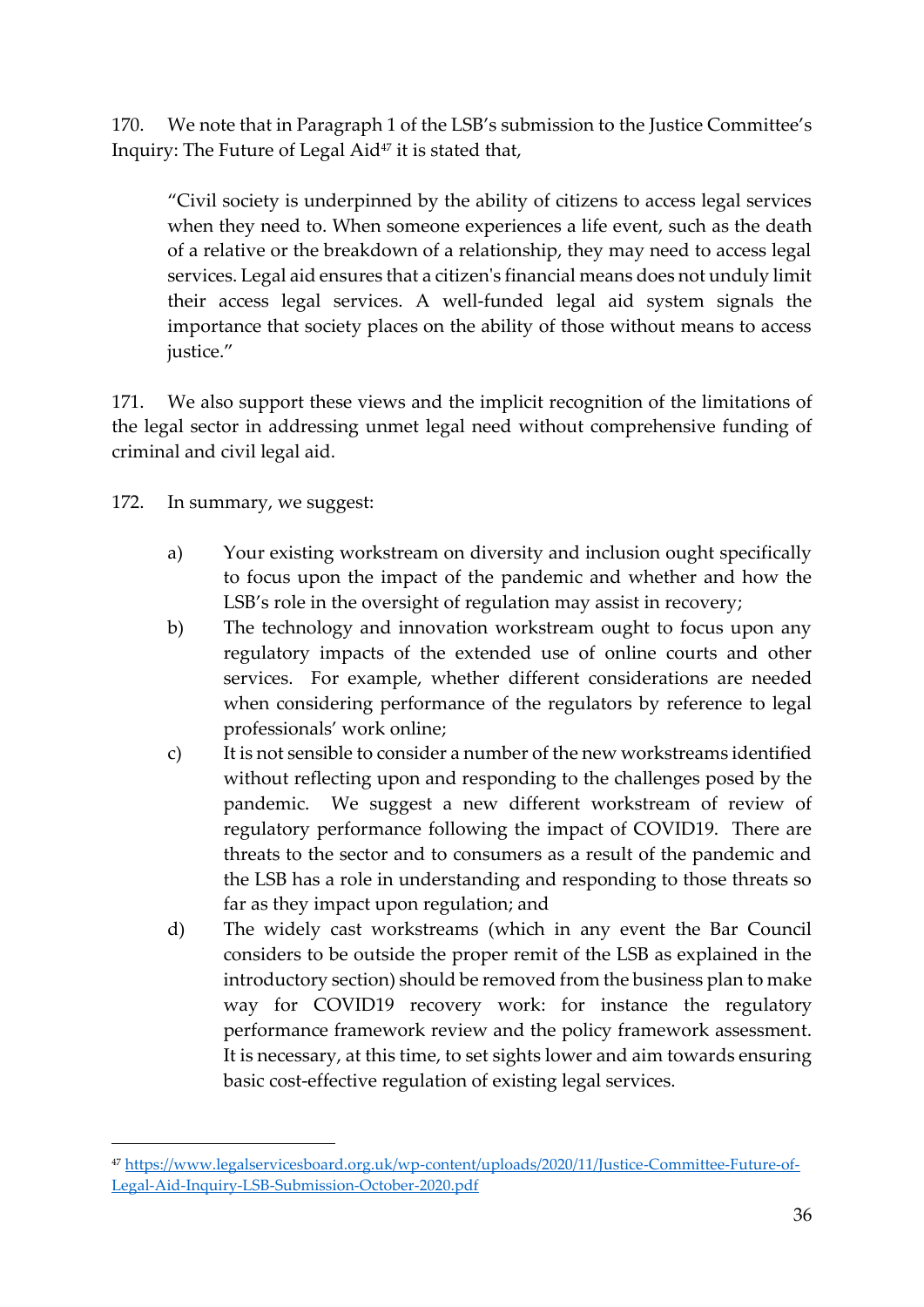## **Question 6 – Do you see any areas of joint working between the LSB and you/ your organisation?**

173. We think there is scope to work together to highlight access to justice and legal aid issues and to understand and react to the dynamic challenges created by the health crisis.

174. We would be glad to share the research we have conducted on the impact of Covid19 on barristers' practices and work plans. This has given us valuable insights into the different ways barristers practising in different areas of law are impacted as well, and will inform policy and projects.

175. As part of the desk-based research the LSB conducts on the unauthorised sector it may wish to look at research the Bar Council commissioned in 2017 on fee paid McKenzie Friends. The LSB may also be interested in learning about our imminent plans to conduct research into Litigants in Person in the justice system.

# **Question 7 – Do you agree with our proposals that we should not undertake a statutory review of reserved legal activities in 2021-22?**

176. We agree that the LSB should not undertake a statutory review of reserved legal activities in 2021-22. The legal service sector is under considerable strain right now with the financial resilience of many barristers and the businesses they operate from significantly weakened. At the same time the Bar is trying to deal with a combined court backlog of well over half a million cases, growing daily under challenging circumstances with remote hearings and socially distanced juries in some instances. <sup>48</sup> We are wary of the potential for regulatory change (whether taking place within the LSA07 or outside it) to cause further disruption and damage to the Bar and its ability to meet the needs of consumers of legal services and the administration of justice.

177. We have provided more information under the LSB's 'Challenge 5' about our view of the reserved legal activities and, in short, we do not think that now is the correct time to be undertaking a review into the reserved legal activities. We note however, a statutory review should not simply be pushed back to a later year, such as 2023. Firstly, we do not agree that there is a fundamental problem with the current reserved activities, and secondly, the profession and the public need a stable regulatory system both during and after the pandemic to allow full recovery. We

<sup>48</sup> Noted in the Bar Council response to the Competition and Markets Authority's (CMA) Review of the legal services market study in England and Wales:

[https://www.barcouncil.org.uk/uploads/assets/3c5fbc22-dec9-4904-b531890bba68343a/Bar-Council](about:blank)[response-to-CMA-review-of-legal-services-market.pdf](about:blank)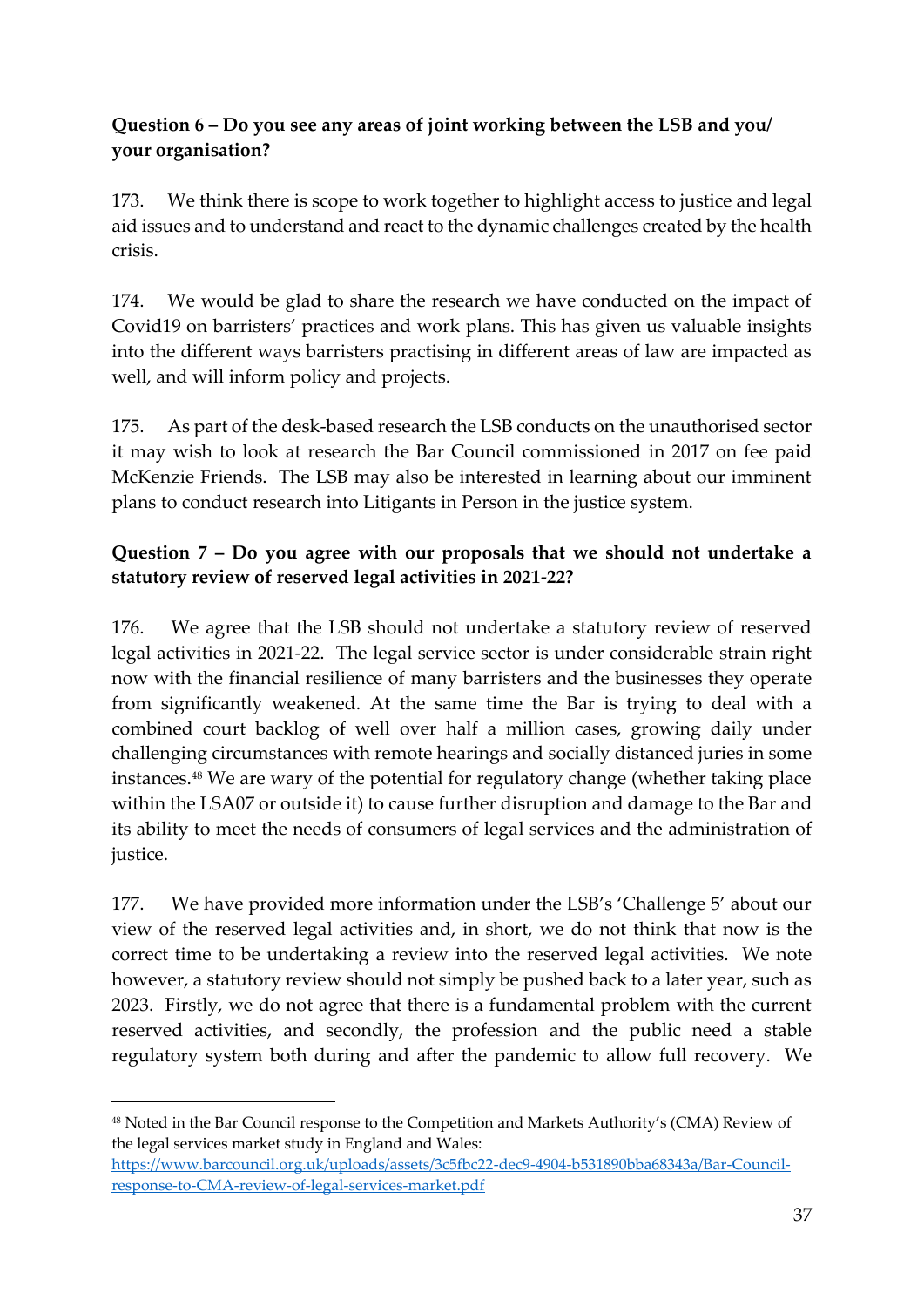cannot support a review of the reserved legal activities which would detract resources from core LSB activities, and also the regulators and professional representative bodies, during a time when the professions most need support and stability.

### **Question 8 – Do you have any comments on our proposed market intelligence work? Is there anything missing that you think we should focus on?**

178. We agree with the proposal to undertake a mapping exercise with regards the unauthorised sector. As we detailed in our response to the CMA Call for Inputs,

"Critical to any decision about whether regulation should be extended to include unauthorised providers of legal services is an understanding of the extent of their activities and the harm they may or may not be causing consumers of legal services and the administration of justice. The CMA acknowledged a lack of evidence pertaining to the unauthorised part of the legal services sector in its 2016 Final Report.<sup>49</sup> In the limited research the CMA conducted as part of the market study, it did not find any evidence of significant issues regarding unauthorised providers in relation to sales practices, quality of legal advice and clarity of information,<sup>50</sup> though it admitted it didn't necessarily have the full picture. The LSB noted in their report on unregulated providers in 2016 that, "this study is not a comprehensive analysis of consumer detriment and further work would need to be undertaken for a complete analysis of benefits and risks."<sup>51</sup> Clear evidence of widespread and significant harm is lacking."<sup>52</sup>

179. We went on to detail the uncertainty over the scale of the unauthorised sector;

"In 2016 the LSB commissioned research on the for-profit provision of legal services by unauthorised service providers and found they only represented a small part of the sector,

"For profit unregulated providers make up a small proportion of the legal services market. In the individual legal needs survey, they represented 4.5-5.5% of cases in which consumers paid for advice or representation.53" 54

<sup>49</sup> CMA [Legal Services Market Study Final Report](about:blank) 2016: 12

<sup>50</sup> CMA [Legal Services Market Study Final Report](about:blank) 2016: 149

<sup>51</sup> LSB research summary [Unregulated Legal Service Providers](about:blank) 2016: 6

<sup>52</sup> [https://www.barcouncil.org.uk/uploads/assets/3c5fbc22-dec9-4904-b531890bba68343a/Bar-Council](about:blank)[response-to-CMA-review-of-legal-services-market.pdf](about:blank) 2020-17-18

<sup>53</sup> LSB research summary [Unregulated Legal Service Providers](about:blank) 2016: 1

<sup>54</sup> [https://www.barcouncil.org.uk/uploads/assets/3c5fbc22-dec9-4904-b531890bba68343a/Bar-Council](about:blank)[response-to-CMA-review-of-legal-services-market.pdf](about:blank) 2020-18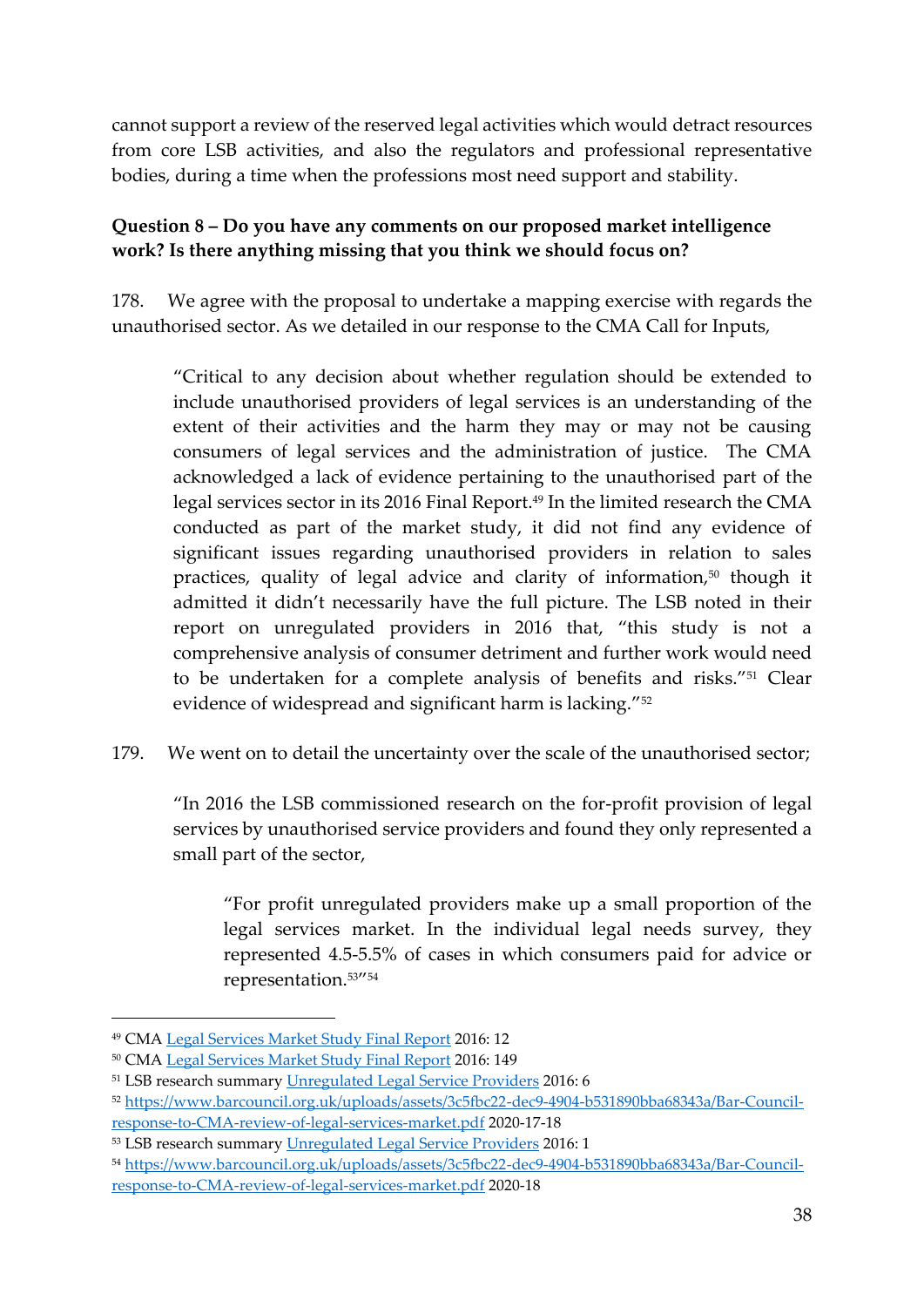180. We think that there needs to be a robust evidence base before any consideration is given to extending the scope of regulation beyond that envisaged by Parliament when it enacted the Legal Services Act 2007. It must detail the size of the unregulated sector, and whether, as the LSB predicts, it is growing, as well as any consumer detriment caused by a lack of regulation.

181. We are pleased to see the LSB acknowledge in the consultation document,

"We recognise the economic pressures on the profession and that the focus on the unregulated sector potentially raises fairness issues for those who pay the levy"<sup>55</sup> .

182. Any LSB resource used to plan and implement the regulation of unauthorised providers should not be derived from those that already pay, via their Practising Certificate Fee, to be regulated.

183. It is logical to continue to mine existing research for useful information that can inform regulatory policies. This will minimise cost, and consequently we are supportive of it.

184. The Covid19 dashboard the LSB has developed is useful at providing a snapshot of changing legal needs of the population and in illustrating the growing backlog of cases in the Crown Court and Magistrates Court. We support its continued existence for the duration of the pandemic. As identified above, the Bar Council consider that the intelligence received through this means, as well as material that we and other regulators can provide, ought to be reflected in the positive workstreams contained in the business plan going beyond merely gathering of market intelligence.

185. We support the case studies on consumer vulnerability. It is in everybody's interests that more vulnerable members of society are supported in meeting any legal needs they may have. Information on how to better support vulnerable citizens to access legal services will raise awareness of the issues and inform policy and practice.

186. We are not sure why data trusts should form the focus of LSB research. No explanation is given for this aim and we question its relevance to legal services regulation and whether it is necessary at this time.

# **Use of the Public Panel**

187. The LSB Report "The State of Legal Services" was published in November 2020. The narrative report refers to the LSB's Public Panel report some 16 times in support

<sup>55</sup> [LSB Draft strategy for legal services regulation and draft business plan 2021-22,](about:blank) 2020: 15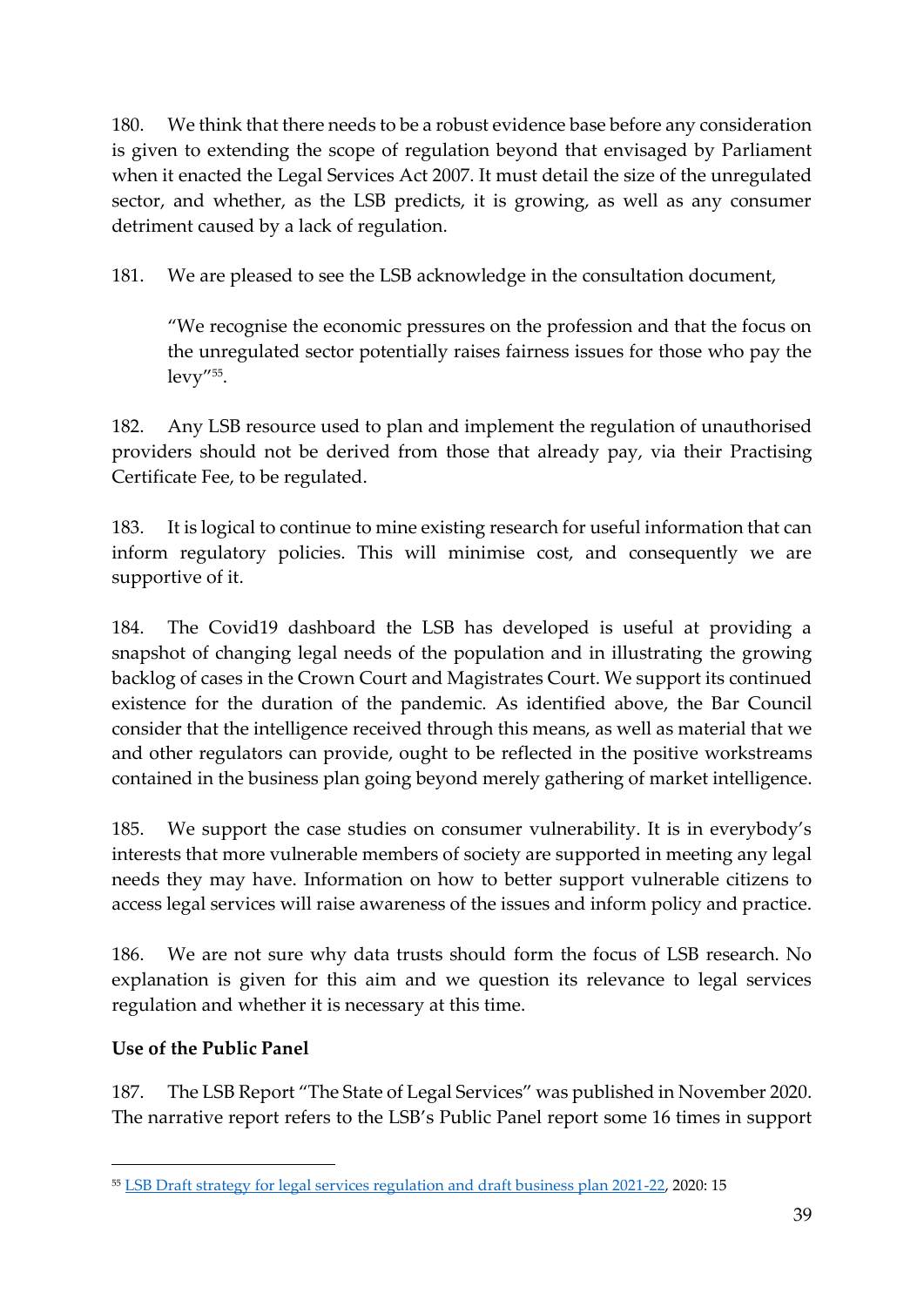of the views advanced. The same Public Panel report also provides all of the large headline quotes set into the text.

188. An example of such a headline, in the form of a quote from a member of the public is*:* 

*"It is odd that the list of regulated services has not been reviewed for some time. With the advance of internet-based services, this is in danger of being left behind the pace of the real world and new ways of providing advice that ought to be regulated."<sup>56</sup>*

189. The Public Panel report was in fact the product of a market research exercise commissioned by the LSB from a third party conducted over a week in June and July of 2020. It involved guided question and answer sessions with 41 members of the public.

190. We asked for more information on how this research was carried out and received a "technical annexe" in December 2020 which the LSB then placed on its website. We have concerns about how this exercise was conducted and the manner in which guided questioning appears to have produced results which align with the policy objectives which the LSB set out in its November 2020 Report.

191. It appears that participants were shown videos and given "fact sheets". By way of an example one such fact sheet had the heading "Changing which legal activities should or should not be regulated" and included the following "fact":

*"The list of activities that only regulated lawyers or law firms can provide hasn't been reviewed for a long time. Many people think the list does not reflect those activities where consumers are at greatest risk. The system is also confusing for people to understand. Developments in technology, such as websites where people complete legal forms without input by a lawyer, mean that more people are likely to use unregulated law firms in future."<sup>57</sup>*

192. We think these are questionable assertions and, for the reasons set out earlier, the topic itself is well outside the scope of the LSB's statutory role. However, the "fact sheet" might well explain why a member of the public has been quoted as providing the opinion referred to above. It appears to derive entirely from what he or she had been presented with as an apparently factual statement. We question whether the LSB should be using the levy imposed on legal professionals to conduct an exercise for the

<sup>56</sup> LSB report on The State of Legal Services, November 2020, p.34

<sup>57</sup> [https://www.legalservicesboard.org.uk/wp-content/uploads/2020/12/Public-Panel-Report-August-](https://www.legalservicesboard.org.uk/wp-content/uploads/2020/12/Public-Panel-Report-August-2020-Technical-Annex.pdf)[2020-Technical-Annex.pdf](https://www.legalservicesboard.org.uk/wp-content/uploads/2020/12/Public-Panel-Report-August-2020-Technical-Annex.pdf)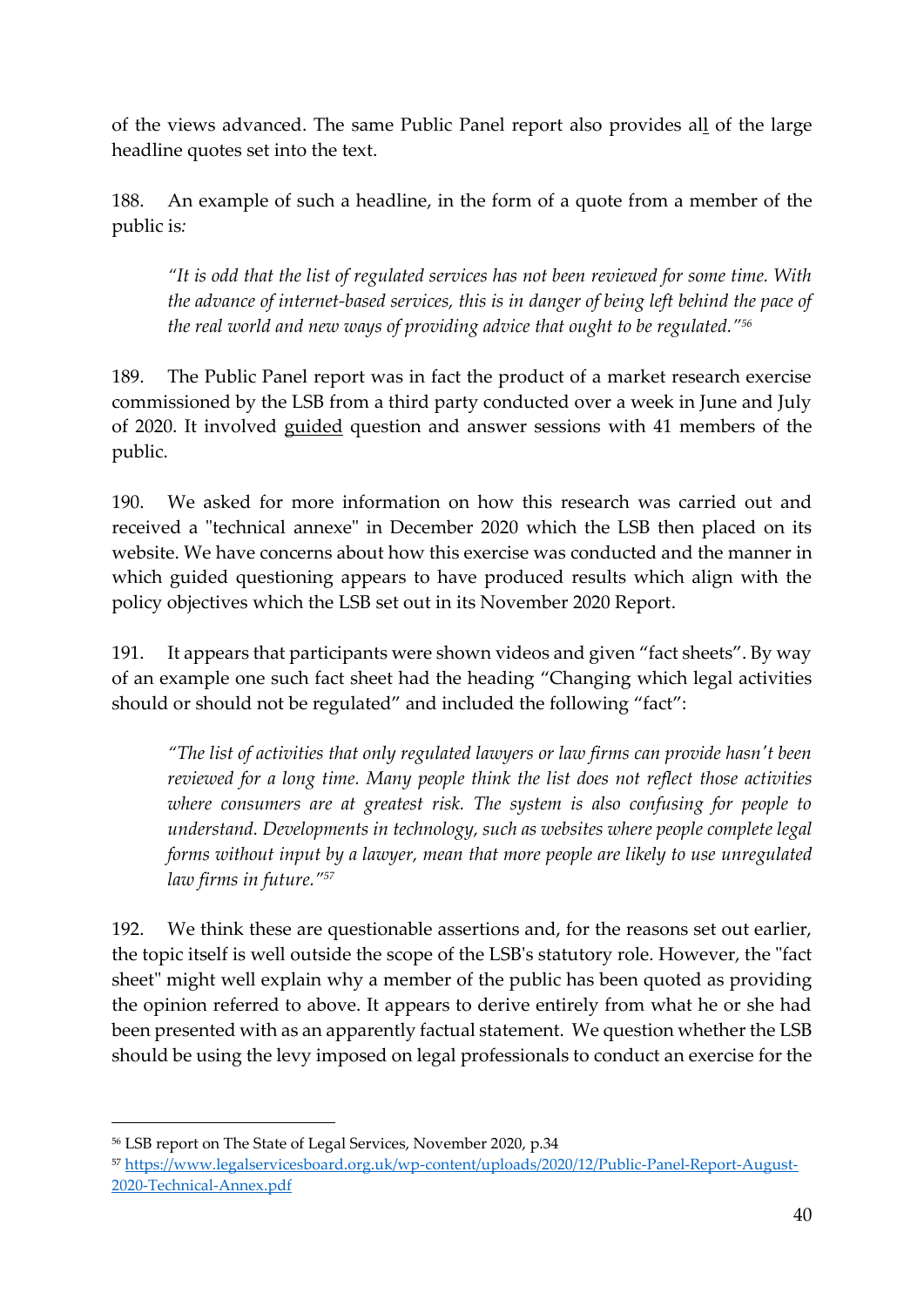purpose of obtaining material with which to lobby for changes to which legal activities are regulated.

193. We note that the Public Panel report states in terms that "The Legal Services Board (LSB) is developing a new strategy for the legal services sector". As we have observed this is not the role of the LSB and it should not be employing its funding for this purpose.

194. We are also concerned that the LSB is simply bypassing the existing statutory mechanisms under the Legal Services Act which enable it to canvas the views of the public and users of legal services about matters which are properly within its remit. The Legal Services Consumer Panel (LSCP) was created by the Legal Services Act 2007 expressly for this purpose. The Panel is an independent arm of the Legal Services Board and is made up of eight lay members whose appointments were approved by the Lord Chancellor. The purpose of the panel is to:

*"…provide high quality, evidenced-based advice to the Legal Services Board, in order to help them make decisions that are shaped around the needs of users...The Panel has legal powers to publish its advice and the Legal Services Board has a legal duty to explain its reasons when it disagrees with the advice that we publish."<sup>58</sup>*

195. For the last nine years the Panel has commissioned YouGov to conduct an annual survey on a sample of people who have used legal services. In 2020, it spoke to 3623 legal service users. It also carried out a range of work and published reports including its Consumer Impact Report based upon survey findings. It has just published a report dealing with the experiences of Black, Asian and Minority Ethnic groups using legal services. We would be very concerned if the LSB is proposing to carry out further work which should properly be carried out by the LSCP or is duplicating such work.

## **Question 9 – Do you have any comments on our proposed budget for 2021/22?**

196. As stated in the overview, the LSB should be focusing on delivering its core functions within the remit of the Legal Services Act 2007 in a cost-effective manner. This has never been more pertinent, given that Covid19 has clearly had a far-reaching impact on the barristers' profession, of which we are yet to see the full extent. Any increase to the budget must be for essential activity only.

197. We appreciate that the budget is said to reflect the resources the LSB needs to meet the strategic objectives. However, there is also new planned expenditure, for example investment in research. Whilst we agree that some research from the LSB can

<sup>58</sup> <https://www.legalservicesconsumerpanel.org.uk/about-us>